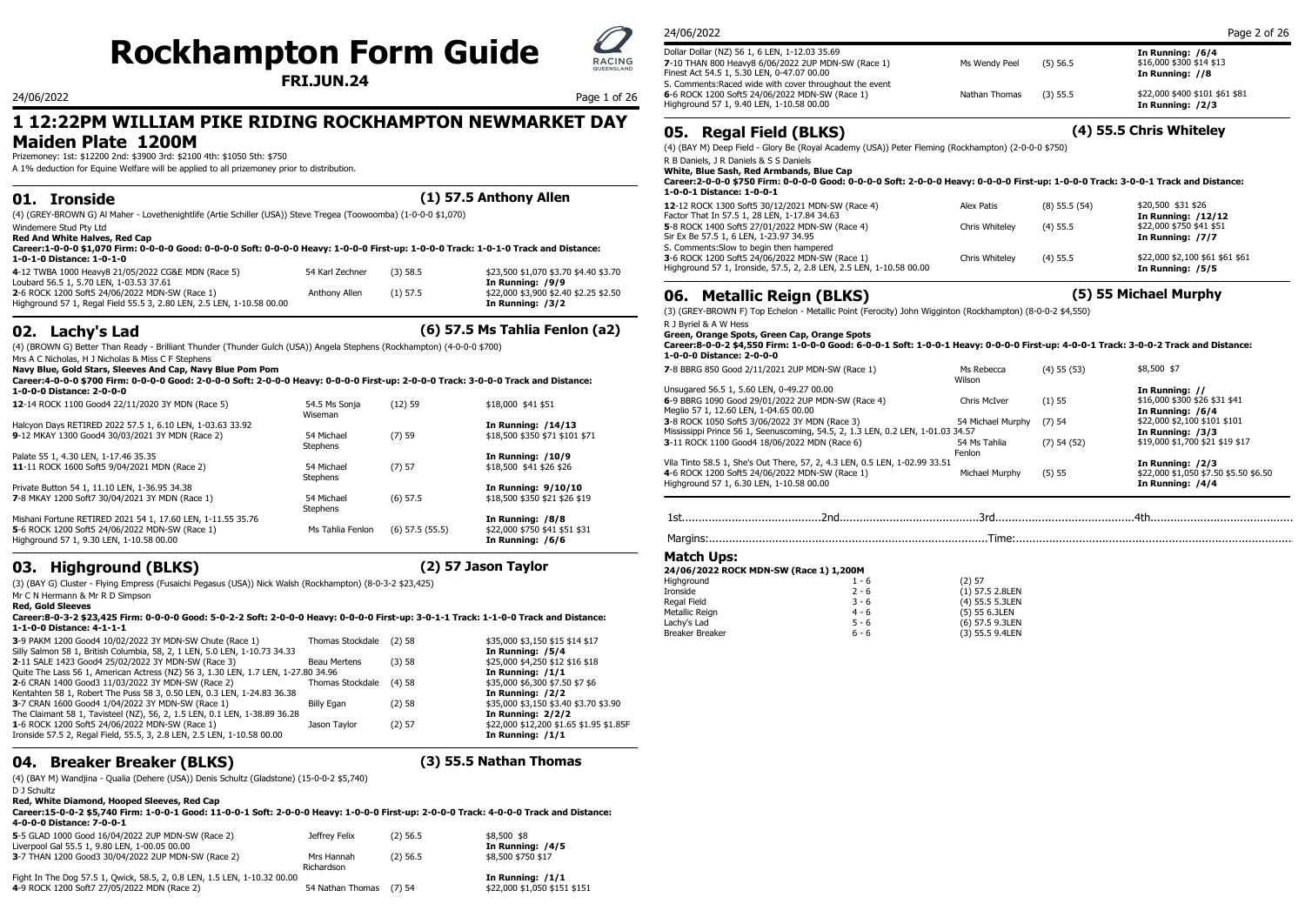## **2 12:57PM TAB QTIS Two-Year-Old Handicap 1200M**

QTIS Prizemoney: 1st: \$19500 2nd: \$5800 3rd: \$3100

Prizemoney: 1st: \$11000 2nd: \$3500 3rd: \$1900 4th: \$950 5th: \$650

A 1% deduction for Equine Welfare will be applied to all prizemoney prior to distribution.

## **01. Better Rain (1) 60 Les Tilley**

\*QTIS\* (2) (BAY G) Better Than Ready - What a Smile (Congrats (USA)) Tom Smith (Rockhampton) (6-2-4-0 \$166,450)

| S A Nobbs & J G Howard<br>Lime Green, Orange Sleeves And Cap                                                                                                        |                 |           | ******* Includes total Bonuses Of: \$23,900           | Better Rain 6 1, Tour De Dream 54 3, 0.80 LEN, 0.5 LEN, 1-11.02 34.23                                                                                              |                            |                     | In Running: /6/5                                 |  |  |
|---------------------------------------------------------------------------------------------------------------------------------------------------------------------|-----------------|-----------|-------------------------------------------------------|--------------------------------------------------------------------------------------------------------------------------------------------------------------------|----------------------------|---------------------|--------------------------------------------------|--|--|
| Career:6-2-4-0 \$166,450 Firm: 0-0-0-0 Good: 4-2-2-0 Soft: 2-0-2-0 Heavy: 0-0-0-0 First-up: 2-0-2-0 Track: 5-3-2-0 Track and Distance:<br>1-1-0-0 Distance: 3-1-2-0 |                 |           | <b>Bright And Ready (BLKS)</b><br>05.<br>QTS          |                                                                                                                                                                    |                            | (4) 55 Jason Taylor |                                                  |  |  |
| 1-4 ROCK 1050 Good4 11/02/2022 2Y HCP (Race 1)                                                                                                                      | 54.5 Les Tillev | (2)58     | \$20,000 \$11,000 (\$8,500), \$2.90 \$3               | *OTIS* (2) (BLACK F) Better Than Ready - Bright Planet (Manhattan Rain) Graeme Green (Rockhampton) (8-2-1-3 \$71,200)                                              |                            |                     |                                                  |  |  |
|                                                                                                                                                                     |                 |           | \$2.70                                                | G R Green, R L White, Mrs B A White & Mrs M M Olive                                                                                                                |                            |                     | ******* Includes total Bonuses Of: \$34,350      |  |  |
| She's Winning 55.5 2, Not Your Dame, 52.5, 3, 4 LEN, 1.5 LEN, 1-01.51 00.00                                                                                         |                 |           | In Running: //                                        | Red, Yellow Armbands, White Cap                                                                                                                                    |                            |                     |                                                  |  |  |
| 1-6 ROCK 1100 Good4 25/02/2022 2Y-SW (Race 3)                                                                                                                       | Les Tillev      | (4) 57    | \$25,000 \$14,000 (\$8,500), \$1.50<br>\$1.40 \$1.40F | Career:8-2-1-3 \$71,200 Firm: 0-0-0-0 Good: 4-2-0-0 Soft: 4-0-1-3 Heavy: 0-0-0-0 First-up: 2-1-0-0 Track: 7-1-1-2 Track and Distance:<br>3-0-1-1 Distance: 4-0-1-2 |                            |                     |                                                  |  |  |
| She's Winning 55 2, Craiglea Izzy RETIRED 2022, 55, 3, 4.5 LEN, 1.5 LEN, 1-03.98 34.37                                                                              |                 |           | In Running: /2/2                                      | 3-7 MKAY 1200 Soft7 28/04/2022 2Y HCP (Race 2)                                                                                                                     | 54 Brad Pengelly           | $(3)$ 55.5 (56.5)   | \$30,000 \$2,800 (\$1,800), \$3.90               |  |  |
| 2-13 GCST 1200 Good4 19/03/2022 2Y-SW (Race 6)                                                                                                                      | Les Tilley      | $(10)$ 57 | \$500,000 \$90,000 \$20 \$19 \$31                     |                                                                                                                                                                    |                            |                     | \$3.80 \$4.80                                    |  |  |
| She'sgottheboom 55 1, Even Now 55 3, 1 LEN, 0.5 LEN, 1-09.88 34.62                                                                                                  |                 |           | In Running: /2/2                                      | Glen Isla Miler 53.5 1, Zipping Irish, 56.5, 2, 0.5 LEN, 0.8 LEN, 1-11.33 35.63                                                                                    |                            |                     | In Running: /2/3                                 |  |  |
| 2-9 TOWN 1200 Good4 11/06/2022 2Y-SW (Race 7)                                                                                                                       | Les Tilley      | (9) 57    | \$100,000 \$20,000 (\$2,300), \$4.60<br>\$4.40 \$7    | 3-4 ROCK 1200 Soft6 19/05/2022 2Y HCP (Race 1)                                                                                                                     | 54 Ms Minonette<br>Kennedv | $(4)$ 55.5 $(53.5)$ | \$20,000 \$1,900 (\$1,800), \$3.30 \$4<br>\$3.10 |  |  |
| Missile Thunder 57 1, Dashing Gee Gee 57 3, 1.80 LEN, 0.5 LEN, 1-09.49 34.41                                                                                        |                 |           | In Running: /4/3                                      | Tour De Dream 58 1, Heroic Angel, 55.5, 2, 1.3 LEN, 1.0 LEN, 1-11.57 35.36                                                                                         |                            |                     | In Running: /4/4                                 |  |  |
| 1-6 ROCK 1200 Soft5 24/06/2022 2Y HCP (Race 2)                                                                                                                      | 54 Les Tillev   | (1)60     | \$20,000 \$11,000 (\$8,500), \$1.90                   | S. Comments: Jumped awkwardly. Near the 300m shifted outwards while being ridden out                                                                               |                            |                     |                                                  |  |  |
| Betterdeel 55 2, Tour De Dream, 54, 3, 0.8 LEN, 0.5 LEN, 1-11.02 34.23                                                                                              |                 |           | \$1.65 \$1.70F<br>In Running: /3/4                    | 2-8 ROCK 1200 Soft7 27/05/2022 2Y HCP (Race 1)                                                                                                                     | 54 Jason Tavlor            | $(1)$ 55.5          | \$30,000 \$5,300 (\$3,450), \$9.50<br>\$9.50     |  |  |
|                                                                                                                                                                     |                 |           |                                                       | Tequila Dancer 55.5 1, Betterdeel 57 3, 2.80 LEN, 0.2 LEN, 1-12.58 35.01                                                                                           |                            |                     | In Running: /3/4                                 |  |  |

## **02. Tour De Dream (2) 57 Cody Collis (a3)**

(2) (CHESTNUT F) Sepoy - Flawless Choice (Redoute's Choice) Jason Morgan (Rockhampton) (5-3-0-0 \$38,325)

Mrs L M Morgan & C A Weatherley

**Royal Blue, White Diamonds And Sleeves, White Cap**

| Career:5-3-0-0 \$38,325 Firm: 0-0-0-0 Good: 2-1-0-0 Soft: 3-2-0-0 Heavy: 0-0-0-0 First-up: 2-2-0-0 Track: 5-3-0-1 Track and Distance: |                         |  |                                         |  |  |  |  |  |
|---------------------------------------------------------------------------------------------------------------------------------------|-------------------------|--|-----------------------------------------|--|--|--|--|--|
| 4-2-0-1 Distance: 5-2-0-1                                                                                                             |                         |  |                                         |  |  |  |  |  |
| 1-7 ROCK 1200 Good4 22/03/2022 2Y HCP (Race 4)                                                                                        | 54.5 Adam Sewell (3) 58 |  | \$20,000 \$11,000 \$2.05 \$2.40 \$2.35F |  |  |  |  |  |

| <b>I</b> TWOCK IZOD GOOD ZZJOSTZOZZ ZT TICI (ROCC T)                            | JT.J AUGHI JUVULI | ,,,,,,          | <b>PLU,000 PLI,000 PL.00 PL.10 PL.00</b> |                            |
|---------------------------------------------------------------------------------|-------------------|-----------------|------------------------------------------|----------------------------|
| Glen Isla Miler 54 2, Street Glory, 55, 3, 1.3 LEN, 0.1 LEN, 1-10.84 36.30      |                   |                 | In Running: /2/2                         | $*$ OTIS $*$ (2) (BROWN F) |
| 5-16 ROCK 1200 Soft5 9/04/2022 2Y-SW (Race 5)                                   | Adam Sewell       | (5) 55          | \$127,000 \$3,125 \$3.60 \$5 \$6         | Mrs M B Walker             |
| Sammiballerina 55 1, 2.90 LEN, 1-10.23 35.38                                    |                   |                 | In Running: /1/1                         | Dark Blue, White Str       |
| 1-4 ROCK 1200 Soft6 19/05/2022 2Y HCP (Race 1)                                  | 54 Adam Sewell    | (1)58           | \$20,000 \$11,000 \$2.10 \$1.80 \$2.20F  | Career: 5-1-1-0 \$41.      |
| Heroic Angel 55.5 2, Bright And Ready, 53.5, 3, 1.3 LEN, 1.0 LEN, 1-11.57 35.36 |                   |                 | In Running: /1/1                         | 3-0-1-0 Distance: 4-       |
| 9-9 TOWN 1200 Good4 11/06/2022 2Y-SW (Race 7)                                   | Adam Sewell       | $(7)$ 55        | \$100,000 \$1,000 \$17 \$21 \$18         | 10-10 E FM 1000 Good       |
| Missile Thunder 57 1, 18.70 LEN, 1-09.49 34.41                                  |                   |                 | In Running: /3/8                         | Exo Lady 56.5 1, 10.10     |
| 3-6 ROCK 1200 Soft5 24/06/2022 2Y HCP (Race 2)                                  | 54 Cody Collis    | $(2)$ 57 $(54)$ | \$20,000 \$1,900 \$8 \$9 \$7.50          | 5-7 MKAY 1200 Soft7 2      |
| Better Rain 6 1, Betterdeel, 55, 2, 0.8 LEN, 0.5 LEN, 1-11.02 34.23             |                   |                 | In Running: $/1/1$                       | Glen Isla Miler 53.5 1.    |
|                                                                                 |                   |                 |                                          |                            |

## **03.**  $\frac{\text{d}}{\text{d}}$  **Bonaugura (BLKS) (3) 55.5 Ryan Wiggins**

\*QTIS\* (2) (BAY G) Better Than Ready - New Wings (Choisir) Jared Wehlow (Rockhampton) (4-1-0-1 \$25,575) J L Wehlow, N Higgins, D R Ridge, D J Frame, W A Veall, M A Leyden, G J Thompson, S A Cuomo, Mrs N L Johnstone, Mrs C L Bridge & Payne Family Racing (Mgr: S J Payne) \*\*\*\*\*\*\* Includes total Bonuses Of: \$9,700

**Purple, Gold Logo And Two Lines And Pom Pom Career:4-1-0-1 \$25,575 Firm: 0-0-0-0 Good: 1-0-0-1 Soft: 3-1-0-0 Heavy: 0-0-0-0 First-up: 2-0-0-1 Track: 4-1-0-1 Track and Distance: 2-0-0-0 Distance: 2-0-0-0**

| 6-6 ROCK 1200 Soft5 24/06/2022 2Y HCP (Race 2)<br>Better Rain 6 1, 5.60 LEN, 1-11.02 34.23                                    | 54 Ryan Wiggins     | (3) 55.5   | \$20,000 \$400 \$12 \$14 \$12<br>In Running: /4/3                          |          |
|-------------------------------------------------------------------------------------------------------------------------------|---------------------|------------|----------------------------------------------------------------------------|----------|
| Tequila Dancer 55.5 1, 4.70 LEN, 1-12.58 35.01                                                                                |                     |            | In Running: $/1/1$                                                         |          |
| S. Comments: Tightened for room shortly after the start and lost ground.<br>5-8 ROCK 1200 Soft7 27/05/2022 2Y HCP (Race 1)    | 54 Brad Pengelly    | (5) 58     | \$30,000 \$1,000 \$9.50 \$9.50                                             |          |
| 10-10 GCST 1100 Soft7 8/01/2022 2YC&G-SWP (Race 3)<br>Mishani Spartan 55.5 1, 10.70 LEN, 1-05.99 36.47                        | Ben Thompson        | (3) 55.5   | \$125,000 \$1,875 \$61 \$71<br>In Running: /8/8                            |          |
| Better Rain 58 2, Bright And Ready, 55.5, 3, 0.2 LEN, 1.0 LEN, 1-02.09 33.79                                                  |                     |            | In Running: /2/1                                                           |          |
| Battledance 58 1, Princess Marian, 57.5, 2, 0.8 LEN, 1.2 LEN, 1-00.42 33.35<br>1-6 ROCK 1050 Soft5 30/12/2021 2Y MDN (Race 1) | 55.5 Justin Stanlev | (2)58      | In Running: /5/5<br>$$20,500$ \$11,325 (\$8,500), \$2.35<br>\$2.20 \$2.30F | Margins: |
| 3-5 ROCK 1050 Good3 13/12/2021 2Y HCP (Race 1)                                                                                | 55.5 Brad Pengelly  | $(4)$ 57.5 | \$18,500 \$1,675 (\$1,200), \$9.50 \$11<br>\$11                            | 1st      |

## **04.**  $\alpha$  **Betterdeel 10. In the standard standard (6) 55 Justin Stanley <b>10.**

\*QTIS\* (2) (BROWN F) Better Than Ready - Tia (NZ) (Savabeel) Clinton Taylor (Rockhampton) (4-1-0-1 \$36,175) S Mills \*\*\*\*\*\*\* Includes total Bonuses Of: \$14,550

**Red, Gold Sleeves, Green Cap And Red Pom Pom**

| Career:4-1-0-1 \$36.175 Firm: 0-0-0-0 Good: 2-1-0-0 Soft: 2-0-0-1 Heavy: 0-0-0-0 First-up: 2-1-0-1 Track: 3-1-1-1 Track and Distance:<br>2-0-1-1 Distance: 3-0-1-1 |                   |            |                                                        |  |
|--------------------------------------------------------------------------------------------------------------------------------------------------------------------|-------------------|------------|--------------------------------------------------------|--|
| 1-6 ROCK 1050 Good4 18/11/2021 2Y MDN (Race 1)                                                                                                                     | 56 Justin Stanlev | $(6)$ 56.5 | \$20,500 \$11,325 (\$12,750), \$1,55<br>\$1.60 \$1.40F |  |
| Readyentime 56.5 2, Zipping Irish, 54.5, 3, 1 LEN, 0.2 LEN, 1-00.45 32.78                                                                                          |                   |            | In Running: /6/6                                       |  |

| 4-10 E FM 1000 Good4 11/12/2021 CALAWAY GAL (Race 4)                              | G4 Bavlee<br>Nothdurft | $(9)$ 56.5 | \$130,000 \$6,500 \$5.50 \$4.60 \$5.50 |
|-----------------------------------------------------------------------------------|------------------------|------------|----------------------------------------|
| Exo Lady 56.5 1, 3.80 LEN, 0-58.59 34.73                                          |                        |            | In Running: /9/9                       |
| 8-11 DOOM 1200 Soft7 1/01/2022 2Y HCP (Race 3)                                    | 54 Justin Stanley      | $(4)$ 54   | \$105,000 \$1,000 \$26 \$31 \$31       |
| Golden Artie 55.5 1, 5.10 LEN, 1-12.06 36.42                                      |                        |            | In Running: /7/7                       |
| 3-8 ROCK 1200 Soft7 27/05/2022 2Y HCP (Race 1)                                    | 54 Justin Stanley      | (2) 57     | \$30,000 \$2,800 (\$1,800), \$2.40     |
|                                                                                   |                        |            | \$2.40F                                |
| Tequila Dancer 55.5 1, Bright And Ready, 55.5, 2, 2.8 LEN, 0.2 LEN, 1-12.58 35.01 |                        |            | In Running: /5/3                       |
| 2-6 ROCK 1200 Soft5 24/06/2022 2Y HCP (Race 2)                                    | 54 Justin Stanley      | (6) 55     | \$20,000 \$3,500 (\$3,450), \$3.40     |
|                                                                                   |                        |            | \$4.40 \$4                             |
| Botton Boin 6.1 Tour Do Droom E4.2, 0.80 LEN 0.5 LEN 1.11.02.24.22                |                        |            | $T = D$ $I = I E$                      |

## **05. Bright And Ready (BLKS) (4) 55 Jason Taylor**

#### **Red, Yellow Armbands, White Cap Career:8-2-1-3 \$71,200 Firm: 0-0-0-0 Good: 4-2-0-0 Soft: 4-0-1-3 Heavy: 0-0-0-0 First-up: 2-1-0-0 Track: 7-1-1-2 Track and Distance: 3-0-1-1 Distance: 4-0-1-2**

| 3-7 MKAY 1200 Soft7 28/04/2022 2Y HCP (Race 2)                                       | 54 Brad Pengelly           | $(3)$ 55.5 $(56.5)$ | \$30,000 \$2,800 (\$1,800), \$3.90<br>\$3.80 \$4.80 |
|--------------------------------------------------------------------------------------|----------------------------|---------------------|-----------------------------------------------------|
| Glen Isla Miler 53.5 1, Zipping Irish, 56.5, 2, 0.5 LEN, 0.8 LEN, 1-11.33 35.63      |                            |                     | In Running: /2/3                                    |
| 3-4 ROCK 1200 Soft6 19/05/2022 2Y HCP (Race 1)                                       | 54 Ms Minonette<br>Kennedy | $(4)$ 55.5 $(53.5)$ | \$20,000 \$1,900 (\$1,800), \$3.30 \$4<br>\$3.10    |
| Tour De Dream 58 1, Heroic Angel, 55.5, 2, 1.3 LEN, 1.0 LEN, 1-11.57 35.36           |                            |                     | In Running: /4/4                                    |
| S. Comments: Jumped awkwardly. Near the 300m shifted outwards while being ridden out |                            |                     |                                                     |
| 2-8 ROCK 1200 Soft7 27/05/2022 2Y HCP (Race 1)                                       | 54 Jason Tavlor            | $(1)$ 55.5          | \$30,000 \$5,300 (\$3,450), \$9.50<br>\$9.50        |
| Tequila Dancer 55.5 1, Betterdeel 57 3, 2.80 LEN, 0.2 LEN, 1-12.58 35.01             |                            |                     | In Running: /3/4                                    |
| 1-8 MKAY 1050 Good4 9/06/2022 2Y HCP (Race 1)                                        | 54 Jason Taylor            | (2) 54              | \$20,000 \$11,000 (\$12,750), \$3.90<br>$$3$ \$2.80 |
| Under The Covers 52 2, Sweet Way's, 54, 3, 1 LEN, 0.5 LEN, 1-01.75 34.40             |                            |                     | In Running: /4/4                                    |
| 4-6 ROCK 1200 Soft5 24/06/2022 2Y HCP (Race 2)                                       | 54 Jason Taylor            | (4) 55              | \$20,000 \$950 \$5.50 \$10 \$12                     |
| Better Rain 6 1, 3.50 LEN, 1-11.02 34.23                                             |                            |                     | In Running: /2/2                                    |

## **06.**  $QIS$  **Heroic Angel 2008 (5) 54 Nathan Day**

\*QTIS\* (2) (BROWN F) Heroic Valour - Sonador Angel (Captain Sonador) Kevin Hansen (Rockhampton) (5-1-1-0 \$41,450)

| Mrs M B Walker<br>Dark Blue, White Striped Sleeves And Cap<br>Career:5-1-1-0 \$41.450 Firm: 0-0-0-0 Good: 2-1-0-0 Soft: 3-0-1-0 Heavy: 0-0-0-0 First-up: 2-1-0-0 Track: 3-0-1-0 Track and Distance: |                   |                   | ******* Includes total Bonuses Of: \$16,200    |
|-----------------------------------------------------------------------------------------------------------------------------------------------------------------------------------------------------|-------------------|-------------------|------------------------------------------------|
| 3-0-1-0 Distance: 4-0-1-0                                                                                                                                                                           |                   |                   |                                                |
| 10-10 E FM 1000 Good4 11/12/2021 CALAWAY GAL (Race 4)                                                                                                                                               | G4 Justin Stanley | $(10)$ 56.5       | \$130,000 \$1,950 \$12 \$21 \$21               |
| Exo Lady 56.5 1, 10.10 LEN, 0-58.59 34.73                                                                                                                                                           |                   |                   | In Running: /10/10                             |
| 5-7 MKAY 1200 Soft7 28/04/2022 2Y HCP (Race 2)                                                                                                                                                      | 54 Nathan Dav     | (4)56             | \$30,000 \$1,000 \$7 \$12 \$10                 |
| Glen Isla Miler 53.5 1, 4.80 LEN, 1-11.33 35.63                                                                                                                                                     |                   |                   | In Running: /5/4                               |
| 2-4 ROCK 1200 Soft6 19/05/2022 2Y HCP (Race 1)                                                                                                                                                      | 54 Justin Stanley | $(2)$ 55.5        | $$20,000$ \$3,500 (\$3,450), \$8.50 \$8<br>\$7 |
| Tour De Dream 58 1, Bright And Ready 53.5 3, 1.30 LEN, 1.0 LEN, 1-11.57 35.36<br>S. Comments: Inclined to lay out throughout.                                                                       |                   |                   | In Running: /3/3                               |
| 7-8 ROCK 1200 Soft7 27/05/2022 2Y HCP (Race 1)                                                                                                                                                      | 54 Nathan Dav     | (3) 55.5          | \$30,000 \$500 \$13 \$13                       |
| Tequila Dancer 55.5 1, 8 LEN, 1-12.58 35.01                                                                                                                                                         |                   |                   | In Running: /7/5                               |
| 5-6 ROCK 1200 Soft5 24/06/2022 2Y HCP (Race 2)                                                                                                                                                      | 54 Nathan Dav     | $(5)$ 54 $(54.5)$ | \$20,000 \$650 \$31 \$41 \$61                  |
| Better Rain 6 1, 3.60 LEN, 1-11.02 34.23                                                                                                                                                            |                   |                   | In Running: /5/6                               |

| ___ |      |  |
|-----|------|--|
|     | l ır |  |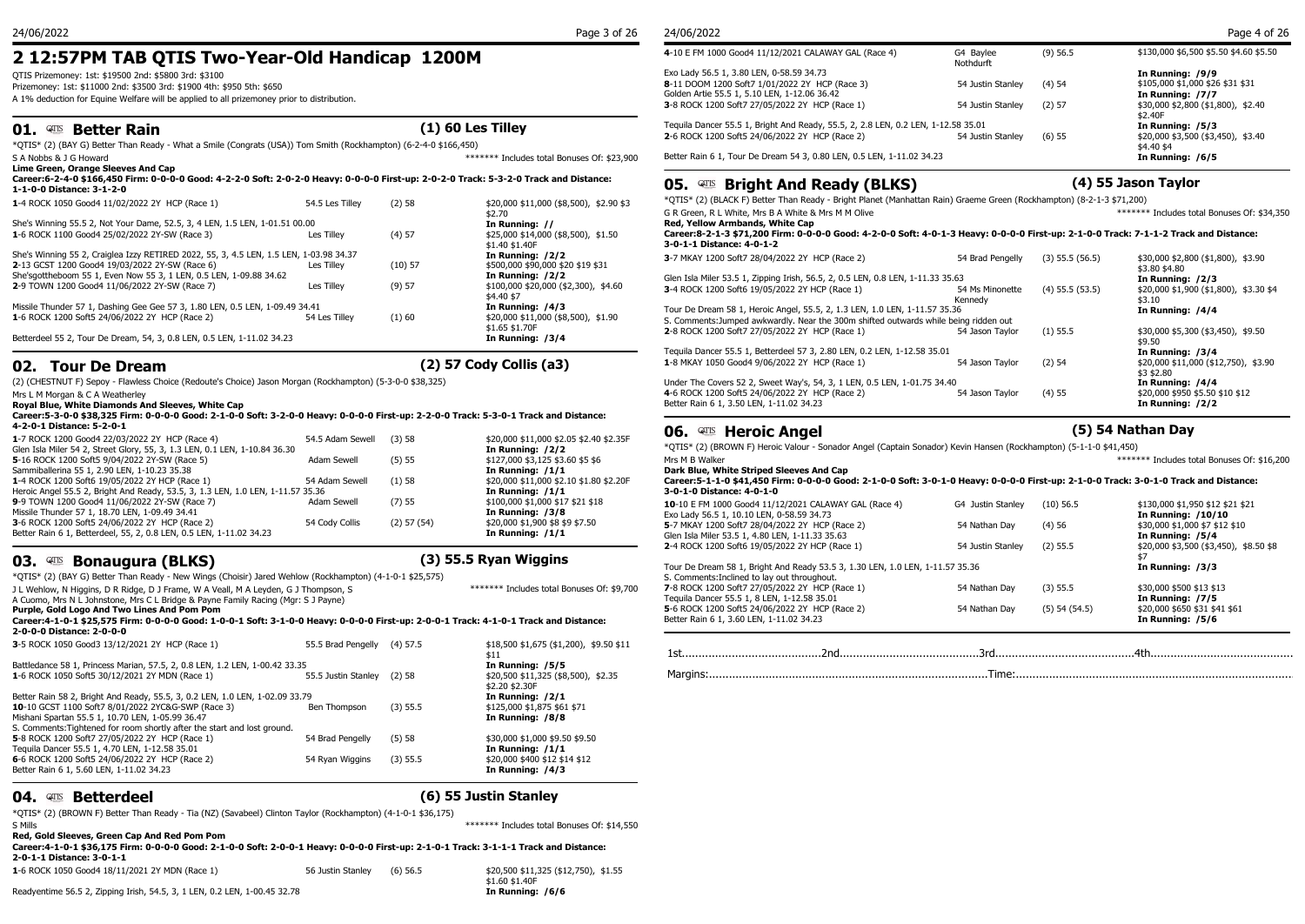### **Match Ups:**

| 24/06/2022 ROCK 2Y HCP (Race 2) 1,200M      |           |                      |  |
|---------------------------------------------|-----------|----------------------|--|
| Better Rain                                 | 1 - 6     | (1)60                |  |
| Betterdeel                                  | $2 - 6$   | $(6)$ 55 0.8LEN      |  |
| Tour De Dream                               | $3 - 6$   | (2) 57 1.3LEN        |  |
| Bright And Ready                            | $4 - 6$   | (4) 55 3.5LEN        |  |
| Heroic Angel                                | $5 - 6$   | (5) 54 3.6LEN        |  |
| Bonaugura                                   | $6 - 6$   | (3) 55.5 5.6LEN      |  |
| 11/06/2022 TOWN 2Y-SW (Race 7) 1,200M       |           |                      |  |
| Better Rain                                 | $2 - 9$   | (9) 57 1.8LEN        |  |
| Tour De Dream                               | $9 - 9$   | (7) 55 18.7LEN       |  |
| 27/05/2022 ROCK 2Y HCP (Race 1) 1,200M      |           |                      |  |
| Bright And Ready                            | $2 - 8$   | (1) 55.5 2.8LEN      |  |
| Betterdeel                                  | $3 - 8$   | (2) 57 3LEN          |  |
| Bonaugura                                   | $5 - 8$   | (5) 58 4.7LEN        |  |
| Heroic Angel                                | $7 - 8$   | (3) 55.5 8LEN        |  |
| 19/05/2022 ROCK 2Y HCP (Race 1) 1,200M      |           |                      |  |
| Tour De Dream                               | $1 - 4$   | (1)58                |  |
| Heroic Angel                                | $2 - 4$   | (2) 55.5 1.3LEN      |  |
| Bright And Ready                            | $3 - 4$   | (4) 55.5 2.3LEN      |  |
| 28/04/2022 MKAY 2Y HCP (Race 2) 1,200M      |           |                      |  |
| Bright And Ready                            | $3 - 7$   | (3) 55.5 1.3LEN      |  |
| Heroic Angel                                | $5 - 7$   | (4) 56 4.8LEN        |  |
| 11/12/2021 E FM CALAWAY GAL (Race 4) 1,000M |           |                      |  |
| Betterdeel                                  | 4 - 10    | (9) 56.5 3.8LEN      |  |
| Heroic Angel                                | $10 - 10$ | $(10)$ 56.5 10.11 FN |  |

(9) 56.5 3.8LEN  $(10)$  56.5 10.1LEN Prizemoney: 1st: \$11000 2nd: \$3500 3rd: \$1900 4th: \$950 5th: \$650

A 1% deduction for Equine Welfare will be applied to all prizemoney prior to distribution.

## **01. Captain Fox (BLKS) (3) 59 Chris Whiteley R60**

(5) (BAY G) Foxwedge - Harquila (Haradasun) Peter Fleming (Rockhampton) (20-3-7-3 \$63,875)

R B Daniels, J R Daniels & S S Daniels

**White, Blue Sash, Red Armbands, Blue Cap**

#### **Career:20-3-7-3 \$63,875 Firm: 0-0-0-0 Good: 15-2-4-3 Soft: 5-1-3-0 Heavy: 0-0-0-0 First-up: 4-0-2-0 Track: 10-0-2-3 Track and Distance: 5-0-1-2 Distance: 14-3-4-3**

| 4-6 ROCK 1100 Soft5 20/01/2022 CL3 (Race 3)                                                                                                     | 54 Les Tillev   | $(6)$ 57.5 R61 | \$20,000 \$950 \$3.30 \$3.90 \$4.20 |
|-------------------------------------------------------------------------------------------------------------------------------------------------|-----------------|----------------|-------------------------------------|
| Emilee's Empire 56 1, 4.20 LEN, 1-03.34 32.93                                                                                                   |                 |                | In Running: /5/5                    |
| S. Comments: Raced keen in the early stages. Forced wider by SCORIA STAR near the 800m. Steadied near the 150m when EMMA'S JET shifted inwards. |                 |                |                                     |
| 2-8 MKAY 1200 Soft6 15/02/2022 CL3 (Race 7)                                                                                                     | 54 Sairvn Fawke | $(1)$ 57 R60   | \$20,000 \$3,500 \$7 \$6 \$5        |
| Yuan Fen 55 1, Man O' Ross 52.5 3, 1.80 LEN, 1.5 LEN, 1-10.53 00.00                                                                             |                 |                | In Running: /3/2                    |
| 3-5 ROCK 1300 Good4 25/02/2022 CL4 (Race 4)                                                                                                     | 54 Sairvn Fawke | (5) 56 R61     | \$20,000 \$1,900 \$5 \$6.50 \$7.50  |
| In Order 51 1, Emma's Jet, 60.5, 2, 0.8 LEN, 0.7 LEN, 1-16.77 35.00                                                                             |                 |                | In Running: /5/3                    |
| 4-10 ROCK 1300 Good4 22/03/2022 BM65 (Race 7)                                                                                                   | 54 Sairyn Fawke | $(2)$ 57 R61   | \$20,000 \$950 \$15 \$14 \$13       |
| Dark Archer 57 1, 3.30 LEN, 1-15.95 35.29                                                                                                       |                 |                | In Running: /4/3                    |
| 3-6 ROCK 1050 Soft5 24/06/2022 CL3-SW (Race 3)                                                                                                  | Chris Whitelev  | $(3)$ 59 R60   | \$20,000 \$1,900 \$26 \$31 \$41     |
| Enabler 57 1, Kasinova Kid, 58.5, 2, 1 LEN, 2.8 LEN, 1-00.47 32.77                                                                              |                 |                | In Running: /5/5                    |
|                                                                                                                                                 |                 |                |                                     |

### **02. Rogue Star (5) 59 Jake Molloy (a2) R70**

(5) (BAY G) Wanted - Majestic Cheval (Legion) Lindsay Hatch (Toowoomba) (11-3-1-1 \$81,010) G D Popp, EH McDonald, R T McLennan, GJ Rossiter, JD Parfitt, S P Johnstone, K P

Johnstone, P Wallace, S J Bayliss, G J Webster, Mrs C B Hughes, Miss L A Clarke, L W Wise, M J Watt, Mrs C E Watt, J P J Quinnell, A W Bell, N A O'brien & P E Tzvetkoff **Pink And White Diamond Checks**

**Career:11-3-1-1 \$81,010 Firm: 0-0-0-0 Good: 10-3-1-1 Soft: 1-0-0-0 Heavy: 0-0-0-0 First-up: 4-1-0-1 Track: 1-0-0-0 Track and Distance: 1-0-0-0 Distance: 5-1-0-1**

| 1-9 M V 1200 Good3 31/12/2021 CG&E BM64 (Race 7)                            | 55 Jve McNeil   | $(3)$ 60.5 R65  | \$60,000 \$33,000 \$18 \$16 \$20      |
|-----------------------------------------------------------------------------|-----------------|-----------------|---------------------------------------|
| Joltin' Joe 63 2, Cielo D'oro, 6, 3, 0.4 LEN, 0.1 LEN, 1-09.91 34.98        |                 |                 | In Running: /4/5                      |
| 7-9 M V 1200 Good3 22/01/2022 BM70 (Race 6)                                 | 54 Jve McNeil   | $(2)$ 60 R70    | \$75,000 \$1,500 \$7.50 \$11 \$11     |
| Invincible Jet 58.5 1, 5.20 LEN, 1-09.52 34.78                              |                 |                 | In Running: /4/4                      |
| 2-9 CLAC 1200 Good3 11/02/2022 BM70 (Race 5)                                | 54 Neil Farlev  | $(1)$ 60 R70    | \$35,000 \$6,300 \$4.40 \$4.80 \$5.50 |
| Contalmaison 60.5 1, Fabian's Spirit 55 3, 0.20 LEN, 1.5 LEN, 1-10.33 33.07 |                 |                 | In Running: /4/4                      |
| 11-15 BDGO 1300 Good4 2/04/2022 BM70 (Race 2)                               | 54 Declan Bates | $(14)$ 60 R70   | \$75,000 \$31 \$41                    |
| Linas Legend 59 1, 3.80 LEN, 1-17.93 36.17                                  |                 |                 | In Running: /12/13                    |
| 4-6 ROCK 1050 Soft5 24/06/2022 CL3-SW (Race 3)                              | Jake Mollov     | (5) 59 (57) R70 | \$20,000 \$950 \$4 \$5 \$6            |
| Enabler 57 1, 4.80 LEN, 1-00.47 32.77                                       |                 |                 | In Running: /4/4                      |
|                                                                             |                 |                 |                                       |

## **03. Kasinova Kid (BLKS) (1) 58.5 Brad Pengelly R66**

(3) (BAY G) Bel Esprit - Daylight Second (Snippetson) Nick Walsh (Rockhampton) (8-3-5-0 \$48,925)

K E Eyles & Mrs K M Eyles

**Pink, Blue Horseshoe**

**Career:8-3-5-0 \$48,925 Firm: 0-0-0-0 Good: 3-2-1-0 Soft: 5-1-4-0 Heavy: 0-0-0-0 First-up: 3-1-2-0 Track: 6-1-5-0 Track and Distance: 3-1-2-0 Distance: 6-3-3-0**

| 2-10 ROCK 1200 Soft5 30/12/2021 BM60 (Race 6)<br>Ornate 55.5 1, Courtesy Bus 61 3, 2.30 LEN, 0.3 LEN, 1-09.83 33.39                  | 54 Ryan Wiggins         | $(10)$ 57.5 R60        | \$18,500 \$3,275 \$1.75 \$1.60 \$1.70F<br>In Running: /2/3 |
|--------------------------------------------------------------------------------------------------------------------------------------|-------------------------|------------------------|------------------------------------------------------------|
| 2-10 MKAY 1100 Soft7 28/04/2022 CL3 (Race 4)                                                                                         | 54 Brad Pengelly        | $(10)$ 56 $(56.5)$ R60 | \$20,000 \$3,500 \$2 \$2.30 \$2.40F                        |
| Man O' Ross 56 1, Hilflager 56 3, 0.80 LEN, 1.7 LEN, 1-03.91 34.35<br>2-7 ROCK 1200 Soft6 19/05/2022 CL3-SW (Race 4)                 | <b>Brad Pengelly</b>    | (5) 57 R61             | In Running: /3/4<br>\$20,000 \$3,500 \$1.80 \$1.70 \$2.15F |
| Yulong Sovereign 57 1, Bluindi 59 3, 0.50 LEN, 4.8 LEN, 1-10.84 36.45                                                                |                         |                        | In Running: /3/2                                           |
| S. Comments: Bumped by SETHLANS on its inside at the start then bumped with YULONG SOVEREIGN on its outer. Lay inwards home straight |                         |                        |                                                            |
| 1-13 MKAY 1100 Good4 28/05/2022 BM58 (Race 7)                                                                                        | 54 Wanderson<br>D'Avila | $(6)$ 60.5 R62         | \$17,000 \$9,450 \$1.45 \$1.40 \$1.50F                     |
| Starsonic 60.5 2, Mr Storm (NZ), 61, 3, 2.5 LEN, 1.3 LEN, 1-04.03 34.92                                                              |                         |                        | In Running: /5/3                                           |
| 2-6 ROCK 1050 Soft5 24/06/2022 CL3-SW (Race 3)<br>Enabler 57 1, Captain Fox 59 3, 1 LEN, 2.8 LEN, 1-00.47 32.77                      | <b>Brad Pengelly</b>    | $(1)$ 58.5 R66         | \$20,000 \$3,500 \$2.20 \$2 \$2.10F<br>In Running: /2/2    |
|                                                                                                                                      |                         |                        |                                                            |

### **04. Quackery \* (7) 57.5 R64**

(4) (BAY G) Exosphere - Seam Ripper (Tale of the Cat (USA)) Steve Tregea (Toowoomba) (7-2-1-0 \$32,200)

G P Nolan & Mrs J A Nolan

#### **Red And White Halves, Red Cap**

**Career:7-2-1-0 \$32,200 Firm: 0-0-0-0 Good: 4-2-0-0 Soft: 2-0-1-0 Heavy: 1-0-0-0 First-up: 3-1-1-0 Track: 1-0-1-0 Track and Distance: 1-0-1-0 Distance: 4-1-2-0**

| 1-12 SCST 1000 Good4 5/09/2021 CL1 (Race 6)                                                                                        | 54 James Orman  | $(6)$ 59 R60    | \$22,000 \$12,200 \$2.45 \$2.60 \$2.35F |
|------------------------------------------------------------------------------------------------------------------------------------|-----------------|-----------------|-----------------------------------------|
| Love Me Broke RETIRED 2021 54 2, La Amigo, 58.5, 3, 1.3 LEN, 0.4 LEN, 0-57.98 34.54                                                |                 |                 | In Running: /10/11                      |
| S. Comments: After being slow to begin was shortly after checked between LA AMIGO and LOVE ME BROKE, both of which shifted ground. |                 |                 |                                         |
| 4-9 E FM 1200 Good4 17/09/2021 BM65 (Race 8)                                                                                       | 54 James Orman  | (6) 58.5 R64    | \$35,000 \$1,900 \$3 \$4.40 \$5         |
| Sir Warwick 59 1, 1.70 LEN, 1-12.62 34.30                                                                                          |                 |                 | In Running: /4/4                        |
| S. Comments: Slow to begin.                                                                                                        |                 |                 |                                         |
| 2-11 SCST 1000 Soft6 23/01/2022 BM65 (Race 5)                                                                                      | 54 Brad Stewart | $(11)$ 58.5 R64 | \$24,000 \$4,100 \$4.20 \$3.80 \$3.60EF |
|                                                                                                                                    |                 |                 |                                         |

\*\*\*\*\*\*\* Includes total Bonuses Of: \$8,400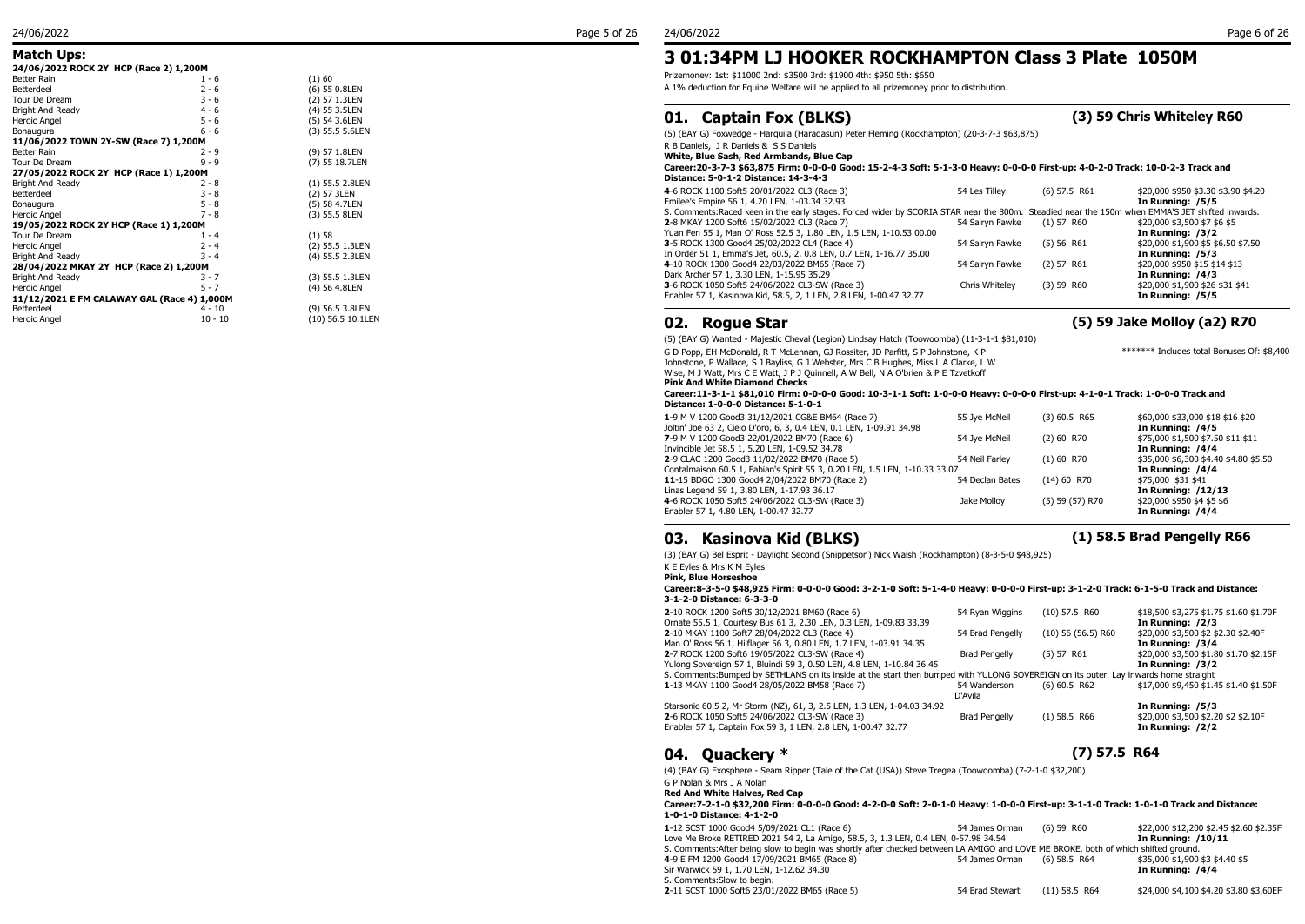| 24/06/2022                                                                                                                                                                                                                         |                |                       | Page 7 of 26                                               | 24/06/2022                               |
|------------------------------------------------------------------------------------------------------------------------------------------------------------------------------------------------------------------------------------|----------------|-----------------------|------------------------------------------------------------|------------------------------------------|
| Melisma 54.5 1, Poupee 54.5 3, 1.50 LEN, 2.3 LEN, 0-57.75 33.83<br>S. Comments: From the wide barrier restrained at the start to a midfield position on the rails. Disappointed for run approaching the 200 meters before shifting |                |                       | In Running: /9/7                                           | Match Ups:<br>24/06/2022 ROCK CL3-SW (Ra |
| back to the inside to obtain clear running<br>10-10 DOOM 1200 Soft5 16/02/2022 CL2-SW (Race 8)<br>Holiday Dreams 57 1, 16.90 LEN, 1-10.44 34.35                                                                                    | James Orman    | $(10)$ 59 R64         | \$35,000 \$500 \$3.90 \$3.70 \$4.40<br>In Running: /7/8    | Enabler<br>Kasinova Kid                  |
| 2-9 ROCK 1050 Soft5 24/06/2022 BM55 (Race 5)<br>Nuke 59 1, Blue Jacket 62 3, 1.80 LEN, 0.2 LEN, 1-01.16 34.51                                                                                                                      | 54 Jake Mollov | $(2)$ 63.5 (61.5) R64 | \$20,000 \$3,500 \$1.85 \$1.75 \$1.75F<br>In Running: /8/8 | Captain Fox<br>Roque Star<br>Whoa Lola   |

## **05. Bloodblister (BLKS) (6) 57 Cody Collis (a3) R53**

(4) (CHESTNUT M) Foxwedge - Vonharp (Danehill Dancer (IRE)) Wayne Nugent (Toowoomba) (19-3-1-2 \$38,875)

W P Nugent

**Cerise, White Spots, Gold Hooped Sleeves, Cerise Cap**

#### **Career:19-3-1-2 \$38,875 Firm: 1-0-0-1 Good: 15-3-1-1 Soft: 3-0-0-0 Heavy: 0-0-0-0 First-up: 5-1-1-0 Track: 1-0-0-0 Track and Distance: 1-0-0-0 Distance: 8-1-0-0**

| 8-10 DALB 1200 Good4 18/09/2021 BM55 (Race 7)<br>Wait A Minute 62 1, 5 LEN, 1-10.93 35.92 | 54 Sairvn Fawke            | $(3)$ 55 R51          | \$15,000 \$300 \$5 \$5.50 \$6.50<br>In Running: /3/4 |
|-------------------------------------------------------------------------------------------|----------------------------|-----------------------|------------------------------------------------------|
| 1-9 TWBA 1100 Good4 2/11/2021 0 - 52 (Race 2)                                             | 54 Ms Emma<br>MacPherson   | $(2)$ 56.5 $(55)$ R51 | \$8,500 \$6,000 \$3.80                               |
| One of the Kind RETIRED 2022 59 2, Petite Elle, 54, 3, 0.3 LEN, 1.0 LEN, 1-07.55 36.05    |                            |                       | In Running: //                                       |
| 7-12 CHIN 1030 Good3 30/04/2022 BM60 (Race 2)                                             | 55 Ms Emma<br>MacPherson   | (6) 55 (53) R54       | \$8,500 \$6                                          |
| Kingstar Amber 60.5 1, 3.20 LEN, 0-58.15 00.00                                            |                            |                       | In Running: //                                       |
| 6-12 NNGO 1200 Soft6 29/05/2022 BM45 (Race 4)                                             | 56 Miss Sariah<br>Champkin | $(5)$ 62.5 (59.5) R54 | \$8,500 \$4.20                                       |
| Moving Day 6 1, 2.90 LEN, 1-13.95 00.00                                                   |                            |                       | In Running: //                                       |
| 6-6 ROCK 1050 Soft5 24/06/2022 CL3-SW (Race 3)<br>Enabler 57 1, 6.30 LEN, 1-00.47 32.77   | Cody Collis                | (6) 57 (54) R53       | \$20,000 \$400 \$151 \$151 \$151<br>In Running: /6/6 |

## **06. Enabler \* (4) 57 Anthony Allen R62**

(3) (BAY OR BROWN G) Rich Enuff - Kim Noir (Rothesay) Steve Tregea (Toowoomba) (5-2-0-0 \$26,475)

Windemere Stud Pty Ltd (Mgr: S P Tregea) **Red And White Halves, Red Cap**

**Career:5-2-0-0 \$26,475 Firm: 0-0-0-0 Good: 1-0-0-0 Soft: 3-2-0-0 Heavy: 1-0-0-0 First-up: 2-2-0-0 Track: 1-1-0-0 Track and Distance: 1-1-0-0 Distance: 4-3-0-0**

| 7-9 DOOM 1200 Soft6 4/12/2021 RUPERT 3YC&G-SW (Race 5)                 | Anthony Allen                 | $(8)$ 56.5 R59 | \$130,000 \$1,950 \$17 \$11 \$13        |
|------------------------------------------------------------------------|-------------------------------|----------------|-----------------------------------------|
| Far Too Easy 56.5 1, 3.60 LEN, 1-09.86 34.45                           |                               |                | In Running: /3/3                        |
| SB-7 DOOM 1050 Soft6 26/12/2021 3Y HCP (Race 1)                        | 54 Mark Du Plessis (4) 54 R59 |                | \$75,000                                |
| 34.30                                                                  |                               |                | In Running: //                          |
| 1-7 TWBA 1000 Soft5 30/04/2022 BM60 (Race 4)                           | 55 Anthony Allen              | (7) 57.5 R59   | \$21,500 \$11,925 \$1.90 \$1.50 \$1.60F |
| Rowdash 54 2, Intimate Tycoon, 54, 3, 0.3 LEN, 2.0 LEN, 1-00.67 35.60  |                               |                | In Running: /4/4                        |
| 7-11 TWBA 1225 Heavy8 21/05/2022 CL3 (Race 2)                          | 54 Karl Zechner               | $(8)$ 56.5 R63 | \$21,500 \$400 \$1.90 \$2.05 \$1.85F    |
| Mill Rossa 56 1, 12.80 LEN, 1-17.09 37.95                              |                               |                | In Running: /3/4                        |
| 1-6 ROCK 1050 Soft5 24/06/2022 CL3-SW (Race 3)                         | Anthony Allen                 | $(4)$ 57 R62   | \$20,000 \$11,000 \$2.80 \$2.70 \$3     |
| Kasinova Kid 58.5 2, Captain Fox, 59, 3, 1 LEN, 2.8 LEN, 1-00.47 32.77 |                               |                | In Running: /1/1                        |
|                                                                        |                               |                |                                         |

## **07. Whoa Lola (BLKS)**

## **(2) 57 Ms Tahlia Fenlon (a2)**

**R64** (4) (BAY M) Statue Of Liberty (USA) - Don't Worry Toff (Bel Esprit) Kristie Clark-Peoples (Rockhampton) (8-3-2-1 \$44,775) J E Clark & C M Cini<br>Pink

### **Pink Career:8-3-2-1 \$44,775 Firm: 0-0-0-0 Good: 4-2-2-0 Soft: 4-1-0-1 Heavy: 0-0-0-0 First-up: 2-0-1-0 Track: 8-3-1-1 Track and Distance: 8-3-1-1 Distance: 9-3-2-1**

| 4-10 ROCK 1050 Soft6 27/01/2022 BM55 (Race 7)                                | 55.5 Ms Tahlia<br>Fenlon | $(5)$ 57.5 (54.5) R56 | \$20,000 \$950 \$1.50 \$1.45 \$1.50F  |
|------------------------------------------------------------------------------|--------------------------|-----------------------|---------------------------------------|
| Aleysa's Queen 54.5 1, 4.20 LEN, 1-00.98 33.50                               |                          |                       | <b>In Running: /10/3</b>              |
| S. Comments: Hampered on jumping                                             |                          |                       |                                       |
| 1-7 ROCK 1050 Good4 25/02/2022 CL1 (Race 7)                                  | 55 Ms Tahlia<br>Fenlon   | $(5)$ 58.5 (55.5) R56 | \$20,000 \$11,000 \$1.50 \$1.55F      |
| Hinvictus 58.5 2, Moonshiner, 59, 3, 1 LEN, 1.5 LEN, 1-00.64 33.49           |                          |                       | In Running: /6/4                      |
| 3-8 ROCK 1050 Soft5 1/04/2022 CL3-SW (Race 5)                                | Ms Tahlia Fenlon         | $(4)$ 55.5 (52.5) R60 | \$20,000 \$1,900 \$2.90 \$3.10 \$2.70 |
| Patrolling 57.5 1, Le Figaro, 55.5, 2, 1.3 LEN, 1.7 LEN, 1-00.01 00.00       |                          |                       | In Running: /5/5                      |
| 1-7 ROCK 1050 Good4 8/04/2022 BM65 (Race 5)                                  | 54.5 Tavlor<br>Marshall  | $(5)$ 54.5 R60        | \$20,000 \$11,000 \$4.80 \$5 \$4.20   |
| Potent View 57.5 2, Santorini Summer, 58, 3, 1.8 LEN, 0.1 LEN, 0-59.99 33.55 |                          |                       | In Running: /6/5                      |
| 5-6 ROCK 1050 Soft5 24/06/2022 CL3-SW (Race 3)                               | Ms Tahlia Fenlon         | $(2)$ 57 (55) R64     | \$20,000 \$650 \$7.50 \$8 \$6         |
| Enabler 57 1, 5.30 LEN, 1-00.47 32.77                                        |                          |                       | In Running: /3/3                      |
|                                                                              |                          |                       |                                       |
|                                                                              |                          |                       |                                       |
|                                                                              |                          |                       |                                       |

#### **Match Ups: 24/06/2022 ROCK CL3-SW (Race 3) 1,050M**

| 24/00/2022 NOCK CL3-3W (Nace 3) 1,030M |         |                 |  |
|----------------------------------------|---------|-----------------|--|
| Enabler                                | $1 - 6$ | (4) 57          |  |
| Kasinova Kid                           | $2 - 6$ | $(1)$ 58.5 1LEN |  |
| Captain Fox                            | $3 - 6$ | (3) 59 3.8LEN   |  |
| Roque Star                             | $4 - 6$ | (5) 59 4.8LEN   |  |
| Whoa Lola                              | $5 - 6$ | (2) 57 5.3LEN   |  |
| Bloodblister                           | $6 - 6$ | (6) 57 6.3LEN   |  |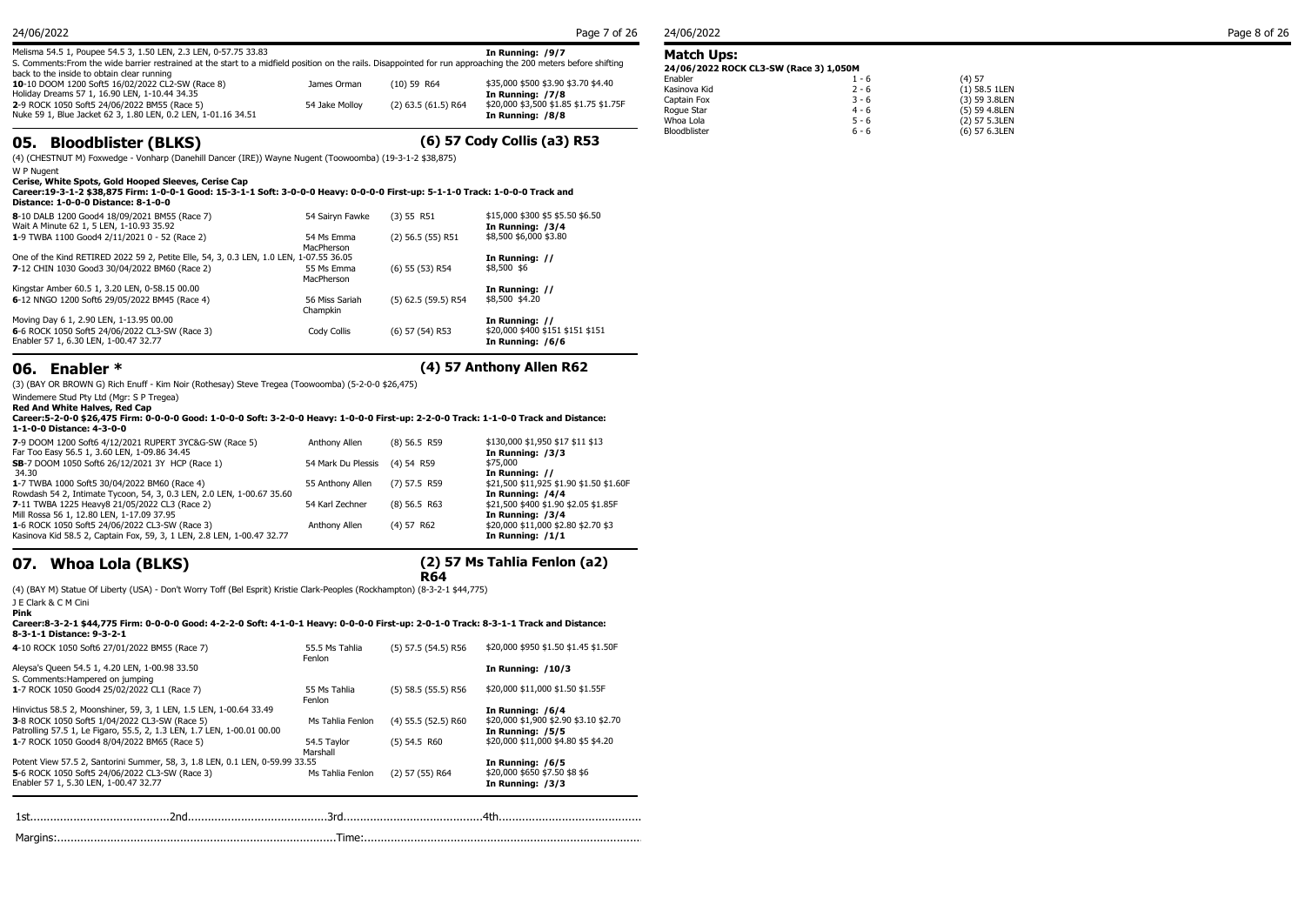## **4 02:12PM LJ HOOKER ROCKHAMPTON BATTLERS CUP BENCHMARK 65 Handicap 2231M**

Prizemoney: 1st: \$11000 2nd: \$3500 3rd: \$1900 4th: \$950 5th: \$650

A 1% deduction for Equine Welfare will be applied to all prizemoney prior to distribution.

### **01. Kotabharu (3) 59 Chris Whiteley R68**

(4) (BROWN M) Hallowed Crown - Olivine (USA) (Royal Academy (USA)) Graeme Green (Rockhampton) (22-5-9-2 \$136,150) G R Green, R L White, Mrs B A White & Mrs M M Olive  $\overline{S}$  M M  $\overline{S}$  and  $\overline{S}$  and  $\overline{S}$  and  $\overline{S}$  and  $\overline{S}$  and  $\overline{S}$  and  $\overline{S}$  and  $\overline{S}$  and  $\overline{S}$  and  $\overline{S}$  and  $\overline{S}$  and  $\overline{S}$  and

#### **Red, Yellow Armbands, White Cap Career:22-5-9-2 \$136,150 Firm: 0-0-0-0 Good: 9-2-6-0 Soft: 13-3-3-2 Heavy: 0-0-0-0 First-up: 3-1-2-0 Track: 19-5-8-2 Track and Distance: 1-1-0-0 Distance: 2-1-0-0**

| 2-7 ROCK 1500 Soft5 1/04/2022 CL3 (Race 6)<br>Deep Breath 58 1, Limpet 56.5 3, 2 LEN, 1.8 LEN, 1-27.96 00.00           | 54 Brad Pengelly  | $(3)$ 56 (56.5) R62 | \$20,000 \$3,500 \$2.50 \$2.40 \$3.60<br>In Running: /3/2 | (0) (DAT M) FILEHING (<br>J M Dunn & Punters Eio<br><b>Emerald Green, Whit</b> |
|------------------------------------------------------------------------------------------------------------------------|-------------------|---------------------|-----------------------------------------------------------|--------------------------------------------------------------------------------|
| 1-4 ROCK 1600 Soft5 21/04/2022 CL3-SW (Race 3)                                                                         | Jason Tavlor      | (3) 57 R63          | \$20,000 \$11,000 \$1.80 \$1.65 \$1.65F                   | Career: 31-3-2-7 \$56                                                          |
| Lets Torque A Deel 56 2, Poetic Final Say RETIRED 2022, 59, 3, 0.8 LEN, 0.1 LEN, 1-39.57 33.90                         |                   |                     | In Running: $3/4/3$                                       | Distance: 1-0-0-1 Di                                                           |
| S. Comments: Over raced through the early stages due to the lack of early speed in the race.                           |                   |                     |                                                           |                                                                                |
| 3-10 ROCK 1400 Soft6 19/05/2022 BM70 (Race 9)                                                                          | 54 Jason Tavlor   | $(2)$ 54 R64        | \$20,000 \$1,900 \$8.50 \$7.50 \$7.50                     | 8-12 GATT 1400 Soft5                                                           |
| Mocial Chief 62.5 1, Our Red Planet, 54, 2, 0.5 LEN, 1.3 LEN, 1-23.15 35.09                                            |                   |                     | In Running: /8/7                                          |                                                                                |
| S. Comments: Was placed in restricted room and lost ground when STUBAI shifted in and away from GEOFFROY near the 900m |                   |                     |                                                           | Herecum da Drums 59                                                            |
| 1-7 ROCK 1800 Soft5 3/06/2022 BM60 (Race 7)                                                                            | 54 Chris Whitelev | (4) 59 R64          | \$20,000 \$11,000 \$4.40 \$4.20 \$5                       | 4-4 SCPT 2000 Svnthet                                                          |
| Better Ask Roy 54 2, Carlin Trend, 58, 3, 3.5 LEN, 0.4 LEN, 1-49.07 35.82                                              |                   |                     | In Running: 6/6/4                                         |                                                                                |
| 1-4 ROCK 2231 Soft5 24/06/2022 BM65 (Race 4)                                                                           | 54 Chris Whitelev | $(3)$ 59 R68        | \$20,300 \$11,150 \$1.30 \$1.35 \$1.35F                   | Happy Candy 54 1, 14.                                                          |
| Necessitas (NZ) 56.5 2, Hallo Poppet, 55, 3, 1.3 LEN, 7.5 LEN, 2-19.66 37.06                                           |                   |                     | In Running: 4/4/3                                         | 4-6 GCST 1800 Heavy1                                                           |
|                                                                                                                        |                   |                     |                                                           |                                                                                |

## **02. Necessitas (NZ) (2) 58.5 Jake Molloy (a2) R67**

(6) (BAY M) Zacinto (GB) - Of the Essence (NZ) (Yamanin Vital (NZ)) Bevan Johnson (Moranbah) (42-6-1-5 \$121,035)

#### Mrs M D Johnson, C R Clifford, B W Johnson, Mrs G E Michael & D Baron

**White, Green And Red Diamonds**

#### **Career:42-6-1-5 \$121,035 Firm: 0-0-0-0 Good: 29-5-1-5 Soft: 10-1-0-0 Heavy: 2-0-0-0 First-up: 7-0-0-2 Track: 2-0-1-0 Track and Distance: 1-0-1-0 Distance: 3-0-1-0**

| 4-6 LRCH 1600 Soft 7/05/2022 CL6-SW (Race 1)<br>Gypsy Biker 61 1, 0.90 LEN, 1-38.29 00.00                                           | Robert Faehr       | $(5)$ 59 R66          | \$8,500 \$250 \$6<br>In Running: //                  | $(6)$ (BAY G) Tav                                      |
|-------------------------------------------------------------------------------------------------------------------------------------|--------------------|-----------------------|------------------------------------------------------|--------------------------------------------------------|
| 2-10 HOME 1830 Good4 21/05/2022 BM70 (Race 8)<br>Lets Torque A Deel 51 1, Conquering Judas 57.5 3, 0.20 LEN, 3.5 LEN, 1-53.02 00.00 | 55 Denicious Smith | $(9)$ 55.5 R66        | \$17,000 \$3,000 \$17<br>In Running: /7/3            | T McDowell & J<br><b>Black, Red Bar</b>                |
| 4-7 MKAY 1800 Good4 28/05/2022 HCP (Race 6)                                                                                         | 54 Denicious Smith | (7) 54 R67            | \$30,000 \$1,600 \$21 \$21                           | Career: 45-4-6<br>Distance: 1-0-                       |
| Quality Asset 55 1, 3.60 LEN, 1-51.21 35.33<br>4-6 MBAH 1400 Good 11/06/2022 HCP (Race 5)                                           | 55 Ms Rhiannon     | $(3)$ 55 (58) R67     | In Running: 7/7/6<br>\$8,500 \$250 \$5.50            | 13-14 MKAY 13<br>Grand de Lago 5                       |
| Fab's Cowboy 59.5 1, 12.30 LEN, 1-26.48 00.00                                                                                       | Pavne              |                       | In Running: //                                       | S. Comments:Be                                         |
| 2-4 ROCK 2231 Soft5 24/06/2022 BM65 (Race 4)<br>Kotabharu 59 1, Hallo Poppet 55 3, 1.30 LEN, 7.5 LEN, 2-19.66 37.06                 | 54 Jake Mollov     | $(2)$ 58.5 (56.5) R67 | \$20,300 \$3,500 \$4.20 \$4 \$5<br>In Running: 3/3/1 | 10-10 BOWN 14<br>Bold Kingston 6.<br>$-$ 0.111111.1-00 |

## **03. Stocked And Loaded (NZ) (BLKS) (7) 55.5 R57**

(4) (BAY G) Tavistock (NZ) - Cast Your Vote (More Than Ready (USA)) Stuart Kendrick (Sunshine Coast) (22-1-5-4 \$64,235)

Mrs T Kendrick, Mrs M J Edwards, C A Melville, G Harvey, Mrs B Fletcher, L J Betts, Mrs

V F Betts, G A Kendrick, S Rankin, G Munn, J E Donovan, S Cooper, Frazer Racing (Mgr:

B R Frazer) & Sundown Racing (Mgr: Mrs S M Campbell)

**Royal Blue, Yellow Checks, Green Sleeves, Red Armbands And Cap**

**Career:22-1-5-4 \$64,235 Firm: 0-0-0-0 Good: 11-1-3-3 Soft: 10-0-2-1 Heavy: 0-0-0-0 First-up: 4-0-0-0 Track: 0-0-0-0 Track and Distance: 0-0-0-0 Distance: 4-1-1-1**

| 2-10 SCST 1600 Soft5 27/03/2022 CL1-SW (Race 6)<br>Natalieann 56 1, Terre Di Baccio 56 3, 3 LEN, 1.3 LEN, 1-39.60 35.93<br>6-10 SCST 1600 Soft6 10/04/2022 CL2 (Race 4)<br>Kinkuna 54 1, 3.40 LEN, 1-39.36 36.37<br>S. Comments: Slow to muster speed in the early stages. | Ms Tiffani Brooker<br>54 Justin Huxtable | $(7)$ 59 R59<br>$(2)$ 56 R59 | \$24,000 \$4,100 \$8 \$12 \$14<br>In Running: 9/8/8<br>\$24,000 \$470 \$14 \$13 \$13<br>In Running: 10/10/10 | Light Blue, Dark Blu<br>Career: 5-0-0-0 \$1,7<br>0-0-0-0 Distance: 0<br>7-9 MKAY 1100 Good4 |
|----------------------------------------------------------------------------------------------------------------------------------------------------------------------------------------------------------------------------------------------------------------------------|------------------------------------------|------------------------------|--------------------------------------------------------------------------------------------------------------|---------------------------------------------------------------------------------------------|
| 9-13 SCST 1800 Soft7 24/04/2022 BM68 (Race 8)<br>Badoosh 60.5 1, 6.50 LEN, 1-53.87 37.37                                                                                                                                                                                   | 54 Jaden Lloyd                           | $(6)$ 54 R58                 | \$24,000 \$470 \$11 \$12<br>In Running: 13/13/13                                                             | ALLELUIA 55 1, 6.40 L                                                                       |
| 4-9 SCPT 2150 Synthetic 22/05/2022 BM58 (Race 5)                                                                                                                                                                                                                           | 54 Ms Angela<br>Jones                    | $(1)$ 58.5 $(57)$ R57        | \$24,000 \$1,075 \$8.50 \$9.50 \$11                                                                          | <b>7-9 MKAY 1300 Good4</b><br>Seclusion 56 1, 3.20 L                                        |
| Lesmurdie 58.5 1, 3.70 LEN, 2-13.09 36.00                                                                                                                                                                                                                                  |                                          |                              | In Running: 3/4/4                                                                                            | 9-12 ROCK 1300 Soft5                                                                        |
| 2-8 SCST 2200 Good4 17/06/2022 BM62 (Race 3)                                                                                                                                                                                                                               | 55 Ms Angela<br>Jones                    | $(5)$ 56 (54.5) R56          | \$24,000 \$4,100 \$4.60 \$4.80 \$4.80                                                                        | Factor That In 57.5 1,                                                                      |
| Contrition (NZ) 57.5 1, Winston Blue 55.5 3, 0.50 LEN, 0.2 LEN, 2-22.78 35.71                                                                                                                                                                                              |                                          |                              | In Running: 3/3/3                                                                                            | 6-6 MBAH 1170 Good<br>Midnight Boom 56 1, 1                                                 |

**04. Naomi (4) 54 Jason Taylor R52**

(6) (BROWN OR BLACK M) Dalakhani (IRE) - Cherubim (Spectrum (IRE)) Joshua Manzelmann (Mackay) (21-2-1-1 \$80,550) H W Manzelmann **Example 2018** and the set of the set of the set of the set of the set of the set of the set of the set of the set of the set of the set of the set of the set of the set of the set of the set of the set of t

| <b>Black, Hot Pink Yoke, Sleeves And Cap</b>                                                                                                                         |               |                | <b>INCREDIO CORRENTE</b> |
|----------------------------------------------------------------------------------------------------------------------------------------------------------------------|---------------|----------------|--------------------------|
| Career:21-2-1-1 \$80,550 Firm: 0-0-0-0 Good: 12-2-1-1 Soft: 5-0-0-0 Heavy: 3-0-0-0 First-up: 6-0-0-0 Track: 0-0-0-0 Track and<br>Distance: 0-0-0-0 Distance: 2-0-0-0 |               |                |                          |
| 8-8 MKAY 1560 Good4 7/01/2022 CL2 (Race 2)                                                                                                                           | 54 Ms Chelsea | $(3)$ 54.5 R55 | \$20,000 \$400 \$11 \$17 |

Commander's Watch 54 1, 19.10 LEN, 1-33.71 00.00 **In Running: 8/8/8**

Jokic

| 54 Ms Chelsea                                                                            | $(1)$ 57 R55   | \$20,000 \$71 \$61 \$101        |
|------------------------------------------------------------------------------------------|----------------|---------------------------------|
|                                                                                          |                | In Running: /14/14              |
|                                                                                          |                |                                 |
|                                                                                          |                | \$10,300 \$21                   |
|                                                                                          |                | In Running: /9/8                |
| 54 Jason Tavlor                                                                          | $(1)$ 54 R53   | \$17,000 \$3,100 \$8 \$8.50 \$8 |
| Lets Torque A Deel 56.5 1, Potawatomi RETIRED 2022 56.5 3, 3 LEN, 0.3 LEN, 2-05.04 36.49 |                | In Running: 6/7/5               |
| 55 Carl Sprv                                                                             | $(4)$ 57.5 R53 | \$12,500 \$6.40                 |
|                                                                                          |                | In Running: /8/8                |
|                                                                                          |                |                                 |
|                                                                                          | <b>Jokic</b>   | 57 Scott Sheargold (5) 62.5 R54 |

## **05. Hallo Poppet (BLKS) (1) 54 Anthony Allen R49**

(6) (BAY M) Fruehling (IRE) - Jade's Dilemma (Oratorio (IRE)) Jeff Dunn (Gold Coast) (31-3-2-7 \$56,445)

J M Dunn & Punters Eight Syndicate

#### **Emerald Green, White Inverted Vee And Collar, Striped Sleeves, White Cuffs, Peak And Pom Pom Career:31-3-2-7 \$56,445 Firm: 0-0-0-0 Good: 15-1-1-5 Soft: 7-1-0-1 Heavy: 8-1-1-1 First-up: 4-0-1-0 Track: 2-0-0-1 Track and Distance: 1-0-0-1 Distance: 1-0-0-1**

| 8-12 GATT 1400 Soft5 5/05/2022 0 - 55 (Race 7)                            | 54 Mrs Alannah<br>Allen | $(6)$ 56 R53      | \$19,000 \$400 \$31 \$19 \$19   |
|---------------------------------------------------------------------------|-------------------------|-------------------|---------------------------------|
| Herecum da Drums 59 1, 5.40 LEN, 1-24.10 35.98                            |                         |                   | In Running: /7/7                |
| 4-4 SCPT 2000 Synthetic 28/05/2022 CL4 (Race 3)                           | 54 Ms Rikki<br>Jamieson | $(2)$ 54 R52      | \$24,000 \$1,075 \$31 \$26      |
| Happy Candy 54 1, 14.60 LEN, 2-02.80 36.81                                |                         |                   | In Running: $1/1/3$             |
| 4-6 GCST 1800 Heavy10 4/06/2022 CL3 (Race 6)                              | 54 Ms Rikki<br>Jamieson | $(4)$ 54 R50      | \$24,000 \$1,075 \$26 \$21      |
| Emaleah 54 1, 16.30 LEN, 1-58.34 39.08                                    |                         |                   | In Running: $3/4/6$             |
| 5-5 ROCK 1800 Good4 18/06/2022 BM60 (Race 5)                              | 54 Nathan Dav           | $(1)$ 54 R50      | \$17,000 \$500 \$13 \$14 \$12   |
| Mr Dudwey 58 1, 10.70 LEN, 1-49.49 35.48                                  |                         |                   | In Running: 2/3/5               |
| 3-4 ROCK 2231 Soft5 24/06/2022 BM65 (Race 4)                              | 54 Anthony Allen        | $(1)$ 54 (55) R49 | \$20,300 \$1,900 \$17 \$15 \$16 |
| Kotabharu 59 1, Necessitas (NZ), 56.5, 2, 1.3 LEN, 7.5 LEN, 2-19.66 37.06 |                         |                   | In Running: $1/1/2$             |
|                                                                           |                         |                   |                                 |

## **06. Tavi Mcbride (NZ) (BLKS) (4) 54 Nathan Thomas R45**

(6) (BAY G) Tavistock (NZ) - Bahama Chica (Fantastic Light (USA)) Jared Wehlow (Rockhampton) (45-4-6-5 \$66,475)

### T McDowell & J Taylor

#### **Black, Red Band, Red Armbands, Black Cap Career:45-4-6-5 \$66,475 Firm: 1-1-0-0 Good: 32-2-5-3 Soft: 11-1-1-2 Heavy: 1-0-0-0 First-up: 6-0-2-0 Track: 13-0-2-2 Track and Distance: 1-0-0-0 Distance: 1-0-0-0**

| 13-14 MKAY 1300 Heavy8 10/05/2022 BM55 (Race 5)            | 54 Jason Tavlor    | (7) 56 R49      | \$20,000 \$11 \$20 \$26             |
|------------------------------------------------------------|--------------------|-----------------|-------------------------------------|
| Grand de Lago 59.5 1, 5 LEN, 1-17.16 36.22                 |                    |                 | In Running: /13/13                  |
| S. Comments: Began awkwardly making contact with WHYKAYOH. |                    |                 |                                     |
| 10-10 BOWN 1470 Good4 4/06/2022 BM55 (Race 6)              | 55 Nathan Dav      | $(6)$ 56.5 R48  | \$8,500 \$6                         |
| Bold Kingston 62.5 1, 10.60 LEN, 1-27.55 00.00             |                    |                 | In Running: //                      |
| 5-8 MKAY 1560 Good4 9/06/2022 0 - 65 (Race 5)              | 54 Ms Melea Castle | (8) 54 (52) R46 | \$20,000 \$650 \$26 \$21            |
| Shadow Goddess 58.5 1, 3.30 LEN, 1-35.34 35.11             |                    |                 | In Running: $1/1/2$                 |
| 4-5 ROCK 1800 Good4 18/06/2022 BM60 (Race 5)               | 54 Ms Melea Castle | (4) 54 (51) R46 | \$17,000 \$800 \$6 \$5 \$5          |
| Mr Dudwey 58 1, 7.20 LEN, 1-49.49 35.48                    |                    |                 | In Running: $1/1/2$                 |
| 4-4 ROCK 2231 Soft5 24/06/2022 BM65 (Race 4)               | 54 Nathan Thomas   | $(4)$ 54 R45    | \$20,300 \$950 \$8.50 \$8.50 \$7.50 |
| Kotabharu 59 1, 17.50 LEN, 2-19.66 37.06                   |                    |                 | In Running: 2/2/4                   |
|                                                            |                    |                 |                                     |

## **07. Whoopie Woop Train (BLKS) (2) 54**

(4) (BAY M) Bullet Train (GB) - Prime Choice (NZ) (Ustinov) Joshua Manzelmann (Mackay) (5-0-0-0 \$1,725)

J J Manzelmann

**Light Blue, Dark Blue Yoke, Sleeves And Cap**

#### **Career:5-0-0-0 \$1,725 Firm: 0-0-0-0 Good: 4-0-0-0 Soft: 1-0-0-0 Heavy: 0-0-0-0 First-up: 3-0-0-0 Track: 1-0-0-0 Track and Distance: 0-0-0-0 Distance: 0-0-0-0**

| 7-9 MKAY 1100 Good4 9/12/2021 MDN (Race 2)     |                                                   | 54 Ms Chelsea<br>Jokic | (7)58                | \$20,500 \$400 \$31 \$26 \$26 |  |
|------------------------------------------------|---------------------------------------------------|------------------------|----------------------|-------------------------------|--|
| ALLELUIA 55 1, 6.40 LEN, 1-05.51 00.00         |                                                   |                        |                      | In Running: /9/7              |  |
|                                                | 7-9 MKAY 1300 Good4 18/12/2021 MDN (Race 2)       | 54 Justin Stanley      | (9)56                | \$17,000 \$300 \$18 \$17 \$15 |  |
| Seclusion 56 1, 3.20 LEN, 1-18.23 00.00        |                                                   |                        |                      | In Running: /9/9              |  |
|                                                | 9-12 ROCK 1300 Soft5 30/12/2021 MDN-SW (Race 4)   | Ms Tessa               | $(11)$ 55.5 $(52.5)$ | \$20,500 \$400 \$31 \$26      |  |
|                                                |                                                   | Townsend               |                      |                               |  |
| Factor That In 57.5 1, 8.80 LEN, 1-17.84 34.63 |                                                   |                        |                      | In Running: /8/7              |  |
|                                                | 6-6 MBAH 1170 Good 11/06/2022 2UP MDN-SW (Race 4) | Chris McIver           | $(4)$ 56.5           | \$8,500 \$4                   |  |
| Midnight Boom 56 1, 16.20 LEN, 1-12.99 00.00   |                                                   |                        |                      | In Running: //                |  |
|                                                | 8-9 MKAY 1300 Good4 23/06/2022 MDN (Race 1)       | 54 Ms Chelsea          | $(1)$ 54.5           | \$22,000 \$400 \$81 \$71 \$81 |  |
|                                                |                                                   | Jokic.                 |                      |                               |  |
| Super Voque 59 1, 4.50 LEN, 1-18.47 35.21      |                                                   |                        |                      | In Running: /9/9              |  |
|                                                |                                                   |                        |                      |                               |  |
| 1st                                            |                                                   |                        |                      |                               |  |
|                                                |                                                   |                        |                      |                               |  |

 $$20.000$$  \$400 \$11 \$17 \$19 Margins:............. Margins:....................................................................................Time:....................................................................................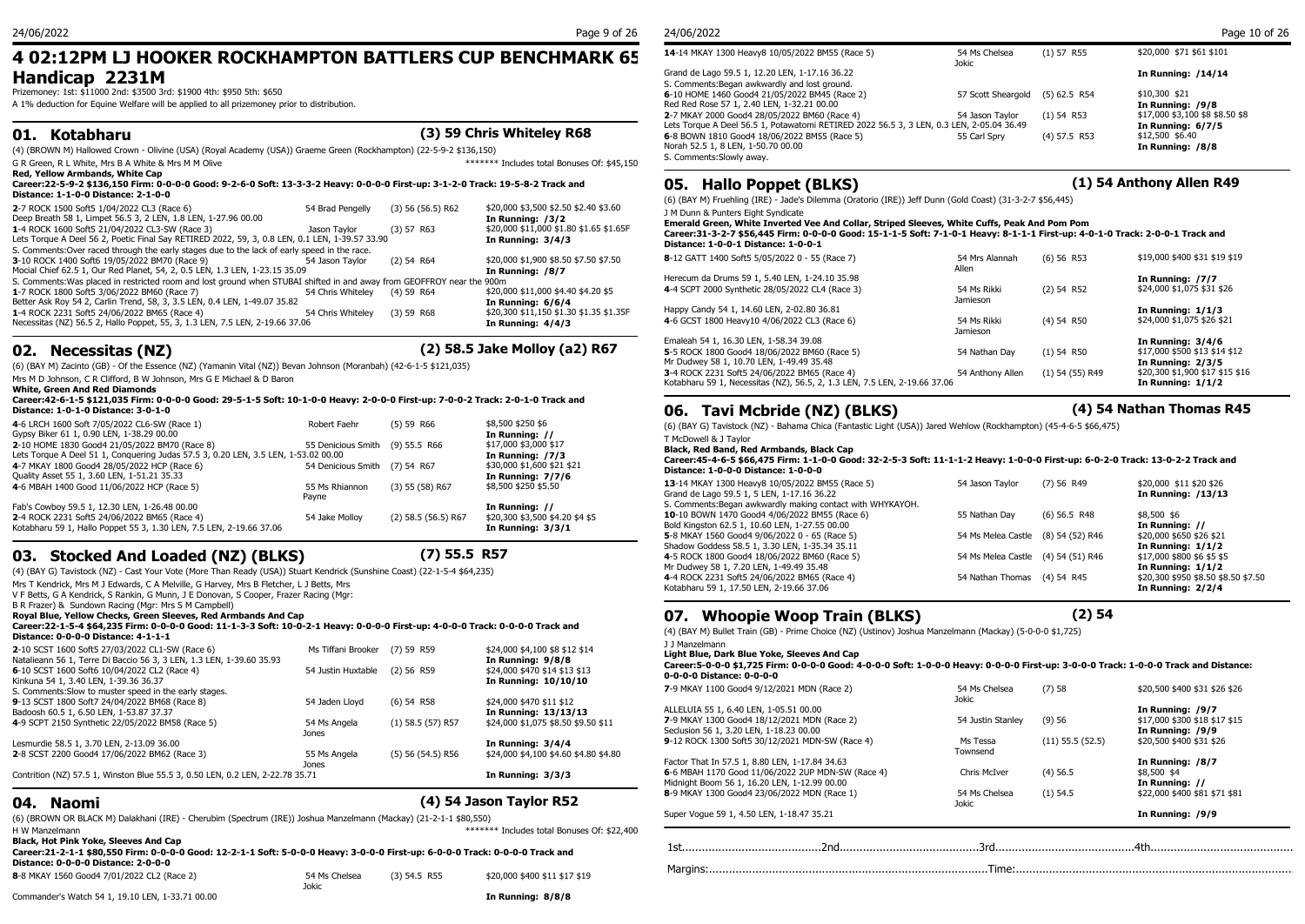### **Match Ups:**

### **24/06/2022 ROCK BM65 (Race 4) 2,231M**<br>
Kotabharu 1 - 4 (3) 59 Kotabharu  $1 - 4$  (3) 59 (3) 59 (3) 1  $-4$  (3) 59 (3) 59 (3) 59 (3) 59 (3) 59 (3) 59 (3) 59 (3) 59 (3) 59 (3) 59 (3) 59 (3) 59 (3) 59 (3) 59 (3) 59 (3) 59 (3) 59 (3) 59 (3) 59 (3) 59 (3) 59 (3) 59 (3) 59 (3) 59 (3) 59 (3) Necessitas (NZ) 2 - 4 (2) 58.5 1.3LEN<br>Hallo Poppet 3 - 4 (1) 54 8.8LEN  $3 - 4$ <br>  $4 - 4$ <br>  $(1) 54 8.8$ LEN<br>  $(4) 54 17.5$ LEN Tavi Mcbride (NZ) **18/06/2022 ROCK BM60 (Race 5) 1,800M**<br>Tavi Mcbride (NZ) 4 - 5 (4) 54 7.2LEN Tavi Mcbride (NZ) 4 - 5<br>Hallo Poppet 5 - 5 **10/05/2022 MKAY BM55 (Race 5) 1,300M**<br>Tavi Mcbride (NZ) 13 - 14 (7) 56 5LEN Tavi Mcbride (NZ) 13 - 14<br>Naomi 14 - 14

 $(1)$  54 10.7LEN

## **5 02:47PM GREAT NORTHERN BENCHMARK 55 Handicap 1050M**

Prizemoney: 1st: \$11000 2nd: \$3500 3rd: \$1900 4th: \$950 5th: \$650

A 1% deduction for Equine Welfare will be applied to all prizemoney prior to distribution.

## **01. Quackery \* (2) 63.5 Jake Molloy (a2) R64** (4) (BAY G) Exosphere - Seam Ripper (Tale of the Cat (USA)) Steve Tregea (Toowoomba) (7-2-1-0 \$32,200)

G P Nolan & Mrs J A Nolan **Red And White Halves, Red Cap**

#### **Career:7-2-1-0 \$32,200 Firm: 0-0-0-0 Good: 4-2-0-0 Soft: 2-0-1-0 Heavy: 1-0-0-0 First-up: 3-1-1-0 Track: 1-0-1-0 Track and Distance: 1-0-1-0 Distance: 4-1-2-0**

| 1-12 SCST 1000 Good4 5/09/2021 CL1 (Race 6)<br>Love Me Broke RETIRED 2021 54 2, La Amigo, 58.5, 3, 1.3 LEN, 0.4 LEN, 0-57.98 34.54                                                                            | 54 James Orman  | $(6)$ 59 R60            | \$22,000 \$12,200 \$2.45 \$2.60 \$2.35F<br>In Running: /10/11 |
|---------------------------------------------------------------------------------------------------------------------------------------------------------------------------------------------------------------|-----------------|-------------------------|---------------------------------------------------------------|
| S. Comments: After being slow to begin was shortly after checked between LA AMIGO and LOVE ME BROKE, both of which shifted ground.<br>4-9 E FM 1200 Good4 17/09/2021 BM65 (Race 8)                            | 54 James Orman  | $(6)$ 58.5 R64          | \$35,000 \$1,900 \$3 \$4.40 \$5                               |
| Sir Warwick 59 1, 1.70 LEN, 1-12.62 34.30<br>S. Comments: Slow to begin.                                                                                                                                      |                 |                         | In Running: /4/4                                              |
| 2-11 SCST 1000 Soft6 23/01/2022 BM65 (Race 5)<br>Melisma 54.5 1, Poupee 54.5 3, 1.50 LEN, 2.3 LEN, 0-57.75 33.83                                                                                              | 54 Brad Stewart | $(11)$ 58.5 R64         | \$24,000 \$4,100 \$4.20 \$3.80 \$3.60EF<br>In Running: /9/7   |
| S. Comments: From the wide barrier restrained at the start to a midfield position on the rails. Disappointed for run approaching the 200 meters before shifting<br>back to the inside to obtain clear running |                 |                         |                                                               |
| 10-10 DOOM 1200 Soft5 16/02/2022 CL2-SW (Race 8)<br>Holiday Dreams 57 1, 16.90 LEN, 1-10.44 34.35                                                                                                             | James Orman     | $(10)$ 59 R64           | \$35,000 \$500 \$3.90 \$3.70 \$4.40<br>In Running: /7/8       |
| 2-9 ROCK 1050 Soft5 24/06/2022 BM55 (Race 5)<br>Nuke 59 1, Blue Jacket 62 3, 1.80 LEN, 0.2 LEN, 1-01.16 34.51                                                                                                 | 54 Jake Molloy  | $(2)$ 63.5 $(61.5)$ R64 | \$20,000 \$3,500 \$1.85 \$1.75 \$1.75F<br>In Running: /8/8    |
|                                                                                                                                                                                                               |                 |                         |                                                               |

### **02. Blue Jacket (4) 62 Brad Pengelly R62**

(3) (BAY G) Sizzling - Household (USA) (Chester House (USA)) Phillip Pengelly (Gladstone) (8-2-3-1 \$36,675)

### P F Pengelly, A A C Skew, R Boef, G R Ball & D F Hawkins

**Red, White Shamrock And Armbands, Quartered Cap**

#### **Career:8-2-3-1 \$36,675 Firm: 0-0-0-0 Good: 5-1-3-1 Soft: 3-1-0-0 Heavy: 0-0-0-0 First-up: 2-0-0-0 Track: 6-1-2-1 Track and Distance: 5-1-1-1 Distance: 5-1-1-1**

| 3-5 MKAY 1300 Good4 7/09/2021 3Y HCP (Race 1)                             | 54 Brad Pengelly | $(5)$ 56 (56.5) R58 | \$18,500 \$1,675 \$2.40 \$2.70 \$2.50 |
|---------------------------------------------------------------------------|------------------|---------------------|---------------------------------------|
| Isis Carmella 57 1, Fire King, 59, 2, 2.5 LEN, 1.3 LEN, 1-17.33 34.69     |                  |                     | In Running: /4/3                      |
| 1-5 YEPP 1300 Soft6 28/09/2021 3Y HCP (Race 1)                            | 54 Ryan Wiggins  | $(3)$ 56 (56.5) R58 | \$18,500 \$10,400 \$1.55 \$2 \$1.85F  |
| Fire King 59 2, Mishani Dreamer, 54, 3, 0.8 LEN, 4.7 LEN, 1-19.78 00.00   |                  |                     | In Running: $/1/1$                    |
| 2-7 IPSW 1350 Good4 20/10/2021 3Y BM62 (Race 1)                           | 54 Brad Pengelly | (5) 59 R62          | \$35,000 \$6,400 \$5.50 \$10 \$12     |
| Why We Drink 59 1, Thatfeelsbetter 59 3, 0.10 LEN, 1.3 LEN, 1-20.53 34.76 |                  |                     | In Running: /4/4                      |
| 10-10 ROCK 1100 Soft7 27/05/2022 CL3 (Race 6)                             | 54 Brad Pengelly | $(2)$ 58 R63        | \$20,000 \$400 \$3.80 \$5 \$4.60      |
| Learning Curve 54 1, 6.50 LEN, 1-05.27 35.09                              |                  |                     | In Running: /4/6                      |
| 3-9 ROCK 1050 Soft5 24/06/2022 BM55 (Race 5)                              | 54 Brad Pengelly | (4) 62 R62          | \$20,000 \$1,900 \$6.50 \$9.50 \$11   |
| Nuke 59 1, Quackery, 61.5, 2, 1.8 LEN, 0.2 LEN, 1-01.16 34.51             |                  |                     | In Running: /5/5                      |
|                                                                           |                  |                     |                                       |

## **03. Enabler \* (12) 62 (a2) R62**

(3) (BAY OR BROWN G) Rich Enuff - Kim Noir (Rothesay) Steve Tregea (Toowoomba) (5-2-0-0 \$26,475)

Windemere Stud Pty Ltd (Mgr: S P Tregea)

**Red And White Halves, Red Cap**

**Career:5-2-0-0 \$26,475 Firm: 0-0-0-0 Good: 1-0-0-0 Soft: 3-2-0-0 Heavy: 1-0-0-0 First-up: 2-2-0-0 Track: 1-1-0-0 Track and Distance: 1-1-0-0 Distance: 4-3-0-0**

| 7-9 DOOM 1200 Soft6 4/12/2021 RUPERT 3YC&G-SW (Race 5)<br>Far Too Easy 56.5 1, 3.60 LEN, 1-09.86 34.45                   | Anthony Allen                 | $(8)$ 56.5 R59 | \$130,000 \$1,950 \$17 \$11 \$13<br>In Running: /3/3        |
|--------------------------------------------------------------------------------------------------------------------------|-------------------------------|----------------|-------------------------------------------------------------|
| SB-7 DOOM 1050 Soft6 26/12/2021 3Y HCP (Race 1)<br>34.30                                                                 | 54 Mark Du Plessis (4) 54 R59 |                | \$75,000<br>In Running: //                                  |
| 1-7 TWBA 1000 Soft5 30/04/2022 BM60 (Race 4)<br>Rowdash 54 2, Intimate Tycoon, 54, 3, 0.3 LEN, 2.0 LEN, 1-00.67 35.60    | 55 Anthony Allen              | $(7)$ 57.5 R59 | \$21,500 \$11,925 \$1.90 \$1.50 \$1.60F<br>In Running: /4/4 |
| 7-11 TWBA 1225 Heavy8 21/05/2022 CL3 (Race 2)<br>Mill Rossa 56 1, 12.80 LEN, 1-17.09 37.95                               | 54 Karl Zechner               | $(8)$ 56.5 R63 | \$21,500 \$400 \$1.90 \$2.05 \$1.85F<br>In Running: /3/4    |
| 1-6 ROCK 1050 Soft5 24/06/2022 CL3-SW (Race 3)<br>Kasinova Kid 58.5 2, Captain Fox, 59, 3, 1 LEN, 2.8 LEN, 1-00.47 32.77 | Anthony Allen                 | $(4)$ 57 R62   | \$20,000 \$11,000 \$2.80 \$2.70 \$3<br>In Running: /1/1     |

## **04. Deep State (7) 61.5 Adrian Coome R60**

(6) (CHESTNUT G) Keep the Faith - Starry Starry Nite (Ascot Knight (CAN)) Stuart Kendrick (Sunshine Coast) (25-2-4-2 \$59,395) R G Duthie, R S Duthie & A Bajic

**Black And Yellow Check, Striped Sleeves, Checked Cap**

**Career:25-2-4-2 \$59,395 Firm: 0-0-0-0 Good: 12-0-2-0 Soft: 7-1-2-2 Heavy: 5-1-0-0 First-up: 6-0-1-0 Track: 2-0-0-0 Track and Distance: 1-0-0-0 Distance: 16-2-2-1**

| 7-7 GCST 900 Heavy10 2/04/2022 BM65 (Race 5)                                                                                                 | 54 Glen Colless               | $(4)$ 58.5 R64 | \$24,000 \$470 \$7 \$7.50 \$8      |
|----------------------------------------------------------------------------------------------------------------------------------------------|-------------------------------|----------------|------------------------------------|
| Arrow Express 53.5 1, 9 LEN, 0-53.67 35.15                                                                                                   |                               |                | In Running: //6                    |
| S. Comments: Placed in restricted room shortly after the start and lost ground. Momentarily raced in restricted room rounding the home turn. |                               |                |                                    |
| 4-5 SCPT 1000 Synthetic 15/05/2022 CL2 (Race 9)                                                                                              | 54 Justin Huxtable (1) 58 R63 |                | \$24,000 \$1,075 \$5 \$4.60 \$5.50 |
| Single Memo 55 1, 2.20 LEN, 0-58.48 34.37                                                                                                    |                               |                | In Running: /2/2                   |
| 5-8 SCST 1000 Heavy8 3/06/2022 CL3 (Race 9)                                                                                                  | 54 Justin Huxtable (5) 56 R62 |                | \$24,000 \$775 \$15 \$14 \$12      |
| One Shy Ruby 59.5 1, 5.70 LEN, 0-58.76 35.88                                                                                                 |                               |                | In Running: /1/2                   |
| 7-9 ROCK 1200 Good4 18/06/2022 BM65 (Race 7)                                                                                                 | 54 Adam Sewell                | $(2)$ 57 R61   | \$17,000 \$300 \$7 \$7.50 \$7.50   |
|                                                                                                                                              |                               |                |                                    |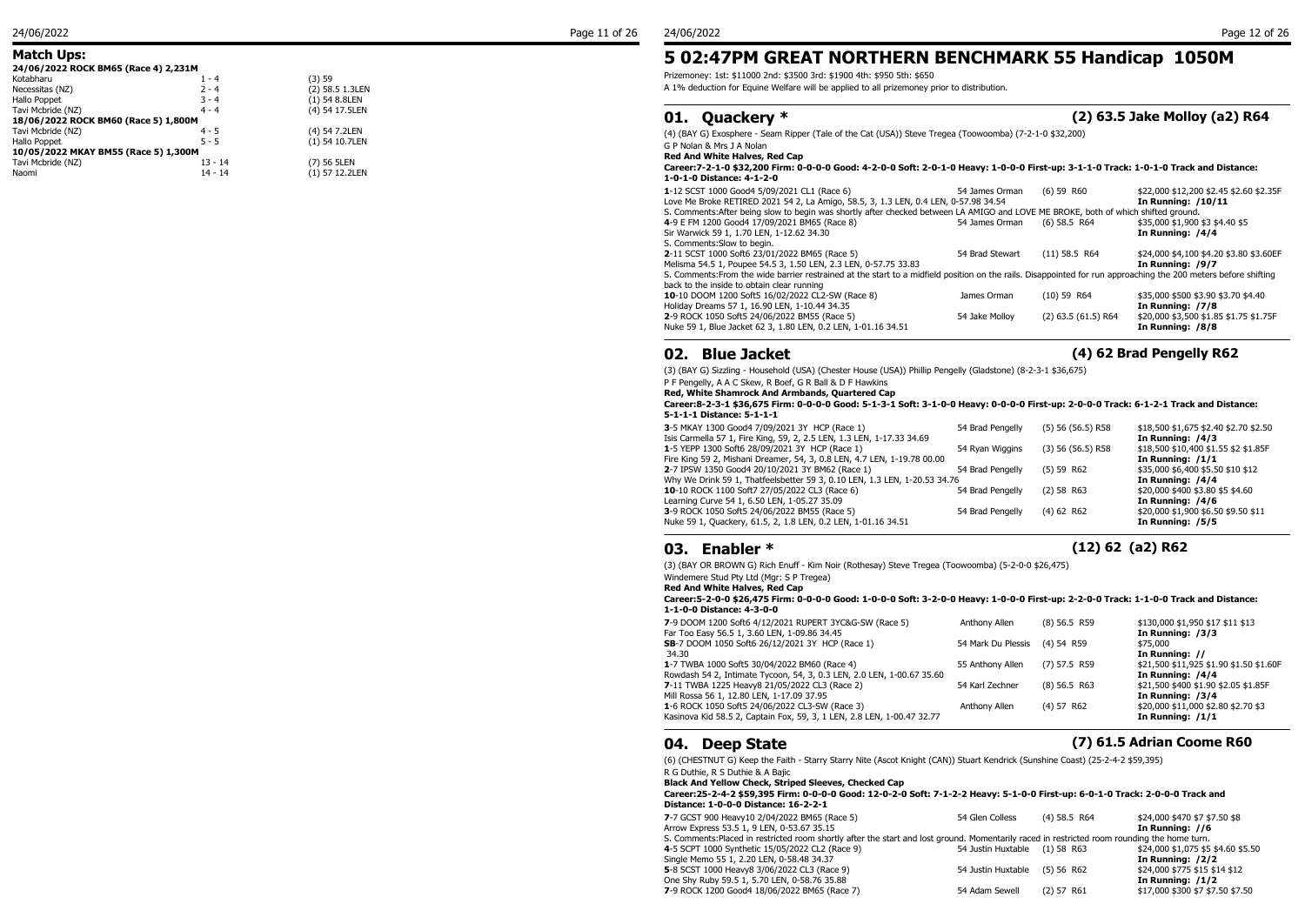Dark Archer 59.5 1, 3 LEN, 1-09.60 34.58 **In Running: /3/3 8**-9 ROCK 1050 Soft5 24/06/2022 BM55 (Race 5) 54 Adrian Coome (7) 61.5 R60 \$20,000 \$400 \$4.40 \$4.40 \, Nuke 59 1, 5.20 LEN, 1-01.16 34.51 Nuke 59 1, 5.20 LEN, 1-01.16 34.51

## **05. Knight's Sword (9) 59.5 Les Tilley R56**

(4) (BAY G) Rubick - Witchlike (Magic Albert) Ricky Vale (Rockhampton) (11-1-1-0 \$25,656) R J D Vale

**Royal Blue, Yellow Horseshoe And Armbands, Quartered Cap**

**Career:11-1-1-0 \$25,656 Firm: 0-0-0-0 Good: 7-1-1-0 Soft: 3-0-0-0 Heavy: 0-0-0-0 First-up: 3-0-0-0 Track: 1-0-0-0 Track and Distance: 1-0-0-0 Distance: 3-0-0-0**

| 10-12 WANG 1400 Soft7 3/06/2021 BM64 (Race 5)                                                                | 54 Lachlan<br>Neindorf | $(4)$ 58 R60   | \$35,000 \$700 \$14 \$20 \$26                             | L J Malone, J McKinr<br>Navy Blue, Hot Pir      |
|--------------------------------------------------------------------------------------------------------------|------------------------|----------------|-----------------------------------------------------------|-------------------------------------------------|
| Raise 'Em Up RETIRED 2021 58.5 1, 11.60 LEN, 1-26.69 37.02<br>7-14 KYNE 1200 Good4 5/02/2022 0 - 58 (Race 9) | 54 Jake Noonan         | $(7)$ 60 R58   | In Running: /8/8<br>\$25,000 \$625 \$9.50 \$9 \$11        | Career: 17-2-2-4 \$<br><b>Distance: 1-0-0-1</b> |
| Maldestro 59.5 1, 2.90 LEN, 1-11.02 36.06<br>8-12 BDGO 1300 Good3 19/02/2022 0 - 58 (Race 5)                 | 54 Harry Coffey        | $(5)$ 60 R58   | In Running: /10/10<br>\$25,000 \$625 \$4.80 \$5.50 \$4.20 | 7-9 SCNE 1000 Soft                              |
| Sly Corner (NZ) 6 1, 5.80 LEN, 1-17.44 35.18                                                                 |                        |                | In Running: /5/6                                          | Proverbial 59.5 1, 2.                           |
| 7-9 BDGO 1300 Good4 11/03/2022 BM58 (Race 6)                                                                 | 54 Harry Coffey        | $(3)$ 61.5 R57 | \$25,000 \$625 \$9 \$10 \$12                              | 3-12 ROCK 1100 Go                               |
| Lumber Punk 63.5 1, 3.50 LEN, 1-18.42 35.74                                                                  |                        |                | In Running: /9/8                                          | Miss Mecca 56.5 1, N                            |
| 7-9 ROCK 1050 Soft5 24/06/2022 BM55 (Race 5)                                                                 | 54 Les Tillev          | $(9)$ 59.5 R56 | \$20,000 \$400 \$15 \$19 \$21                             | S. Comments: Fractic                            |
| Nuke 59 1, 4.40 LEN, 1-01.16 34.51                                                                           |                        |                | In Running: /9/9                                          | <b>11-11 ROCK 1200 S</b>                        |

### **06. Nuke (3) 59 Adam Sewell R55**

(6) (BAY G) Smart Missile - Hoist (Zeditave) Leanne Applewaite (Rockhampton) (38-3-7-3 \$158,215) B Applewaite, Mrs L M Applewaite, Miss T J Applewaite & S J Kirk \*\*\*\*\*\*\* The The \*\*\*\*\*\*\*\*\*\*\* Includes total Bonuses Of: \$16,875

**White, Green Fleur De Lys, Red Sleeves And Cap**

#### **Career:38-3-7-3 \$158,215 Firm: 0-0-0-0 Good: 27-3-4-3 Soft: 9-0-3-0 Heavy: 2-0-0-0 First-up: 8-1-2-1 Track: 4-1-1-0 Track and Distance: 3-1-1-0 Distance: 10-1-2-1**

| 10-10 TAT 1450 Good4 20/11/2021 0 - 58 (Race 6)<br>Pay The Deeler 57 1, 16.70 LEN, 1-28.12 37.58<br>2-12 ROCK 1100 Good4 7/05/2022 0 - 55 (Race 5)<br>Miss Mecca 56.5 1, Farmer's Friend 58.5 3, 0.40 LEN, 0.2 LEN, 1-04.49 34.37<br>S. Comments: Fractious in the barrier | 54 Lewis German<br>54 Adam Sewell | $(6)$ 59.5 R57<br>$(11)$ 59 R55 | \$25,000 \$625 \$12 \$18 \$20<br>In Running: /2/3<br>\$17,000 \$3,100 \$19 \$17 \$17<br>In Running: /10/10 | $(5)$ (BAY M) Choisir -<br>Mrs S L Evans<br>Green, White Diam<br>Career: 14-1-1-2 \$3<br>2-0-0-1 Distance: 6 |
|----------------------------------------------------------------------------------------------------------------------------------------------------------------------------------------------------------------------------------------------------------------------------|-----------------------------------|---------------------------------|------------------------------------------------------------------------------------------------------------|--------------------------------------------------------------------------------------------------------------|
| 4-10 ROCK 1100 Soft7 27/05/2022 CL3 (Race 6)<br>Learning Curve 54 1, 1.90 LEN, 1-05.27 35.09                                                                                                                                                                               | 54 Adam Sewell                    | $(7)$ 55 R56                    | \$20,000 \$950 \$26 \$21<br><b>In Running: /7/10</b>                                                       | 6-11 ROCK 1050 Goo<br>Chesto's Dream 56 1,                                                                   |
| 5-9 ROCK 1300 Soft5 3/06/2022 CL3-SW (Race 8)<br>Ruby's Lad 59 1, 4 LEN, 1-16.82 34.30                                                                                                                                                                                     | Adam Sewell                       | $(9)$ 59 R56                    | \$20,000 \$650 \$21 \$20 \$18<br>In Running: /2/2                                                          | 2-11 ROCK 1300 Goo<br>Aerial Combat 61 1, P                                                                  |
| 1-9 ROCK 1050 Soft5 24/06/2022 BM55 (Race 5)<br>Quackery 61.5 2, Blue Jacket, 62, 3, 1.8 LEN, 0.2 LEN, 1-01.16 34.51                                                                                                                                                       | 54 Adam Sewell                    | $(3)$ 59 R55                    | \$20,000 \$11,000 \$13 \$7.50 \$6.50<br>In Running: /6/7                                                   | 3-13 ROCK 1200 Goo<br>Mr Storm (NZ) 56 1, I<br>$0.11$ DOCK 1200 Coft                                         |

## **07. Strathbogie Land (6) 59 Cody Collis (a3) R55**

(4) (BAY G) Carrara - Guilietta (Testa Rossa) Shane Sigvart (Rockhampton) (4-2-0-1 \$13,050)

D G Bramble & Mrs D R Watts

**Lime Green, Dark Green Shamrock And Armbands**

**Career:4-2-0-1 \$13,050 Firm: 0-0-0-0 Good: 1-0-0-1 Soft: 2-1-0-0 Heavy: 1-1-0-0 First-up: 2-1-0-0 Track: 2-0-0-0 Track and Distance: 2-0-0-0 Distance: 3-1-0-0**

| 9-10 ROCK 1100 Soft5 10/06/2021 3Y MDN (Race 3)<br>Surfie Boy 59 1, 9.50 LEN, 1-04.83 35.12<br>3-7 THAN 800 Good3 17/07/2021 2UP MDN-SW (Race 4)                                                             | 54 Ashley Butler<br>Ms Tahlia Fenlon | $(10)$ 58<br>$(6)$ 58 $(54)$          | \$18,500 \$350 \$20 \$21 \$31<br>In Running: /4/4<br>\$7,450 \$700 \$9                      | (4) (BAY M) H<br>G R Sturgiss, N<br><b>Red, White B</b><br><b>Career: 17-3-</b> |
|--------------------------------------------------------------------------------------------------------------------------------------------------------------------------------------------------------------|--------------------------------------|---------------------------------------|---------------------------------------------------------------------------------------------|---------------------------------------------------------------------------------|
| Begs Belief 56 1, Toy Blaze, 51, 2, 1.8 LEN, 0.2 LEN, 0-44.84 00.00<br>1-6 YEPP 950 Soft5 23/04/2022 2UP MDN-SW (Race 2)<br>She's Out There 55.5 2, Feat Of Fury, 56.5, 3, 0.3 LEN, 0.8 LEN, 0-54.80 00.00   | Justin Stanley                       | $(3)$ 58.5                            | In Running: //<br>\$8,500 \$6,000 \$3.60<br>In Running: /1/1                                | Distance: 5-0<br><b>3-4 GLAD 850</b>                                            |
| 1-11 EMER 1000 Heavy8 21/05/2022 BM55 (Race 2)<br>All Native 58.5 2, Currumbin, 55, 3, 0.5 LEN, 0.1 LEN, 1-05.16 00.00<br>4-9 ROCK 1050 Soft5 24/06/2022 BM55 (Race 5)<br>Nuke 59 1, 2.70 LEN, 1-01.16 34.51 | 55 Adam Sewell<br>54 Cody Collis     | $(1)$ 58.5 R52<br>$(6)$ 59 $(56)$ R55 | \$8,500 \$6,000 \$13<br>In Running: //<br>\$20,000 \$950 \$26 \$21 \$31<br>In Running: /3/3 | <b>BALUT 56.5 1.</b><br>S. Comments:<br>1-7 YEPP 1000                           |

## **08. The Crown**

### **(5) 58.5 Ms Tahlia Fenlon (a2) R58**

(4) (BAY M) Hallowed Crown - Benteeny (More Than Ready (USA)) Kevin Miller (Rockhampton) (8-2-0-0 \$32,430) A K Symons, K J Miller, R J Symons, Mrs M A Symons, D R Stephens & Mrs G Stephens \*\*\*\*\*\*\* Includes total Bonuses Of: \$5,625

**Purple, Orange Stars Career:8-2-0-0 \$32,430 Firm: 0-0-0-0 Good: 6-1-0-0 Soft: 2-1-0-0 Heavy: 0-0-0-0 First-up: 2-1-0-0 Track: 5-1-0-0 Track and Distance: 3-0-0-0 Distance: 4-1-0-0**

| 4-12 THAN 1200 Good3 15/01/2022 CLB (Race 2)                                              | 55 Ms Tahlia             | (7) 59.5 (57.5) R57   | \$8,500 \$250 \$2,70F                                | <b>INUKE 59 1, 2.90 L</b>          |
|-------------------------------------------------------------------------------------------|--------------------------|-----------------------|------------------------------------------------------|------------------------------------|
| Moving Day 55.5 1, 3.40 LEN, 1-09.53 00.00                                                | Fenlon                   |                       | In Running: //                                       | <b>12. She</b>                     |
| 10-12 EMER 1200 Soft7 5/02/2022 BM50 (Race 5)                                             | 56.5 Ms Tahlia<br>Fenlon | $(3)$ 61.5 (59.5) R57 | \$14,000 \$300 \$8 \$5.50 \$6.50                     | (4) (BAY M) Sciss                  |
| All Native 56.5 1, 8.40 LEN, 1-13.22 00.00<br>1-9 ROCK 1300 Good4 4/03/2022 BM55 (Race 6) | 55.5 Alex Patis          | $(9)$ 57 (55.5) R55   | In Running: /7/7<br>\$20,000 \$11,000 \$31 \$26 \$21 | C Monty, C Bulow<br>Pink With Blue |
| Merida's Bow 57 2, Military Force, 54.5, 3, 0.8 LEN, 0.1 LEN, 1-17.36 34.68               |                          |                       | In Running: /1/1                                     | Career: 8-1-2-1<br>2.0.0.0.01      |

S. Comments:Slow to begin. Raced wide in the early stages. When questioned regarding todays improved performance, Trainer K Miller stated that it's last start was on a rain effected track, had a chequered run and had appreciated the firmer nature of today's track conditions

| 24/06/2022                                    |                        |                       | Page 14 of 26                 |
|-----------------------------------------------|------------------------|-----------------------|-------------------------------|
| 9-10 ROCK 1300 Good4 22/03/2022 BM65 (Race 7) | 54 Ms Tahlia<br>Fenlon | (9) 54 (51) R59       | \$20,000 \$400 \$15 \$14 \$12 |
| Dark Archer 57 1, 8.40 LEN, 1-15.95 35.29     |                        |                       | In Running: $/1/2$            |
| 6-9 ROCK 1050 Soft5 24/06/2022 BM55 (Race 5)  | 54 Ms Tahlia<br>Fenlon | $(5)$ 58.5 (56.5) R58 | \$20,000 \$400 \$12 \$11 \$13 |
| Nuke 59 1, 3.40 LEN, 1-01.16 34.51            |                        |                       | In Running: /7/6              |

**09. Farmer's Friend (8) 58 Justin Stanley R53**

**11. Begs Belief (1) 56 Michael Murphy R53**

(5) (BAY G) Zoffany (IRE) - Forcibly (Marauding (NZ)) Clinton Taylor (Rockhampton) (17-2-2-4 \$59,825)

J M Burges, T B Hollis, G Boonzaaier, D J Turner, Mrs K A Hollis, S L O'brien, C L Green,

(4) 58 R60 \$35,000 \$700 \$14 \$20 \$26 L J Malone, J McKinnon, C McKinnon & A Sullivan **Navy Blue, Hot Pink Horseshoe, White Sleeves, White Cap, Hot Pink Horseshoes**

**Career:17-2-2-4 \$59,825 Firm: 0-0-0-0 Good: 13-1-2-4 Soft: 4-1-0-0 Heavy: 0-0-0-0 First-up: 4-1-0-1 Track: 2-0-0-1 Track and Distance: 1-0-0-1 Distance: 11-1-2-4**

| 7-9 SCNE 1000 Soft6 4/04/2022 BM58 (Race 2)                                                      | 56.5 Ashley         | $(6)$ 58.5 R53 | \$24,000 \$500 \$14 \$16 \$18          |
|--------------------------------------------------------------------------------------------------|---------------------|----------------|----------------------------------------|
|                                                                                                  | Morgan              |                |                                        |
| Proverbial 59.5 1, 2.70 LEN, 0-58.45 34.18                                                       |                     |                | In Running: /9/9                       |
| 3-12 ROCK 1100 Good4 7/05/2022 0 - 55 (Race 5)                                                   | 54 Aaron Bullock    | $(4)$ 58.5 R54 | \$17,000 \$1,650 \$5 \$5 \$5           |
| Miss Mecca 56.5 1, Nuke, 59, 2, 0.4 LEN, 0.2 LEN, 1-04.49 34.37                                  |                     |                | In Running: /11/11                     |
| S. Comments: Fractious in the barrier prior to the start. Tightened at the start and lost ground |                     |                |                                        |
| 11-11 ROCK 1200 Soft6 19/05/2022 BM55 (Race 8)                                                   | 55 Brad Pengelly    | $(6)$ 58.5 R54 | \$20,000 \$5.50 \$6.50 \$5.50          |
| Toy Blaze 55 1, 8.60 LEN, 1-11.64 34.39                                                          |                     |                | In Running: /11/10                     |
| 2-10 MKAY 1100 Good4 9/06/2022 0 - 55 (Race 6)                                                   | 54 Justin Stanley   | $(3)$ 58.5 R53 | \$20,000 \$3,500 \$3.90 \$3.80 \$4.40F |
| Hinvictus 58 1, Gumnuts 59 3, 1.30 LEN, 1.0 LEN, 1-04.64 00.00                                   |                     |                | In Running: /7/7                       |
| 3-8 MKAY 1100 Good4 23/06/2022 BM55 (Race 3)                                                     | 54.5 Justin Stanley | $(8)$ 58 R53   | \$20,000 \$1,900 \$2.90 \$2.90 \$2.70F |
| Champagne At Dawn 58 1, Hinvictus, 59.5, 2, 2.3 LEN, 1.2 LEN, 1-04.27 34.68                      |                     |                | In Running: /8/8                       |
|                                                                                                  |                     |                |                                        |

## **10. Stargirl \* (BLKS) (6) 57 R55**

(5) (BAY M) Choisir - Jasminka (NZ) (Sakura Seeking (USA)) Michael L Evans (Rockhampton) (14-1-1-2 \$36,905) Mrs S L Evans \*\*\*\*\*\*\* Includes total Bonuses Of: \$5,625 **Green, White Diamond, Red Sleeves And Cap**

**Career:14-1-1-2 \$36,905 Firm: 0-0-0-0 Good: 5-0-1-2 Soft: 5-1-0-0 Heavy: 4-0-0-0 First-up: 5-1-0-2 Track: 6-0-1-2 Track and Distance: 2-0-0-1 Distance: 6-1-0-1**

| 6-11 ROCK 1050 Good4 18/11/2021 BM55 (Race 5)<br>Chesto's Dream 56 1, 3.60 LEN, 1-00.12 32.97                                              | 54 Dan McGillivrav | (5) 58 (55) R57 | \$18,500 \$350 \$10 \$8 \$8<br><b>In Running: /10/9</b> |
|--------------------------------------------------------------------------------------------------------------------------------------------|--------------------|-----------------|---------------------------------------------------------|
| 2-11 ROCK 1300 Good4 4/12/2021 BM60 (Race 8)<br>Aerial Combat 61 1, Poetic Final Say RETIRED 2022 56.5 3, 1.50 LEN, 0.5 LEN, 1-16.07 34.87 | 54 Nathan Evans    | $(5)$ 55 R56    | \$15,000 \$2,700 \$9 \$8.50<br>In Running: /8/9         |
| 3-13 ROCK 1200 Good4 8/04/2022 0 - 58 (Race 8)<br>Mr Storm (NZ) 56 1, Mustafa, 58, 2, 0.1 LEN, 0.2 LEN, 1-09.94 34.27                      | 54 Adam Sewell     | $(3)$ 56 R56    | \$20,000 \$1,900 \$15 \$18 \$20<br>In Running: /3/3     |
| 8-11 ROCK 1200 Soft6 19/05/2022 BM55 (Race 8)<br>Toy Blaze 55 1, 3 LEN, 1-11.64 34.39                                                      | 55 Adam Sewell     | $(11)$ 57.5 R56 | \$20,000 \$400 \$15 \$13 \$11<br>In Running: /5/5       |
| S. Comments: Raced wide throughout                                                                                                         |                    |                 |                                                         |
| 5-9 ROCK 1200 Soft5 24/06/2022 CL2 (Race 8)<br>Starhattan 54.5 1, 1.70 LEN, 1-10.23 35.58                                                  | 54 Adam Sewell     | $(6)$ 54 R55    | \$20,000 \$650 \$18 \$20 \$13<br>In Running: /6/7       |

(4) (BAY M) Hemingway (IRE) - Maredamah (Marechal) John O'Sing (Rockhampton) (17-3-0-1 \$22,600)

G R Sturgiss, Mrs E B Sturgiss, P R Wagner & Mrs B Wagner

**Red, White Braces**

**Career:17-3-0-1 \$22,600 Firm: 0-0-0-0 Good: 11-2-0-1 Soft: 4-1-0-0 Heavy: 2-0-0-0 First-up: 3-1-0-0 Track: 7-0-0-0 Track and Distance: 5-0-0-0 Distance: 10-1-0-0**

| 3-4 GLAD 850 Good 16/04/2022 CLB (Race 1)                                                                     | 55 Ms Nicole<br>Sevmour | $(4)$ 58.5 (56.5) R51 | \$8,500 \$750 \$1.50F          |
|---------------------------------------------------------------------------------------------------------------|-------------------------|-----------------------|--------------------------------|
| BALUT 56.5 1, Luxor Prince, 56, 2, 0.8 LEN, 5.0 LEN, 0-50.75 00.00                                            |                         |                       | In Running: /1/2               |
| S. Comments: Laid inwards in the early stages of the home straight                                            |                         |                       |                                |
| 1-7 YEPP 1000 Soft5 23/04/2022 CLB (Race 3)                                                                   | 55 Ms Tasha             | $(2)$ 58.5 R51        | \$8,500 \$6,000 \$3            |
|                                                                                                               | Chambers                |                       |                                |
| Warrigal Lad 58.5 2, Albertessa, 58.5, 3, 0.5 LEN, 0.8 LEN, 0-58.90 00.00                                     |                         |                       | In Running: /1/1               |
| 8-12 MKAY 1100 Heavy8 10/05/2022 CL2 (Race 7)                                                                 | 54 Marnu Potgieter      | $(3)$ 54 R54          | \$20,000 \$400 \$8 \$7.50 \$11 |
| Our Ariana 54 1, 6.90 LEN, 1-04.96 35.96                                                                      |                         |                       | In Running: /1/1               |
| S. Comments: Bumped on jumping by SONIC ARROW. Laid in when placed under pressure over the concluding stages. |                         |                       |                                |
| 7-11 EMER 1000 Heavy8 21/05/2022 BM55 (Race 2)                                                                | 55 Ms Tasha             | $(3)$ 57.5 R54        | \$8,500 \$4.20                 |
|                                                                                                               | <b>Chambers</b>         |                       |                                |
| Strathbogie Land 58.5 1, 6 LEN, 1-05.16 00.00                                                                 |                         |                       | In Running: //                 |
| 5-9 ROCK 1050 Soft5 24/06/2022 BM55 (Race 5)                                                                  | 54 Michael Murphy       | $(1)$ 56 R53          | \$20,000 \$650 \$31 \$41 \$61  |
| Nuke 59 1, 2.90 LEN, 1-01.16 34.51                                                                            |                         |                       | In Running: /1/1               |
|                                                                                                               |                         |                       |                                |

## **12. Sheer Success (BLKS) (8) 56 Ms Tasha Chambers R53**

(3) 61.5 (59.5) R57 \$14,000 \$300 \$8 \$5.50 \$6.50 (4) (BAY M) Scissor Kick - Class Success (Success Express (USA)) Stephen O'Shea (Rockhampton) (8-1-2-1 \$21,440)

C Monty, C Bulow, S O'Shea & J Williams **Pink With Blue Hooped Sleeves And Pink Cap**

#### **Career:8-1-2-1 \$21,440 Firm: 1-1-0-0 Good: 4-0-1-0 Soft: 2-0-1-0 Heavy: 1-0-0-1 First-up: 3-0-0-1 Track: 2-0-0-0 Track and Distance: 2-0-0-0 Distance: 7-0-2-0**

54 Chris Whiteley (9) 58.5 \$22,000 \$750 \$4.40 \$7.50 \$8.50 \$3.50 \$3.50 \$2.50 \$2.50 \$2.50 \$2.50 \$2.50 \$2.50 \$2.50 \$2.50 \$2.50 \$2.50 \$2.50 \$2.50 \$2.50 \$2.50 \$2.50 \$2.50 \$2.50 \$2.50 \$2.50 \$2.50 \$2.50 \$2.50 \$2.50 \$2.50 \$2.50 \$2 In Order 58 1, 3.90 LEN, 1-04.36 00.00 **In Running: /9/9**

24/06/2022 Page 13 of 26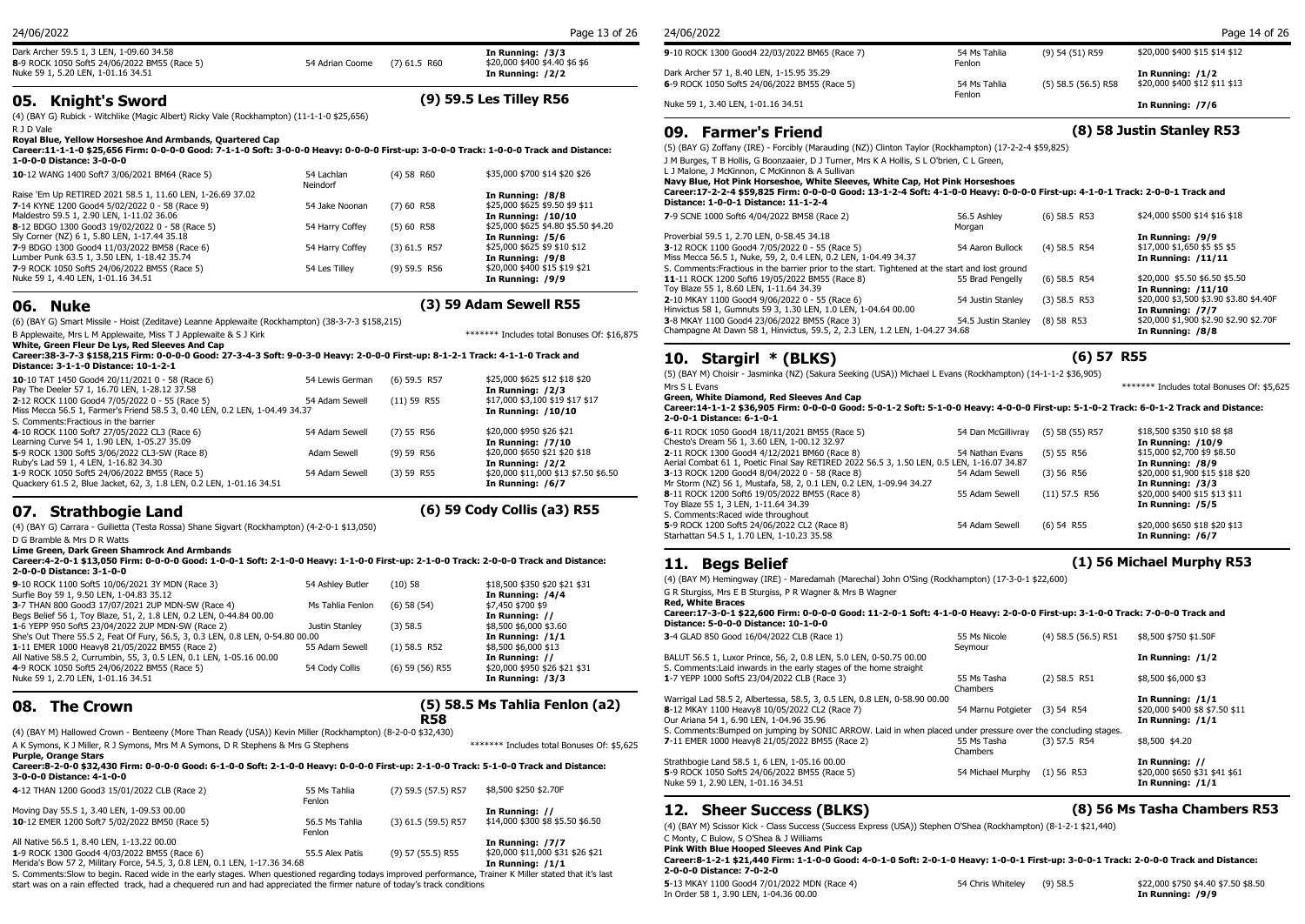| 8-9 ROCK 1050 Soft5 20/01/2022 MDN (Race 5)<br>Whoa Lola 56 1, 13.40 LEN, 1-00.39 32.90                                                | 54 Chris Whitelev                | $(6)$ 57.5   | \$22,000 \$400 \$7 \$9 \$10<br>In Running: /6/9 | 603:27PM               |
|----------------------------------------------------------------------------------------------------------------------------------------|----------------------------------|--------------|-------------------------------------------------|------------------------|
| S. Comments:Upon returning to scale Jockey C. Whitely advised his mount was inclined to hang in throughout the early and middle stages |                                  |              |                                                 | Prizemoney: 1st: \$110 |
| 2-12 EMER 1000 Soft7 5/02/2022 2UP MDN-SW (Race 1)                                                                                     | Ms Nicole Seymour (11) 56.5 (57) |              | \$16,000 \$2,900 \$6.50 \$5 \$4.60              | A 1% deduction for Eq  |
| Zakheera 54.5 1, Flaming Asteroid 55.5 3, 1.50 LEN, 0.5 LEN, 1-03.05 00.00                                                             |                                  |              | In Running: /1/1                                |                        |
| 1-11 THAN 800 Firm2 28/02/2022 2UP MDN-SW (Race 1)                                                                                     | Ms Brooke                        | $(8)$ 56.5   | \$16,000 \$8,900 \$2.50 \$2.15 \$2.60F          |                        |
|                                                                                                                                        | Richardson                       |              |                                                 | 01. Future             |
| Lady Sheilack 54.5 2, Brook's Girl, 54.5, 3, 4.5 LEN, 0.3 LEN, 0-43.80 00.00                                                           |                                  |              | In Running: //1                                 |                        |
| S. Comments: Laid inwards in the early part of the home straight.                                                                      |                                  |              |                                                 | (BLKS)                 |
| 9-9 ROCK 1050 Soft5 24/06/2022 BM55 (Race 5)                                                                                           | 54 Ms Tasha                      | $(8)$ 56 R53 | \$20,000 \$400 \$14 \$20 \$26                   | (4) (BAY G) Headwate   |
|                                                                                                                                        | Chambers                         |              |                                                 |                        |
| Nuke 59 1, 5.70 LEN, 1-01.16 34.51                                                                                                     |                                  |              | In Running: /4/4                                | D Peoples<br>          |

1st..........................................2nd..........................................3rd..........................................4th............................................

### **Match Ups:**

| 24/06/2022 ROCK BM55 (Race 5) 1,050M |  |  |
|--------------------------------------|--|--|

| Nuke                                  | $1 - 9$   | (3)59           |
|---------------------------------------|-----------|-----------------|
| Quackery                              | $2 - 9$   | (2) 63.5 1.8LEN |
| Blue Jacket                           | $3 - 9$   | (4) 62 2LEN     |
| Strathbogie Land                      | $4 - 9$   | (6) 59 2.7LEN   |
| Begs Belief                           | $5 - 9$   | $(1)$ 56 2.9LEN |
| The Crown                             | $6 - 9$   | (5) 58.5 3.4LEN |
| Knight's Sword                        | $7 - 9$   | (9) 59.5 4.4LEN |
| Deep State                            | $8 - 9$   | (7) 61.5 5.2LEN |
| <b>Sheer Success</b>                  | $9 - 9$   | (8) 56 5.7LEN   |
| 27/05/2022 ROCK CL3 (Race 6) 1,100M   |           |                 |
| Nuke                                  | 4 - 10    | (7) 55 1.9LEN   |
| Blue Jacket                           | $10 - 10$ | (2) 58 6.5LEN   |
| 21/05/2022 EMER BM55 (Race 2) 1,000M  |           |                 |
| Strathbogie Land                      | 1 - 11    | $(1)$ 58.5      |
| Begs Belief                           | 7 - 11    | (3) 57.5 6LEN   |
| 19/05/2022 ROCK BM55 (Race 8) 1,200M  |           |                 |
| Stargirl                              | $8 - 11$  | (11) 57.5 3LEN  |
| Farmer's Friend                       | $11 - 11$ | (6) 58.5 8.6LEN |
| 7/05/2022 ROCK 0 - 55 (Race 5) 1,100M |           |                 |
| Nuke                                  | 2 - 12    | (11) 59 0.4LEN  |
| Farmer's Friend                       | 3 - 12    | (4) 58.5 0.6LEN |
|                                       |           |                 |

## **6 03:27PM HAPPY BIRTHDAY NORM JEHA Class 1 Handicap 1500M**

Prizemoney: 1st: \$11000 2nd: \$3500 3rd: \$1900 4th: \$950 5th: \$650

A 1% deduction for Equine Welfare will be applied to all prizemoney prior to distribution.

## **01. Future Idea (NZ) (Late:Yulong Holiday (NZ)) (8) 59 Cody Collis (a3) R58 (BLKS)**

## (8) 56 R53 \$20,000 \$400 \$14 \$20 \$26 (4) (BAY G) Headwater - Ella Zabella (NZ) (Zabeel (NZ)) Kristie Clark-Peoples (Rockhampton) (10-1-1-3 \$24,768)

D Peoples

**White, Blue And Maroon Diagonals, White Sleeves And Cap, Maroon Pom Pom**

#### **Career:10-1-1-3 \$24,768 Firm: 0-0-0-0 Good: 3-0-1-2 Soft: 4-1-0-1 Heavy: 2-0-0-0 First-up: 4-0-0-1 Track: 5-0-1-2 Track and Distance: 2-0-0-1 Distance: 2-0-0-1**

|                                      |       |                 | 2-8 ROCK 1400 Good4 25/02/2022 CL1 (Race 6)                                                    | 54 Rvan Wiggins | $(2)$ 59 R58    | \$20,000 \$3,500 \$7.50 \$6 \$6       |
|--------------------------------------|-------|-----------------|------------------------------------------------------------------------------------------------|-----------------|-----------------|---------------------------------------|
|                                      |       |                 | Deep Breath 57 1, Teeling RETIRED 2022 58 3, 3.30 LEN, 0.4 LEN, 1-22.62 34.92                  |                 |                 | In Running: /5/4                      |
|                                      |       |                 | 3-11 ROCK 1500 Good4 22/03/2022 BM55 (Race 6)                                                  | 54 Rvan Wiggins | $(4)$ 60.5 R58  | \$20,000 \$1,900 \$4.20 \$4.40 \$3.90 |
| Match Ups:                           |       |                 | Teeling RETIRED 2022 59.5 1, Duble Gaze RETIRED 2022, 55.5, 2, 0.5 LEN, 0.3 LEN, 1-29.93 34.64 |                 |                 | In Running: /4/4                      |
| 24/06/2022 ROCK BM55 (Race 5) 1,050M |       |                 | S. Comments: Began awkwardly.                                                                  |                 |                 |                                       |
|                                      |       | (3) 59          | 3-11 ROCK 1300 Soft7 27/05/2022 CL1 (Race 8)                                                   | 54 Jason Tavlor | $(6)$ 59 R58    | \$20,000 \$1,900 \$9 \$10 \$9         |
| Quackery                             |       | (2) 63.5 1.8LEN | Niccyas 57 1, Calcareous, 59, 2, 1.5 LEN, 1.5 LEN, 1-18.52 35.69                               |                 |                 | In Running: /7/7                      |
| <b>Slue Jacket</b>                   | ∢ – Q | (4) 62 2LEN     | 3-11 MKAY 1300 Good4 9/06/2022 CL1 (Race 8)                                                    | 54 Jason Tavlor | $(1)$ 59 R58    | \$20,000 \$1,900 \$4.80 \$4.60 \$5    |
| strathbogie Land                     | 4 - 9 | (6) 59 2.7LEN   | Better Days Ahead 53 1, Machinate, 55.5, 2, 1.5 LEN, 1.0 LEN, 1-17.50 35.29                    |                 |                 | In Running: /9/9                      |
| Begs Belief                          | 5 - 9 | $(1)$ 56 2.9LEN | 5-11 ROCK 1500 Soft5 24/06/2022 CL1 (Race 6)                                                   | 54 Cody Collis  | (8) 59 (56) R58 | \$20,000 \$650 \$6 \$6.50 \$7.50      |
| he Crown                             | 6 - 9 | (5) 58.5 3.4LEN | Better Ask Roy 55 1, 2.70 LEN, 1-30.47 34.96                                                   |                 |                 | In Running: $/11/11$                  |
|                                      |       |                 |                                                                                                |                 |                 |                                       |

## **02. Bayerische (1) 58.5 Les Tilley R58**

(3) (BAY G) All Too Hard - Sha La La (Myboycharlie (IRE)) Tom Smith (Rockhampton) (17-1-1-3 \$80,475)

Mr J C Beak, Mr N W Milne, Mr B K Rawlinson, Mrs K Rawlinson, Mrs K Clarke

**Purple, Four White Lightning Bolts, Sleeves And Cap**

#### **Career:17-1-1-3 \$80,475 Firm: 0-0-0-0 Good: 9-1-1-0 Soft: 6-0-0-2 Heavy: 2-0-0-1 First-up: 4-0-0-0 Track: 2-0-1-0 Track and Distance: 1-0-1-0 Distance: 2-0-1-0**

| 5-8 SCST 1400 Soft6 23/01/2022 3Y BM65 (Race 4)<br>Mishani Untamed 53.5 1, 3.10 LEN, 1-26.92 34.40                                                     | 54 Ryan Maloney  | (3) 57 R61     | \$24,000 \$775 \$4.40 \$4.80 \$4.20<br>In Running: /4/5 |
|--------------------------------------------------------------------------------------------------------------------------------------------------------|------------------|----------------|---------------------------------------------------------|
| 3-6 SCST 1600 Soft6 6/02/2022 3Y BM65 (Race 1)                                                                                                         | 54 James Orman   | $(6)$ 58 R60   | \$50,000 \$4,500 \$7 \$3.60 \$3.80                      |
| Our Hot Friend 56.5 1, Perfect Encounter, 55.5, 2, 0.5 LEN, 1.0 LEN, 1-38.81 35.41                                                                     |                  |                | In Running: 6/6/6                                       |
| S. Comments: Laid in rounding the home turn and continued to do so when placed under pressure in the home straight. A post-race veterinary examination |                  |                |                                                         |
| revealed abrasions to the near hind bumper.                                                                                                            |                  |                |                                                         |
| 4-8 ROCK 1400 Good4 25/02/2022 CL1 (Race 6)                                                                                                            | 54 Les Tillev    | $(8)$ 59 R60   | \$20,000 \$950 \$4.20 \$4.80 \$5.50                     |
| Deep Breath 57 1, 4.20 LEN, 1-22.62 34.92                                                                                                              |                  |                | In Running: /3/2                                        |
| 6-11 MKAY 1300 Good4 9/06/2022 CL1 (Race 8)                                                                                                            | 54 Brad Pengelly | $(10)$ 59 R59  | \$20,000 \$400 \$6 \$7 \$8                              |
| Better Days Ahead 53 1, 3 LEN, 1-17.50 35.29                                                                                                           |                  |                | In Running: /8/6                                        |
| 2-11 ROCK 1500 Soft5 24/06/2022 CL1 (Race 6)                                                                                                           | 54 Les Tillev    | $(1)$ 58.5 R58 | \$20,000 \$3,500 \$5 \$5.50 \$5.50                      |
| Better Ask Roy 55 1, Menschkeit 57.5 3, 0.50 LEN, 0.8 LEN, 1-30.47 34.96                                                                               |                  |                | In Running: /5/6                                        |

## **03. Euphrates (BLKS) (4) 57.5 Nathan Thomas R55**

(4) (BAY G) Hinchinbrook - Royal Mask (Royal Academy (USA)) Wayne Nugent (Toowoomba) (9-1-0-1 \$20,770)

Canning Downs Stud (Mgr: J E M Barnes)

**Black, Pink Sleeves**

#### **Career:9-1-0-1 \$20,770 Firm: 0-0-0-0 Good: 4-0-0-1 Soft: 4-1-0-0 Heavy: 1-0-0-0 First-up: 3-0-0-0 Track: 1-0-0-0 Track and Distance: 1-0-0-0 Distance: 1-0-0-0**

| 7-14 MREE 1300 Good4 15/03/2022 MDN (Race 4)                               | 55 Ms Brooke<br>Stower | (13)56              | \$24,000 \$500 \$26 \$21 \$31     |
|----------------------------------------------------------------------------|------------------------|---------------------|-----------------------------------|
| Port Office 56 1, 2.60 LEN, 1-16.61 00.00                                  |                        |                     | In Running: /13/12                |
| 3-11 IPSW 1666 Good4 6/04/2022 MDN-SW (Race 2)                             | Adin Thompson          | $(9)$ 57.5 $(55.5)$ | \$37,000 \$3,400 \$41 \$101 \$81  |
| Bonbora (NZ) 56.5 1, Cee Eye Cee, 54.5, 2, 0.1 LEN, 2.0 LEN, 1-43.65 37.05 |                        |                     | In Running: 9/8/7                 |
| S. Comments: Fractious in the barriers before being slow to begin.         |                        |                     |                                   |
| 5-9 DALB 1788 Soft5 23/04/2022 MDN-SW (Race 7)                             | Gary Geran             | $(5)$ 57.5          | \$19,000 \$600 \$3 \$3.20 \$2.70F |
| Venomous 57.5 1, 4.80 LEN, 1-57.66 40.85                                   |                        |                     | In Running: 4/4/4                 |
| 1-12 GATT 1400 Soft5 10/06/2022 CG&E MDN (Race 6)                          | 54 Robbie Fradd        | $(9)$ 55.5          | \$21,000 \$11,650 \$4.20 \$6 \$6  |
| Duyfken 55 2, Sisyphean, 57, 3, 1.3 LEN, 1.5 LEN, 1-25.85 37.00            |                        |                     | In Running: /9/7                  |
| 6-11 ROCK 1500 Soft5 24/06/2022 CL1 (Race 6)                               | 54 Nathan Thomas       | $(4)$ 57.5 R55      | \$20,000 \$400 \$26 \$31          |
| Better Ask Roy 55 1, 3.70 LEN, 1-30.47 34.96                               |                        |                     | In Running: /9/9                  |

## **04. Menschkeit (9) 57.5 Nathan Day R55**

(4) (GREY-BROWN G) Instinction - Spectadrama (Spectrum (IRE)) Benny Crear (Yeppoon) (11-2-0-0 \$19,050)

Z J Lehr, Ms V Clancy & Rowe Ireland Racing **Brown, Green Shamrock, Sleeves And Cap**

**Career:11-2-0-0 \$19,050 Firm: 0-0-0-0 Good: 6-0-0-0 Soft: 5-2-0-0 Heavy: 0-0-0-0 First-up: 4-1-0-0 Track: 5-1-0-1 Track and Distance: 2-0-0-1 Distance: 2-0-0-1**

| 6-8 ROCK 1300 Soft5 1/04/2022 CL1 (Race 7)                                                | 54 Sheriden<br>Tomlinson | (8) 57.5 (56) R52 | \$20,000 \$400 \$3.70 \$4.60 \$4.60        |
|-------------------------------------------------------------------------------------------|--------------------------|-------------------|--------------------------------------------|
| Tricky Beans 56 1, 5.80 LEN, 1-16.31 00.00<br>1-8 YEPP 1400 Soft5 23/04/2022 CLB (Race 5) | 55 Nathan Dav            | $(6)$ 59.5 R52    | In Running: /2/3<br>\$8,500 \$6,000 \$4.60 |
| What A Thought 57.5 2, Yubetido, 58.5, 3, 1.5 LEN, 0.1 LEN, 1-23.60 00.00                 |                          |                   | In Running: /3/3                           |
| 5-11 ROCK 1500 Soft6 19/05/2022 BM55 (Race 10)                                            | 54 Adam Sewell           | $(6)$ 59 R55      | \$20,000 \$650 \$10 \$11 \$13              |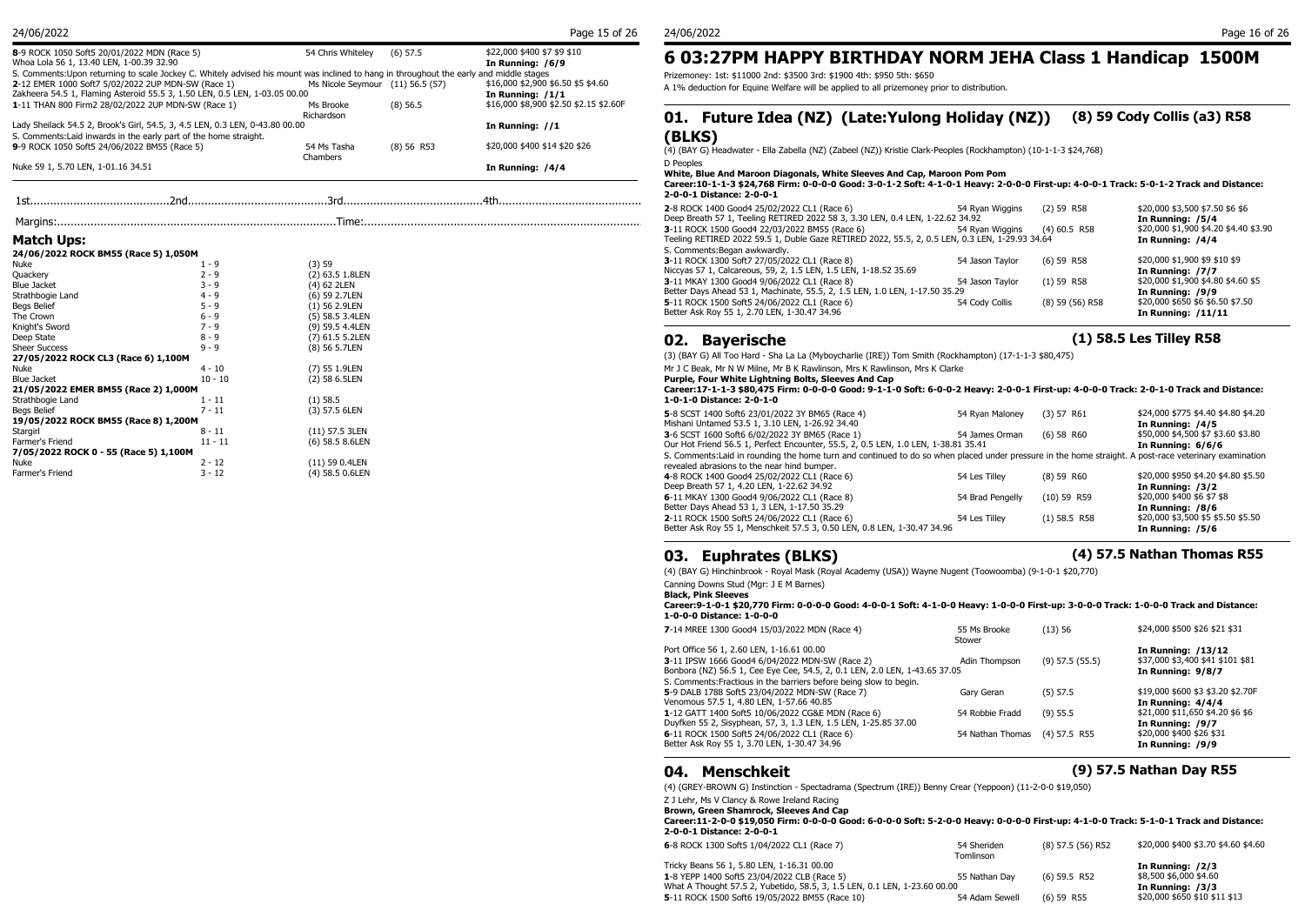| 24/06/2022 |  |
|------------|--|
|            |  |
|            |  |

| Angola Miss 56 1, 2.30 LEN, 1-31.26 35.85                                 |                 |                | In Running: /8/7                | 3-12 GATT 1400   |
|---------------------------------------------------------------------------|-----------------|----------------|---------------------------------|------------------|
| S. Comments: Slow to begin. Held up for racing room approaching the 400m  |                 |                |                                 | Herecum da Dru   |
| 6-7 MKAY 1800 Good4 28/05/2022 HCP (Race 6)                               | 54 Chris McIver | $(5)$ 54 R55   | \$30,000 \$500 \$31 \$26        | 9-11 ROCK 1500   |
| Quality Asset 55 1, 6.70 LEN, 1-51.21 35.33                               |                 |                | In Running: 2/2/3               | Angola Miss 56 1 |
| 3-11 ROCK 1500 Soft5 24/06/2022 CL1 (Race 6)                              | 54 Nathan Dav   | $(9)$ 57.5 R55 | \$20,000 \$1,900 \$15 \$16 \$15 | 6-10 ROCK 1600   |
| Better Ask Roy 55 1, Bayerische, 58.5, 2, 0.5 LEN, 0.8 LEN, 1-30.47 34.96 |                 |                | In Running: /4/2                |                  |
|                                                                           |                 |                |                                 | アンシオー・ロー・エー・ロワー  |

**05. Bringthelove (11) 56.5 Anthony Allen R53**

(4) (BAY OR BROWN G) Sebring - Loveshack (Knowledge) Steve Tregea (Toowoomba) (11-1-1-1 \$21,415)

Windemere Stud Pty Ltd

**Red And White Halves, Red Cap Career:11-1-1-1 \$21,415 Firm: 0-0-0-0 Good: 6-1-1-1 Soft: 5-0-0-0 Heavy: 0-0-0-0 First-up: 2-0-0-1 Track: 2-1-0-0 Track and Distance: 1-0-0-0 Distance: 1-0-0-0**

| 5-14 TWBA 1200 Soft6 25/03/2022 MDN (Race 5)                                | 54 Michael Murphy (9) 56.5   |                 | \$23,500 \$770 \$7.50 \$12 \$14  | <b>White, Royal Bl</b> |
|-----------------------------------------------------------------------------|------------------------------|-----------------|----------------------------------|------------------------|
| Idling By 53 1, 3 LEN, 1-14.51 37.91                                        |                              |                 | In Running: 8/6/10               | Career: 24-1-4-        |
| 5-10 DALB 1400 Soft7 7/04/2022 MDN-SW (Race 5)                              | Michael Murphy               | $(2)$ 57.5      | \$21,000 \$650 \$5.50 \$6.50 \$5 | Distance: 1-0-0        |
| It Must Be Love 54.5 1, 4.80 LEN, 1-26.53 38.63                             |                              |                 | In Running: /4/2                 | 6-6 YEPP 1400 G        |
| 1-10 ROCK 1200 Good4 7/05/2022 MDN-SW (Race 4)                              | Anthony Allen                | $(7)$ 57.5      | \$19,000 \$10,500 \$7.50 \$7.50  |                        |
| London Bell (NZ) 57 2, Tyson's Fury, 57, 3, 3.3 LEN, 0.1 LEN, 1-10.22 34.79 |                              |                 | <b>In Running: /10/6</b>         | Lady Snitch 57 1,      |
| S. Comments: Jumped away awkwardly                                          |                              |                 |                                  | 3-10 MKAY 1100         |
| 8-11 TWBA 1200 Soft5 11/06/2022 0 - 58 (Race 2)                             | 54 Michael Murphy (2) 57 R54 |                 | \$21,500 \$400 \$6 \$9 \$9       |                        |
| And Over Again 58.5 1, 5.60 LEN, 1-14.92 38.26                              |                              |                 | In Running: /10/11               | Cheyenne Beach         |
| 7-11 ROCK 1500 Soft5 24/06/2022 CL1 (Race 6)                                | 54 Anthony Allen             | $(11)$ 56.5 R53 | \$20,000 \$400 \$9 \$8.50        | S. Comments: Fra       |
| Better Ask Roy 55 1, 4.70 LEN, 1-30.47 34.96                                |                              |                 | In Running: /10/10               | 10-14 MKAY 130         |
|                                                                             |                              |                 |                                  | Crand do Lago EQ       |

## **06. Dollar Dollar (NZ) (BLKS) (2) 56 Justin Stanley R53**

(3) (BAY OR BROWN G) Belardo (IRE) - Fairy Story (NZ) (Pentire (GB)) Jamie McConachy (Rockhampton) (6-1-0-1 \$14,511)

J E McConachy, Mrs A L Reid, J Kerr, Mrs H A Humphries, T M Simpson, Mrs B I Noonan

& P J Noonan

#### **Royal Blue, Green Maltese Cross, White Cap**

**Career:6-1-0-1 \$14,511 Firm: 0-0-0-0 Good: 4-0-0-1 Soft: 2-1-0-0 Heavy: 0-0-0-0 First-up: 2-1-0-0 Track: 2-1-0-0 Track and Distance: 1-0-0-0 Distance: 1-0-0-0**

|                   |                                                                                                                                                                                  | \$11,233 \$225 \$56<br>In Running: //   | (3) (BROWN G) Bett<br>J T Wigginton, N J F                               |
|-------------------|----------------------------------------------------------------------------------------------------------------------------------------------------------------------------------|-----------------------------------------|--------------------------------------------------------------------------|
| Kozzi Asano       | $(4)$ 57                                                                                                                                                                         | \$11,233 \$225 \$4.40F                  | Wigginton, G Dunne<br><b>Cerise, Purple Sas</b>                          |
| Craig Grylls      | (3) 57                                                                                                                                                                           | \$11,316 \$1,018 \$9.90                 | Career: 7-1-1-0 \$2<br>1-1-0-0 Distance:                                 |
| 54 Justin Stanley | (6)56                                                                                                                                                                            | \$22,000 \$12,200 \$3.80 \$3.80         | 4-6 ROCK 1050 Soft                                                       |
|                   |                                                                                                                                                                                  | In Running: /1/1                        |                                                                          |
|                   |                                                                                                                                                                                  | In Running: /1/1                        | Sundara 57.5 1, 3.2<br>6-8 ROCK 1200 Soft                                |
|                   | Well I Never (NZ) 56.5 1, Kiwi Man (NZ), 58.5, 2, 0.8 LEN, 1.8 LEN, 2-05.65<br>Riverside Special 58 2, Vila Tinto, 56.5, 3, 0.5 LEN, 0.2 LEN, 1-12.03 35.69<br>54 Justin Stanley | Ms Tegan Newman (16) 57<br>$(2)$ 56 R53 | In Running: //<br>In Running: //<br>\$20,000 \$950 \$2.15 \$2.25 \$2.35F |

## **07. Exalted**

## **(5) 56 Ms Tahlia Fenlon (a2)**

(4) (BAY G) Top Echelon - Flinders Command (Commands) Fred Smith (Rockhampton) (13-1-0-3 \$20,870)

K J Lynch & Mrs H J Lynch **Orange, Green Stripes And Cap**

| Career:13-1-0-3 \$20.870 Firm: 0-0-0-0 Good: 3-1-0-1 Soft: 9-0-0-1 Heavy: 1-0-0-1 First-up: 4-0-0-1 Track: 9-1-0-2 Track and Distance: |                        |                         |                                     |                        |
|----------------------------------------------------------------------------------------------------------------------------------------|------------------------|-------------------------|-------------------------------------|------------------------|
| 4-1-0-0 Distance: 5-1-0-1                                                                                                              |                        |                         |                                     | <b>River</b><br>11.    |
| 3-9 ROCK 1400 Good4 8/04/2022 MDN (Race 4)                                                                                             | 54 Ms Tahlia<br>Fenlon | $(4)$ 55 $(52)$         | \$22,000 \$2,100 \$21 \$19 \$18     | (4) (BAY M) Love Co    |
| Fresh Prince 57.5 1, Adam's Apple, 58, 2, 0.8 LEN, 0.7 LEN, 1-23.98 00.00                                                              |                        |                         | In Running: /9/9                    | River Junction (Mar:   |
| 1-6 ROCK 1500 Good4 21/04/2022 MDN-SW (Race 1)                                                                                         | Ms Tahlia Fenlon       | $(6)$ 57.5 $(55.5)$     | \$22,000 \$12,200 \$6 \$6.50 \$6.50 | Whitehouse & B M H     |
| Missy's Ready 54.5 2, Hangin' High, 57.5, 3, 0.8 LEN, 0.1 LEN, 1-32.34 34.84                                                           |                        |                         | In Running: /6/6                    | Orange, Royal Blu      |
| S. Comments: Difficult to load. Jumped awkwardly and made contact with the inside barrier petition                                     |                        |                         |                                     | Career: 7-1-0-0 \$1    |
| 7-11 ROCK 1500 Soft6 19/05/2022 BM55 (Race 10)                                                                                         | 54 Ms Tasha            | $(3)$ 58 R53            | \$20,000 \$400 \$61 \$81 \$81       | 0-0-0-0 Distance:      |
|                                                                                                                                        | Chambers               |                         |                                     | 1-9 MKAY 1200 Goo      |
| Angola Miss 56 1, 4.50 LEN, 1-31.26 35.85                                                                                              |                        |                         | In Running: /10/11                  | Milky Rocket 56 2, M   |
| S. Comments: Began awkwardly losing considerable ground                                                                                |                        |                         |                                     | 4-9 MKAY 1300 Soft     |
| 6-7 ROCK 1800 Soft5 3/06/2022 BM60 (Race 7)                                                                                            | 54 Ms Tahlia           | $(2)$ 55.5 $(53.5)$ R53 | \$20,000 \$400 \$31 \$31 \$31       |                        |
|                                                                                                                                        | Fenlon                 |                         |                                     | Police (NZ) 57.5 1, 6  |
| Kotabharu 59 1, 7.60 LEN, 1-49.07 35.82                                                                                                |                        |                         | In Running: 7/7/7                   | 11-11 ROCK 1300 S      |
| 10-11 ROCK 1500 Soft5 24/06/2022 CL1 (Race 6)                                                                                          | 54 Ms Tahlia           | $(5)$ 56 (54) R52       | \$20,000 \$400 \$41 \$31            | Niccyas 57 1, 11.90    |
|                                                                                                                                        | Fenlon                 |                         |                                     | 5-11 MKAY 1300 Go      |
| Better Ask Roy 55 1, 10.40 LEN, 1-30.47 34.96                                                                                          |                        |                         | In Running: /6/8                    | Better Days Ahead 5    |
|                                                                                                                                        |                        |                         |                                     | $0.11$ MI/AV 1ECO $Co$ |

## **08. Burgundy Rules (BLKS) (10) 55.5 Adrian Layt R51**

(4) (BAY G) Street Boss (USA) - Chablis (Redoute's Choice) Tenille Ranger (Gold Coast) (17-1-3-1 \$31,545) M N O'Sullivan, Ms T R Ranger, Miss S Ranger, B J Young & V Lawder

**Dark Green And Royal Blue Halves, White Wave, Collar, Cuffs And Cap**

#### **Career:17-1-3-1 \$31,545 Firm: 0-0-0-0 Good: 9-0-1-0 Soft: 7-1-2-1 Heavy: 1-0-0-0 First-up: 4-0-0-0 Track: 3-0-0-0 Track and Distance: 2-0-0-0 Distance: 2-0-0-0**

**2**-10 DALB 1400 Soft7 7/04/2022 0 - 55 (Race 7) 54 Micheal Hellyer (2) 58 R52 \$19,000 \$3,300 \$11 \$10 \$10 Marcada 55.5 1, Static Lift 56.5 3, 0.10 LEN, 0.8 LEN, 1-26.60 38.16 **In Running: /7/8**

|  | 24/06/202 |  |
|--|-----------|--|
|--|-----------|--|

| 24/06/2022                                                                                                                    |                         |                 | Page 18 of 26                                               |
|-------------------------------------------------------------------------------------------------------------------------------|-------------------------|-----------------|-------------------------------------------------------------|
| 3-12 GATT 1400 Soft5 5/05/2022 0 - 55 (Race 7)<br>Herecum da Drums 59 1, Award Knight, 58, 2, 0.2 LEN, 0.5 LEN, 1-24.10 35.98 | 54 Micheal Hellver      | $(3)$ 58 R53    | \$19,000 \$1,700 \$4.60 \$4.20 \$4.80EF<br>In Running: /5/5 |
| 9-11 ROCK 1500 Soft6 19/05/2022 BM55 (Race 10)<br>Angola Miss 56 1, 5.10 LEN, 1-31.26 35.85                                   | 54 Micheal Hellver      | $(2)$ 58 R53    | \$20,000 \$400 \$6.50 \$8.50 \$8.50<br>In Running: /3/5     |
| 6-10 ROCK 1600 Soft7 27/05/2022 BM60 (Race 4)                                                                                 | 54 Ms Tasha<br>Chambers | $(6)$ 55 R52    | \$20,000 \$400 \$15 \$16 \$17                               |
| Tricky Beans 55 1, 6.40 LEN, 1-38.26 35.94                                                                                    |                         |                 | In Running: 5/5/4                                           |
| 8-11 ROCK 1500 Soft5 24/06/2022 CL1 (Race 6)                                                                                  | 54 Adrian Lavt          | $(10)$ 55.5 R51 | \$20,000 \$400 \$21 \$26 \$18                               |
| Better Ask Roy 55 1, 4.80 LEN, 1-30.47 34.96                                                                                  |                         |                 | In Running: /2/3                                            |

## **09. Mount Dumaresq (BLKS) (3) 55.5 Chris Whiteley R51**

(6) (BAY G) Golden Archer - See No Evil (Flying Spur) Peter Fleming (Rockhampton) (24-1-4-3 \$35,200)

B M Nolan, Mrs D M Nolan & B G Nolan

**White, Royal Blue Diamond, Armbands And Cap**

#### **Career:24-1-4-3 \$35,200 Firm: 0-0-0-0 Good: 15-1-2-2 Soft: 7-0-2-1 Heavy: 2-0-0-0 First-up: 4-0-0-2 Track: 8-1-1-1 Track and Distance: 1-0-0-0 Distance: 1-0-0-0**

| 6-6 YEPP 1400 Good3 30/10/2021 CLB (Race 5)                                    | 55 Beau-Dene<br>Appo    | $(4)$ 60 R53        | \$9,500 \$5.50                  |
|--------------------------------------------------------------------------------|-------------------------|---------------------|---------------------------------|
| Lady Snitch 57 1, 6.70 LEN, 1-23.40 00.00                                      |                         |                     | In Running: //                  |
| 3-10 MKAY 1100 Soft5 12/04/2022 0 - 55 (Race 5)                                | 54 Ms Tasha<br>Chambers | $(7)$ 58 R53        | \$20,000 \$1,900 \$31 \$26 \$31 |
| Cheyenne Beach 57 1, Dutch Rocket, 54, 2, 1.5 LEN, 2.5 LEN, 1-05.14 35.64      |                         |                     | In Running: /9/8                |
| S. Comments: Fractious in barrier. Bumped by SASANQUAS shortly after the start |                         |                     |                                 |
| 10-14 MKAY 1300 Heavy8 10/05/2022 BM55 (Race 5)                                | 54 Cody Collis          | $(11)$ 58 (56) R53  | \$20,000 \$400 \$20 \$26 \$41   |
| Grand de Lago 59.5 1, 3.70 LEN, 1-17.16 36.22                                  |                         |                     | In Running: /7/7                |
| S. Comments: Raced wide throughout.                                            |                         |                     |                                 |
| 5-11 ROCK 1300 Soft7 27/05/2022 CL1 (Race 8)                                   | 54 Chris Whitelev       | $(7)$ 56 (56.5) R52 | \$20,000 \$650 \$31 \$41        |
| Niccyas 57 1, 4.30 LEN, 1-18.52 35.69                                          |                         |                     | <b>In Running: /8/10</b>        |
| 9-11 ROCK 1500 Soft5 24/06/2022 CL1 (Race 6)                                   | 54 Chris Whitelev       | $(3)$ 55.5 R51      | \$20,000 \$400 \$26 \$31        |
| Better Ask Roy 55 1, 4.90 LEN, 1-30.47 34.96                                   |                         |                     | In Running: /3/4                |
|                                                                                |                         |                     |                                 |

#### (3) (BROWN G) Better Than Ready - Umagal (Galileo (IRE)) John Wigginton (Rockhampton) (7-1-1-0 \$26,475)

J T Wigginton, N J Philps, J S Philps, W E Dodson, Mrs R J Dodson, R W Hughes, C J

Wigginton, G Dunnett, G A Norton, J G Norton, J K Lorberg, I J Duncan & M J Duncan

**Cerise, Purple Sash, Quartered Cap**

#### **Career:7-1-1-0 \$26,475 Firm: 0-0-0-0 Good: 2-1-0-0 Soft: 5-0-1-0 Heavy: 0-0-0-0 First-up: 3-0-0-0 Track: 7-1-1-0 Track and Distance: 1-1-0-0 Distance: 1-1-0-0**

|     | In Running: //                       | 1-1-0-0 Distance: 1-1-0-0                                               |                              |                |                                     |
|-----|--------------------------------------|-------------------------------------------------------------------------|------------------------------|----------------|-------------------------------------|
|     | \$22,000 \$12,200 \$3.80 \$3.80      | 4-6 ROCK 1050 Soft5 1/04/2022 3Y CL1 (Race 1)                           | 54 Ms Tasha                  | $(1)$ 59 R54   | \$20,000 \$950 \$31 \$20 \$26       |
|     | In Running: $/1/1$                   |                                                                         | Chambers                     |                |                                     |
| R53 | \$20,000 \$950 \$2.15 \$2.25 \$2.35F | Sundara 57.5 1, 3.20 LEN, 1-00.09 00.00                                 |                              |                | In Running: /5/6                    |
|     | In Running: $/1/1$                   | 6-8 ROCK 1200 Soft5 21/04/2022 3Y HCP (Race 6)                          | 54 Jason Tavlor              | $(2)$ 54 R53   | \$20,000 \$400 \$21 \$26 \$31       |
|     |                                      | Bold Halo 51 1, 3.40 LEN, 1-09.96 34.00                                 |                              |                | In Running: /5/6                    |
|     | (5) 56 Ms Tahlia Fenlon (a2)         | 4-11 ROCK 1300 Soft7 27/05/2022 CL1 (Race 8)                            | 54 Nathan Dav                | $(8)$ 55.5 R52 | \$20,000 \$950 \$13 \$12 \$10       |
|     |                                      | Niccyas 57 1, 3.50 LEN, 1-18.52 35.69                                   |                              |                | In Running: /9/8                    |
| R52 |                                      | 2-7 ROCK 1800 Soft5 3/06/2022 BM60 (Race 7)                             | 54 Michael Murphy (5) 54 R51 |                | \$20,000 \$3,500 \$9.50 \$9.50 \$11 |
|     |                                      | Kotabharu 59 1, Carlin Trend 58 3, 3.50 LEN, 0.4 LEN, 1-49.07 35.82     |                              |                | In Running: $4/4/5$                 |
|     |                                      | 1-11 ROCK 1500 Soft5 24/06/2022 CL1 (Race 6)                            | 54 Michael Murphy            | (6) 55 R51     | \$20,000 \$11,000 \$8.50 \$8 \$8.50 |
|     |                                      | Bayerische 58.5 2, Menschkeit, 57.5, 3, 0.5 LEN, 0.8 LEN, 1-30.47 34.96 |                              |                | In Running: /8/5                    |
|     |                                      |                                                                         |                              |                |                                     |

## **11. River Daisy (BLKS) (9) 54 R51**

(4) 55 (52) \$22,000 \$2,100 \$21 \$19 \$18 (4) (BAY M) Love Conquers All - Tarique (Rock of Gibraltar (IRE)) Tim Cook (Rockhampton) (7-1-0-0 \$15,225)

River Junction (Mgr: T R Schmidt), Miss A M Cook, M J Foster, T R Whitehouse, C R

Whitehouse & B M Hansen **Orange, Royal Blue Halves And Stars, Halved Sleeves, White Cap**

(3) 58 R53 \$20,000 \$400 \$61 \$81 \$81 **0-0-0-0 Distance: 0-0-0-0 Career:7-1-0-0 \$15,225 Firm: 0-0-0-0 Good: 4-1-0-0 Soft: 3-0-0-0 Heavy: 0-0-0-0 First-up: 2-1-0-0 Track: 3-0-0-0 Track and Distance: 1**-9 MKAY 1200 Good4 29/03/2022 MDN (Race 5) 54 Alex Patis (7) 58 \$22,000 \$12,200 \$6 \$7 \$5 Milky Rocket 56 2, Mackenzie Country RETIRED 2022, 55, 3, 0.2 LEN, 1.5 LEN, 1-11.93 36.46 **In Running: /7/8**<br>4.9 MKAY 1300 Soft7 28/04/2022 C11 (Race 7) 54 Ms Chelsea (2) 55 R53 \$20,000 \$950 \$5.50 **4-9 MKAY 1300 Soft7 28/04/2022 CL1 (Race 7)**  $$20,000$   $$950$   $$50$   $$750$   $$8.50$ 

| $\frac{1}{2}$ , $\frac{1}{2}$ , $\frac{1}{2}$ , $\frac{1}{2}$ , $\frac{1}{2}$ , $\frac{1}{2}$ , $\frac{1}{2}$ , $\frac{1}{2}$ , $\frac{1}{2}$ , $\frac{1}{2}$ , $\frac{1}{2}$ , $\frac{1}{2}$ , $\frac{1}{2}$ |                   | .                     | \$50,000 \$350 \$9.50 \$1.50 \$0.50 |
|---------------------------------------------------------------------------------------------------------------------------------------------------------------------------------------------------------------|-------------------|-----------------------|-------------------------------------|
|                                                                                                                                                                                                               | Jokic             |                       |                                     |
| Police (NZ) 57.5 1, 6 LEN, 1-16.94 36.08                                                                                                                                                                      |                   |                       | In Running: /9/9                    |
| 11-11 ROCK 1300 Soft7 27/05/2022 CL1 (Race 8)                                                                                                                                                                 | 54 Alex Patis     | $(2)$ 54.5 $(53)$ R53 | \$20,000 \$21 \$26                  |
| Niccyas 57 1, 11.90 LEN, 1-18.52 35.69                                                                                                                                                                        |                   |                       | In Running: /5/11                   |
| 5-11 MKAY 1300 Good4 9/06/2022 CL1 (Race 8)                                                                                                                                                                   | 54 Adam Sewell    | $(11)$ 54 R51         | \$20,000 \$650 \$101 \$51 \$31      |
| Better Days Ahead 53 1, 2.90 LEN, 1-17.50 35.29                                                                                                                                                               |                   |                       | In Running: /10/10                  |
| 8-11 MKAY 1560 Good4 23/06/2022 0 - 55 (Race 8)                                                                                                                                                               | 54 Michael Murphy | (6) 55.5 R51          | \$20,000 \$400 \$7.50 \$9 \$9       |
| Lucky for Some 57 1, 5.50 LEN, 1-35.47 35.79                                                                                                                                                                  |                   |                       | In Running: 7/7/8                   |
|                                                                                                                                                                                                               |                   |                       |                                     |

## **12. What A Thought (BLKS) (7) 54 Jason Taylor R48**

**10. Better Ask Roy (6) 55 Michael Murphy R51**

\*\*\*\*\*\*\* Includes total Bonuses Of: \$8,500

(5) (BAY G) So You Think (NZ) - Sontweni (IRE) (Sadler's Wells (USA)) Adrian Coome (Rockhampton) (21-1-1-4 \$24,250)

Miss S M Green, R S Adams & Mrs L J Harden

**Royal Blue, Lime Green Checks, White Sleeves And Cap**

**Career:21-1-1-4 \$24,250 Firm: 0-0-0-0 Good: 15-1-0-2 Soft: 5-0-1-1 Heavy: 1-0-0-1 First-up: 5-0-0-0 Track: 17-1-0-3 Track and Distance: 2-0-0-0 Distance: 2-0-0-0**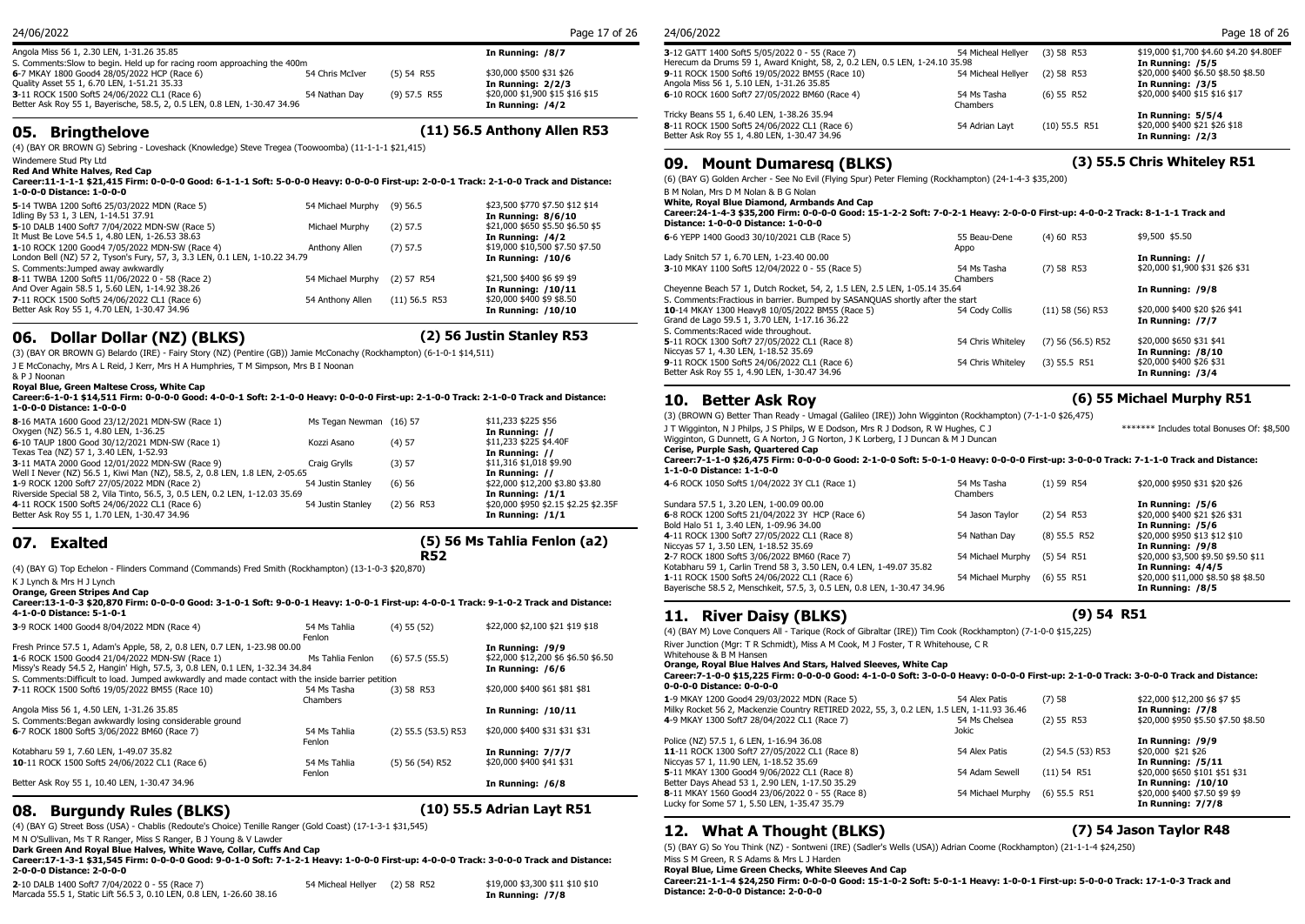| 8-9 ROCK 1600 Soft5 9/04/2022 BM55 (Race 3)                                                                         | 54 Tavlor Marshall | $(5)$ 56 R49          | \$17,000 \$300 \$9 \$9.50 \$10          | 7 04:04           |
|---------------------------------------------------------------------------------------------------------------------|--------------------|-----------------------|-----------------------------------------|-------------------|
| Boom Raider 56 1, 6.10 LEN, 1-36.96 35.32                                                                           |                    |                       | In Running: 4/4/7                       |                   |
| 2-8 YEPP 1400 Soft5 23/04/2022 CLB (Race 5)<br>Menschkeit 59.5 1, Yubetido 58.5 3, 1.50 LEN, 0.1 LEN, 1-23.60 00.00 | 55 Justin Stanley  | $(8)$ 57.5 R48        | \$8,500 \$1,500 \$5<br>In Running: /7/6 | <b>Handic</b>     |
| 3-5 MKAY 1800 Heavy8 10/05/2022 CL3-SW (Race 1)                                                                     | Justin Stanley     | $(2)$ 56 R48          | \$20,000 \$1,900 \$8 \$8.50             | Prizemoney: 1s    |
| Akatino (GER) 59 1, Lets Torque A Deel, 56, 2, 2 LEN, 4.0 LEN, 1-52.76 36.24                                        |                    |                       | In Running: 2/2/3                       | A 1% deduction    |
| 10-10 ROCK 1600 Soft7 27/05/2022 BM60 (Race 4)                                                                      | 54 Nathan Dav      | $(3)$ 54 $(54.5)$ R48 | \$20,000 \$400 \$18 \$15 \$18           |                   |
| Tricky Beans 55 1, 11.90 LEN, 1-38.26 35.94                                                                         |                    |                       | In Running: 3/3/3                       |                   |
| 11-11 ROCK 1500 Soft5 24/06/2022 CL1 (Race 6)                                                                       | 54 Jason Taylor    | $(7)$ 54 R48          | \$20,000 \$31 \$41                      | 01. On            |
| Better Ask Rov 55 1, 12.60 LEN, 1-30.47 34.96                                                                       |                    |                       | In Running: /7/7                        | $(6)$ (BAY G) You |

## **13. Corporal (BLKS) (8) 54 R45**

(6) (BAY G) Dawn Approach (IRE) - Allez Gal (Lonhro) Tim Cook (Rockhampton) (28-1-5-2 \$58,850)

K A Thomas

**Purple, Pink Stars, Purple Cap, Pink Stars**

**Career:28-1-5-2 \$58,850 Firm: 1-0-0-0 Good: 19-1-4-1 Soft: 7-0-1-0 Heavy: 1-0-0-1 First-up: 8-0-2-0 Track: 2-0-0-0 Track and Distance: 0-0-0-0 Distance: 5-0-2-0**

| 14-14 ARMD 1400 Good4 11/09/2021 CL1 (Race 4)<br>Talent Award 55 1, 8.80 LEN, 1-25.84 37.54     | 55 Jackson Searle      | $(10)$ 58 $(56)$ R46    | \$15,000 \$13 \$14 \$13<br>In Running: /8/7          | J IV I VIII LAV<br>Love Is Blind 56<br>8-8 GCST 1200 9 |
|-------------------------------------------------------------------------------------------------|------------------------|-------------------------|------------------------------------------------------|--------------------------------------------------------|
| 11-11 TAMW 1400 Good3 27/09/2021 CL1 (Race 5)<br>Visceral (NZ) 58.5 1, 18.30 LEN, 1-22.34 35.36 | 55 Grant Buckley       | $(8)$ 55 R44            | \$24,000 \$26 \$41 \$41<br><b>In Running: /11/11</b> | Sir Rocket 56 1,<br>5-10 ROCK 1050                     |
| 7-11 MKAY 1200 Soft7 26/11/2021 0 - 55 (Race 8)                                                 | 54 Ms Tahlia<br>Fenlon | $(3)$ 55.5 $(53.5)$ R48 | \$18,500 \$350 \$15 \$17 \$17                        | Plenty 55 1, 4.20<br><b>7-8 ROCK 1200</b>              |
| Champagne At Dawn 52 1, 4.40 LEN, 1-11.46 35.80                                                 |                        |                         | In Running: /10/10                                   | Plenty 56.5 1, 9.                                      |
| 8-12 ROCK 1400 Good3 13/12/2021 0 - 55 (Race 9)                                                 | 54 Alex Patis          | (4) 55 (53.5) R47       | \$18,500 \$350 \$51 \$41 \$61                        |                                                        |
| Poetic Final Say RETIRED 2022 59 1, 5.70 LEN, 1-22.68 34.27                                     |                        |                         | In Running: $/9/11$                                  |                                                        |
| 7-8 ROCK 1100 Soft5 3/06/2022 CL1 (Race 4)                                                      | 54 Ms Tahlia           | (4) 54 (52) R46         | \$20,000 \$400 \$41 \$41                             | <b>Bra</b><br>02.                                      |
| Barney's Blaze 62 1, 6.80 LEN, 1-03.57 33.69                                                    | Fenlon                 |                         | In Running: /6/8                                     | $(6)$ (BAY OR BRO)<br>$V_A$ There a 0 $M$              |

| Match Ups: |  |
|------------|--|
|------------|--|

| 24/06/2022 ROCK CL1 (Race 6) 1,500M   |           |                   |
|---------------------------------------|-----------|-------------------|
| Better Ask Roy                        | $1 - 11$  | (6) 55            |
| Bayerische                            | $2 - 11$  | $(1)$ 58.5 0.5LEN |
| Menschkeit                            | $3 - 11$  | (9) 57.5 1.3LEN   |
| Dollar Dollar (NZ)                    | $4 - 11$  | (2) 56 1.7LEN     |
| Future Idea (NZ)                      | $5 - 11$  | (8) 59 2.7LEN     |
| Euphrates                             | $6 - 11$  | (4) 57.5 3.7LEN   |
| <b>Bringthelove</b>                   | $7 - 11$  | (11) 56.5 4.7LEN  |
| <b>Burgundy Rules</b>                 | $8 - 11$  | (10) 55.5 4.8LEN  |
| Mount Dumaresa                        | $9 - 11$  | (3) 55.5 4.9LEN   |
| Exalted                               | $10 - 11$ | (5) 56 10.4LEN    |
| What A Thought                        | $11 - 11$ | (7) 54 12.6LEN    |
| 9/06/2022 MKAY CL1 (Race 8) 1,300M    |           |                   |
| Future Idea (NZ)                      | $3 - 11$  | (1) 59 2.5LEN     |
| <b>River Daisy</b>                    | $5 - 11$  | (11) 54 2.9LEN    |
| Bayerische                            | $6 - 11$  | (10) 59 3LEN      |
| 3/06/2022 ROCK BM60 (Race 7) 1,800M   |           |                   |
| Better Ask Roy                        | $2 - 7$   | (5) 54 3.5LEN     |
| Exalted                               | $6 - 7$   | (2) 55.5 7.6LEN   |
| 27/05/2022 ROCK BM60 (Race 4) 1,600M  |           |                   |
| <b>Burgundy Rules</b>                 | $6 - 10$  | (6) 55 6.4LEN     |
| What A Thought                        | $10 - 10$ | (3) 54 11.9LEN    |
| 27/05/2022 ROCK CL1 (Race 8) 1,300M   |           |                   |
| Future Idea (NZ)                      | $3 - 11$  | (6) 59 3LEN       |
| Better Ask Roy                        | $4 - 11$  | (8) 55.5 3.5LEN   |
| Mount Dumaresq                        | $5 - 11$  | (7) 56 4.3LEN     |
| <b>River Daisy</b>                    | $11 - 11$ | (2) 54.5 11.9LEN  |
| 19/05/2022 ROCK BM55 (Race 10) 1,500M |           |                   |
| Menschkeit                            | $5 - 11$  | (6) 59 2.3LEN     |
| Exalted                               | $7 - 11$  | (3) 58 4.5LEN     |
| <b>Burgundy Rules</b>                 | $9 - 11$  | (2) 58 5.1LEN     |
| 23/04/2022 YEPP CLB (Race 5) 1,400M   |           |                   |
| Menschkeit                            | $1 - 8$   | $(6)$ 59.5        |
| What A Thought                        | $2 - 8$   | (8) 57.5 1.5LEN   |
| 25/02/2022 ROCK CL1 (Race 6) 1,400M   |           |                   |
| Future Idea (NZ)                      | $2 - 8$   | (2) 59 3.3LEN     |
| Bayerische                            | $4 - 8$   | (8) 59 4.2LEN     |
|                                       |           |                   |

## **7 04:04PM LJ HOOKER ROCKHAMPTON TATTERSALLS SPRINT OPEN Handicap 1200M**<br>Prizemoney: 1st: \$16800 2nd: \$5300 3rd: \$2800 4th: \$1600 5th: \$1000

A 1% deduction for Equine Welfare will be applied to all prizemoney prior to distribution.

## **01. Only Wanna Sing (BLKS)**

|  |  |  | (7) 63.5 Ryan Wiggins R90 |  |
|--|--|--|---------------------------|--|
|--|--|--|---------------------------|--|

(6) (BAY G) Your Song - Sweet Hollow (GB) (Beat Hollow (GB)) Jared Wehlow (Rockhampton) (47-13-7-5 \$268,360)

Miss A P Taylor, D N Booth, C B Broom, D J Peel, M A Leyden, J F Siganto, Mrs R L

Signato, L D Tiegs & B W Duke

**Black, Red Band, Red Armbands, Black Cap**

**Career:47-13-7-5 \$268,360 Firm: 0-0-0-0 Good: 29-10-5-3 Soft: 15-2-2-2 Heavy: 3-1-0-0 First-up: 8-2-3-0 Track: 11-6-1-0 Track and Distance: 4-2-0-0 Distance: 23-7-1-2**

| 1-8 TOWN 1200 Good3 21/11/2021 AMAT SPRINT HCP (Race 6)                   | 54 Robbie Fradd  | $(4)$ 64 R90            | \$30,000 \$16,800 \$1.95 \$1.90 \$2F   |
|---------------------------------------------------------------------------|------------------|-------------------------|----------------------------------------|
| Ashton Blair 54 2, Mason's Chance, 54, 3, 3.8 LEN, 0.3 LEN, 1-09.12 33.43 |                  |                         | In Running: $/1/1$                     |
| 5-10 TOWN 1200 Good3 21/12/2021 HCP (Race 6)                              | 54 Ryan Wiggins  | $(10)$ 65.5 R93         | \$32,500 \$900 \$3.50 \$3.80 \$4       |
| Love Is Blind 56 1, 1.40 LEN, 1-09.63 34.82                               |                  |                         | In Running: /2/1                       |
| 8-8 GCST 1200 Soft7 8/01/2022 MM COUNTRY CUP (Race 2)                     | 54 Nash Rawiller | $(3)$ 60.5 R89          | \$244,000 \$2,500 \$5.50 \$8.50 \$8.50 |
| Sir Rocket 56 1, 8.70 LEN, 1-11.99 34.88                                  |                  |                         | In Running: $/1/1$                     |
| 5-10 ROCK 1050 Soft7 27/05/2022 HCP (Race 7)                              | 54 Jake Mollov   | $(5)$ 64.5 $(61.5)$ R91 | \$20,000 \$650 \$12 \$10 \$17          |
| Plenty 55 1, 4.20 LEN, 1-01.49 34.67                                      |                  |                         | In Running: /4/3                       |
| 7-8 ROCK 1200 Soft5 24/06/2022 HCP (Race 7)                               | 54 Ryan Wiggins  | $(7)$ 63.5 R90          | \$30,500 \$500 \$10 \$16 \$18          |
| Plenty 56.5 1, 9.80 LEN, 1-09.23 33.27                                    |                  |                         | In Running: /2/2                       |
|                                                                           |                  |                         |                                        |

### 02. Brad

## **02. Brad (8) 60.5 R86**

(6) (BAY OR BROWN G) Medaglia D'oro (USA) - Miss Fidler (Royal Academy (USA)) Tim Cook (Rockhampton) (43-12-5-8 \$178,260) K A Thomas & Mrs M A Thomas

**Purple, Pink Stars, Purple And Pink Stars Cap**

1st..........................................2nd..........................................3rd..........................................4th............................................ **Career:43-12-5-8 \$178,260 Firm: 0-0-0-0 Good: 33-11-4-7 Soft: 9-1-1-1 Heavy: 1-0-0-0 First-up: 6-0-1-2 Track: 5-2-0-1 Track and Distance: 1-0-0-0 Distance: 9-3-1-0**

|                                     |          |                   | 7-12 DOOM 1050 Soft7 26/03/2022 BM85 (Race 7)                          | 54 Justin Huxtable (3) 59 R85  |                 | \$75,000 \$1,000 \$41 \$91 \$61     |
|-------------------------------------|----------|-------------------|------------------------------------------------------------------------|--------------------------------|-----------------|-------------------------------------|
|                                     |          |                   | Lyrical Girl 56.5 1, 8.30 LEN, 1-01.10 34.97                           |                                |                 | In Running: /10/9                   |
| Match Ups:                          |          |                   | 11-12 E FM 1200 Good3 16/04/2022 BM80 (Race 9)                         | 54 Kyle                        | (8) 61 (59) R84 | \$75,000 \$41 \$41 \$26             |
| 24/06/2022 ROCK CL1 (Race 6) 1,500M |          |                   |                                                                        | Wilson-Taylor                  |                 |                                     |
| Better Ask Roy                      | 1 - 11   | (6) 55            | On The Lead 58 1, 5.90 LEN, 1-10.19 34.34                              |                                |                 | In Running: /12/12                  |
| Bayerische                          | $2 - 11$ |                   | 11-15 ROCK 1300 Good4 7/05/2022 FITZROY Olty (Race 7)                  | 54 Justin Huxtable (11) 56 R86 |                 | \$75,000 \$51 \$41 \$61             |
|                                     | 3 - 11   | $(1)$ 58.5 0.5LEN | Sir Warwick 54.5 1, 4.10 LEN, 1-15.94 33.87                            |                                |                 | In Running: /10/8                   |
| 1enschkeit                          |          | (9) 57.5 1.3LEN   | 8-8 MKAY 1300 Good4 28/05/2022 HCP (Race 5)                            | 54 Les Tillev                  | $(2)$ 61 R87    | \$30,000 \$500 \$13 \$12 \$11       |
| Oollar Dollar (NZ)                  | $4 - 11$ | (2) 56 1.7LEN     | Villa Villekulla 54 1, 13.30 LEN, 1-15.58 34.58                        |                                |                 | In Running: /2/1                    |
| uture Idea (NZ)                     | $5 - 11$ | (8) 59 2.7LEN     | 1-8 MKAY 1050 Good4 23/06/2022 HCP (Race 5)                            | 54 Adrian Coome                | $(1)$ 62 R86    | \$20,000 \$11,000 \$8 \$7.50 \$9.50 |
| uphrates:                           | $6 - 11$ | (4) 57.5 3.7LEN   | Avocado Sunset 52 2, Toy Boy, 52.5, 3, 0.2 LEN, 2.5 LEN, 1-00.33 34.03 |                                |                 | In Running: /3/3                    |
| Bringthelove                        | 7 - 11   | (11) 56.5 4.7LEN  |                                                                        |                                |                 |                                     |

## **03. Montenegro Man (BLKS) (3) 60 Justin Stanley R85**

(6) (BAY G) Zoustar - Any Destination (Jet Spur) Jamie McConachy (Rockhampton) (36-7-6-5 \$346,330)

Burgs Racing (Mgr: K A Thomas)

**Orange, Black Lightning Bolts Vee And On Sleeves**

**Career:36-7-6-5 \$346,330 Firm: 0-0-0-0 Good: 18-3-4-3 Soft: 14-4-1-2 Heavy: 4-0-1-0 First-up: 7-2-2-1 Track: 3-1-1-0 Track and Distance: 1-0-1-0 Distance: 19-4-5-3**

| 5-16 DOOM 1200 Soft5 9/04/2022 CL6 (Race 9)                        | 52 Kyle<br>Wilson-Tavlor | $(7)$ 58.5 (56.5) R84 | \$75,000 \$2,100 \$17 \$16 \$19         |
|--------------------------------------------------------------------|--------------------------|-----------------------|-----------------------------------------|
| More Sundays 55 1, 2.70 LEN, 1-10.13 35.81                         |                          |                       | In Running: /13/13                      |
| 6-11 DOOM 1350 Heavy8 23/04/2022 BM90 (Race 9)                     | 54 Ben Thompson          | $(11)$ 56 R84         | \$75,000 \$1,000 \$21 \$19 \$21         |
| Last Chance 59.5 1, 5 LEN, 1-21.35 36.01                           |                          |                       | In Running: /11/11                      |
| S. Comments: Raced wide.                                           |                          |                       |                                         |
| 6-15 ROCK 1300 Good4 7/05/2022 FITZROY Olty (Race 7)               | 54 Zac Spain             | $(9)$ 55.5 R85        | \$75,000 \$1,000 \$14 \$15 \$13         |
| Sir Warwick 54.5 1, 1.80 LEN, 1-15.94 33.87                        |                          |                       | <b>In Running: /7/10</b>                |
| 1-8 ROCK 1400 Soft7 27/05/2022 CL6-SW (Race 5)                     | Justin Stanley           | $(7)$ 59 R85          | \$20,000 \$11,000 \$2.20 \$2.35 \$2.45F |
| Deep Breath 59 2, Tezoff, 57.5, 3, 6.3 LEN, 0.4 LEN, 1-23.86 36.06 |                          |                       | In Running: /3/2                        |
| 2-8 ROCK 1200 Soft5 24/06/2022 HCP (Race 7)                        | 54 Justin Stanley        | $(3)$ 60 R85          | \$30,500 \$5,300 \$2.20 \$2.10 \$2F     |
| Plenty 56.5 1, Bombasay 55 3, 1.50 LEN, 1.8 LEN, 1-09.23 33.27     |                          |                       | In Running: $/1/1$                      |

## **04. Plenty (4) 56.5 Brad Pengelly R79.5**

| (6) (BROWN G) Zoustar - Ubiquity (Hurricane Sky) Adrian Coome (Rockhampton) (44-7-6-6 \$263,615)                                                                                                                                                                                                                                                                                                |                |                       |                                                   |
|-------------------------------------------------------------------------------------------------------------------------------------------------------------------------------------------------------------------------------------------------------------------------------------------------------------------------------------------------------------------------------------------------|----------------|-----------------------|---------------------------------------------------|
| Mrs S L Coome, S J Derbyshire, J G Clarke, D W Parker, S J Purtle, Mrs S Thomsen, Mrs<br>S J Steinhardt, D O'Neill, S J Cooper, S J Chatman & Miss S M Green<br>Royal Blue, Lime Green Checks, White Sleeves And Cap<br>Career:44-7-6-6 \$263.615 Firm: 0-0-0-0 Good: 29-4-5-3 Soft: 13-2-1-3 Heavy: 2-1-0-0 First-up: 9-0-1-1 Track: 3-2-0-1 Track and<br>Distance: 2-1-0-1 Distance: 22-5-2-2 |                |                       | ******* Includes total Bonuses Of: \$11,250       |
| 7-10 SCST 1200 Soft6 13/03/2022 BM68 (Race 6)<br>La Amigo 58.5 1, 6.30 LEN, 1-11.46 34.76                                                                                                                                                                                                                                                                                                       | 54 Jake Mollov | $(9)$ 61.5 (58.5) R73 | \$24,000 \$470 \$10 \$14 \$16<br>In Running: /9/6 |
| S. Comments: Began awkwardly. Over-raced in the early stages and approaching the 700m improved onto heels and shifted out bumping DEVILLAIN. Laid out<br>rounding the home turn.                                                                                                                                                                                                                |                |                       |                                                   |

**3**-7 ROCK 1200 Soft5 21/04/2022 HCP (Race 5) 54 Justin Stanley (1) 54 (55) R72.5 \$20,000 \$1,900 \$2.80 \$3.50 \$3.20F<br>Cabalo Escuro 56 1, Emilee's Empire, 54, 2, 1 LEN, 0.5 LEN, 1-10.36 32.61 **10 Cabalo Escuro 56 1, Emilee's** Cabalo Escuro 56 1, Emilee's Empire, 54, 2, 1 LEN, 0.5 LEN, 1-10.36 32.61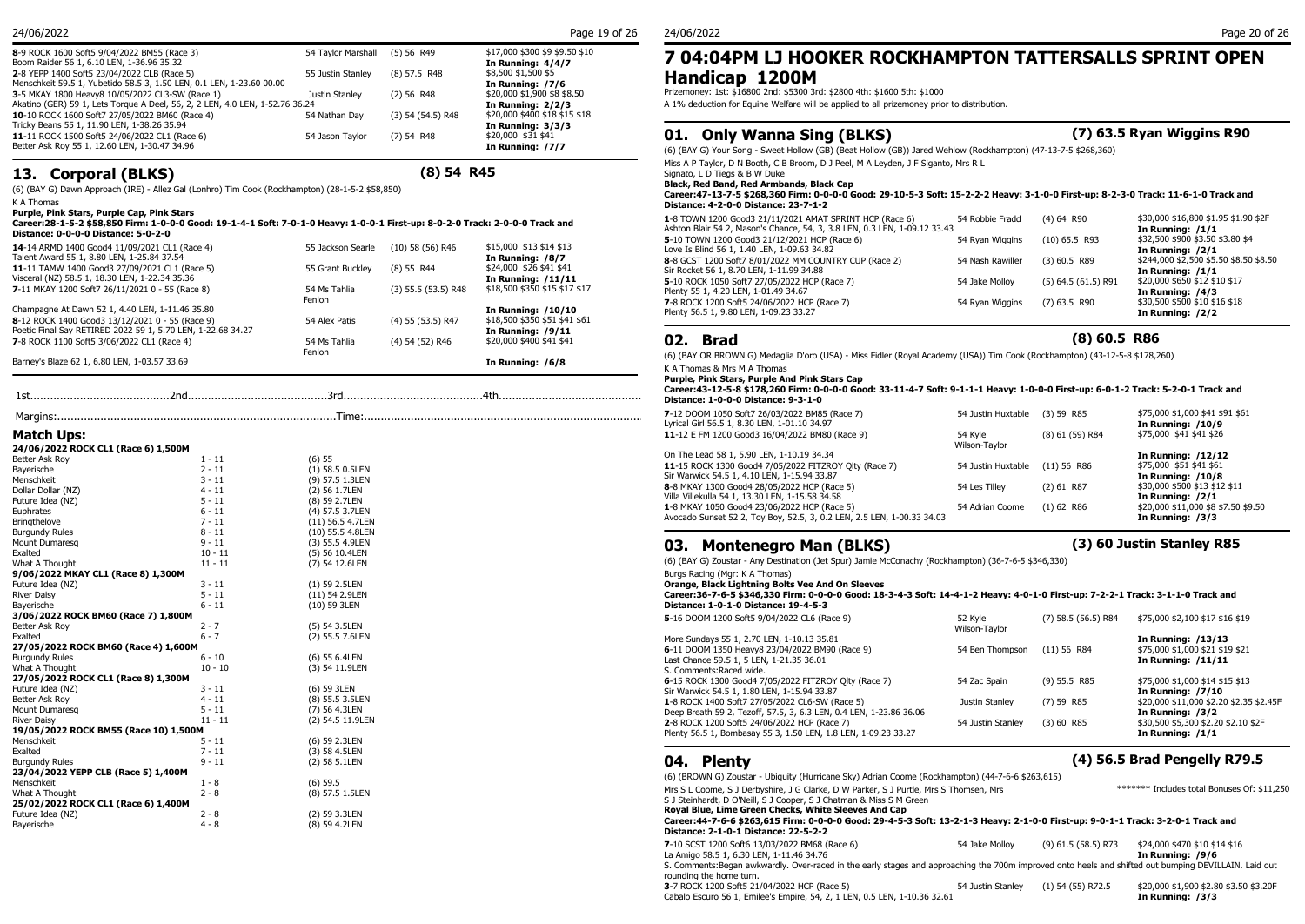| S. Comments: Over raced early stages<br>1-10 MKAY 1100 Heavy8 10/05/2022 BM70 (Race 6)<br>Fratellino 58.5 2, Revenire, 58.5, 3, 0.3 LEN, 1.8 LEN, 1-05.42 34.19                                                                                                                                      | 54 Justin Stanley | $(3)$ 61.5 R73  | \$20,000 \$11,000 \$2.30 \$2.50 \$2.40F<br>In Running: /4/6 | Career: 25-5-1-7 \$16<br>Distance: 1-0-0-1 Dis<br>3-9 CSNO 1400 Good3     |
|------------------------------------------------------------------------------------------------------------------------------------------------------------------------------------------------------------------------------------------------------------------------------------------------------|-------------------|-----------------|-------------------------------------------------------------|---------------------------------------------------------------------------|
| S. Comments: Began awkwardly making contact with the inside barrier partition. Laid out rounding the home turn. Shifted in under pressure over the<br>concluding stages.<br>1-10 ROCK 1050 Soft7 27/05/2022 HCP (Race 7)<br>Mort Doyle 58.5 2, Hamilton Hill, 54, 3, 0.2 LEN, 2.3 LEN, 1-01.49 34.67 | 54 Justin Stanley | (7) 54 (55) R76 | \$20,000 \$11,000 \$5.50 \$6 \$5.50<br>In Running: /9/5     | Prima Stella 57 1, Nothi<br>4-10 IPSW 1200 Soft6 2                        |
| 1-8 ROCK 1200 Soft5 24/06/2022 HCP (Race 7)<br>Montenegro Man 6 2, Bombasay, 55, 3, 1.5 LEN, 1.8 LEN, 1-09.23 33.27                                                                                                                                                                                  | 54 Brad Pengelly  | (4) 56.5 R79.5  | \$30,500 \$17,050 \$5.50 \$6.50 \$7.50<br>In Running: /6/5  | Dash For Dreams 58 1.<br>S. Comments: Laid in th<br>3-8 SCPT 1100 Synthet |
|                                                                                                                                                                                                                                                                                                      |                   |                 | __                                                          | Sneak Preview 56.5 1, B                                                   |

**05. Villa Villekulla (8) 55.5 Jason Taylor R78**

(5) (BAY G) Kuroshio - Pippi Longsocks (NZ) (Pins) Nick Walsh (Rockhampton) (19-6-3-2 \$128,239)

G V Milner & Mrs K A Travers \*\*\*\*\*\*\* Includes total Bonuses Of: \$10.620 4-10 D

**Fluorescent Green, Fluorescent Blue Checks, Armbands And Checked Cap Career:19-6-3-2 \$128,239 Firm: 0-0-0-0 Good: 9-3-1-1 Soft: 4-2-1-0 Heavy: 6-1-1-1 First-up: 4-1-2-0 Track: 3-1-1-0 Track and Distance: 2-1-0-0 Distance: 10-3-0-2**

| 1-10 ROCK 1200 Good4 18/11/2021 CL3-SW (Race 9)                             | <b>Brad Pengelly</b> | $(8)$ 59 R69           | \$18,500 \$10,400 \$3.60 \$2.70 \$2.50F | PIETILY 30.3 1, MUTTELIER    |
|-----------------------------------------------------------------------------|----------------------|------------------------|-----------------------------------------|------------------------------|
| Kotabharu 54 2, Sista Elenore, 57, 3, 0.8 LEN, 0.1 LEN, 1-08.55 33.83       |                      |                        | In Running: /7/5                        |                              |
| 9-9 E FM 1200 Good4 18/12/2021 CG&E NMW (Race 1)                            | 54 Ron Stewart       | $(5)$ 56.5 R71.5       | \$75,000 \$1,000 \$6 \$6.50 \$6         | 09. Gambo                    |
| Mccovey Cove 57 1, 5.20 LEN, 1-11.56 34.55                                  |                      |                        | In Running: /9/9                        |                              |
| 1-9 MKAY 1200 Soft7 28/04/2022 CL6 (Race 8)                                 | 54 Brad Pengelly     | $(2)$ 58 R71.5         | \$20,000 \$11,000 \$4.80 \$4.60 \$6.50  | (4) (BAY G) Not a Single     |
| Yulong Sovereign 56.5 2, BRIGALOW BOY, 57, 3, 1 LEN, 2.3 LEN, 1-10.15 35.77 | In Running: /6/5     | W K Grace, S D Peterse |                                         |                              |
| 1-8 MKAY 1300 Good4 28/05/2022 HCP (Race 5)                                 | 54 Wanderson         | $(5)$ 54 R74           | \$30,000 \$16,800 \$2,50 \$3,20 \$3,40F | Mengham, S R Ferris, M       |
|                                                                             | D'Avila              |                        |                                         | Sallis, Mrs S A Sallis, N    |
| Master Jamie 61.5 2, Planet Warrior, 55, 3, 2.3 LEN, 0.5 LEN, 1-15.58 34.58 |                      |                        | In Running: /5/5                        | <b>Pink And Purple Chee</b>  |
| 5-8 ROCK 1200 Soft5 24/06/2022 HCP (Race 7)                                 | 54 Jason Tavlor      | $(8)$ 55.5 R78         | \$30,500 \$1,000 \$3.60 \$5 \$4.60      | Career: 20-7-4-1 \$93        |
| Plenty 56.5 1, 6.50 LEN, 1-09.23 33.27                                      |                      |                        | In Running: /4/3                        | <b>Distance: 1-0-0-0 Dis</b> |

## **06. Jay Jay (BLKS)**

## **(2) 55 Ms Tahlia Fenlon (a2) R77.5**

(7) (CHESTNUT G) Star Witness - Startling Aura (Shovhog) Angela Stephens (Rockhampton) (59-10-10-11 \$153,350)

Mrs A M Stephens & A S Garland

| Royal Blue, Gold Maltese Cross And Cap<br>Career:59-10-10-11 \$153,350 Firm: 0-0-0-0 Good: 49-9-6-10 Soft: 8-0-3-1 Heavy: 2-1-1-0 First-up: 9-1-3-1 Track: 49-7-7-10 Track and<br>Distance: 15-1-2-4 Distance: 21-4-2-5 |                        |                         |                                     | 7-8 SCPT 1100 Synthetic 18/05/2022 BM78 (Race 9)<br>Sneak Preview 56.5 1, 1.70 LEN, 1-04.71 34.30<br>12-13 SCST 1400 Good4 12/06/2022 HCP (Race 6) |                    |
|-------------------------------------------------------------------------------------------------------------------------------------------------------------------------------------------------------------------------|------------------------|-------------------------|-------------------------------------|----------------------------------------------------------------------------------------------------------------------------------------------------|--------------------|
| 4-6 ROCK 1300 Soft5 30/12/2021 HCP (Race 5)                                                                                                                                                                             | 54 Ms Tahlia<br>Fenlon | $(3)$ 55 $(52)$ R76     | \$18,500 \$850 \$4 \$3.60 \$3.80    | Morethannumberone 54 1, 10.60 LEN, 1-24.05 36.18<br>4-8 ROCK 1200 Soft5 24/06/2022 HCP (Race 7)                                                    |                    |
| Absolut Artie 61.5 1, 4.70 LEN, 1-17.24 32.91                                                                                                                                                                           |                        |                         | In Running: /2/2                    | Plenty 56.5 1, 5.80 LEN, 1-09.23 33.27                                                                                                             |                    |
| 2-7 ROCK 1300 Soft5 20/01/2022 HCP (Race 6)                                                                                                                                                                             | 54 Ms Tahlia<br>Fenlon | $(6)$ 54 $(51)$ R75     | \$20,000 \$3,500 \$9 \$10 \$7.50    |                                                                                                                                                    |                    |
| Master Jamie 62.5 1, Daunting Queen 55 3, 1.50 LEN, 0.5 LEN, 1-16.41 33.83                                                                                                                                              |                        |                         | In Running: /2/3                    |                                                                                                                                                    |                    |
| 1-6 ROCK 1300 Good4 11/02/2022 HCP (Race 3)                                                                                                                                                                             | 54 Ms Tahlia<br>Fenlon | $(6)$ 54 $(51)$ R75     | \$20,000 \$11,000 \$5 \$4.60 \$4.20 |                                                                                                                                                    |                    |
| Master Jamie 63.5 2, Daunting Queen, 55, 3, 0.8 LEN, 2.0 LEN, 1-15.72 00.00                                                                                                                                             |                        |                         | In Running: /2/2                    |                                                                                                                                                    |                    |
| 6-9 ROCK 1400 Good4 4/03/2022 HCP (Race 7)                                                                                                                                                                              | 54 Ms Tahlia<br>Fenlon | $(3)$ 56.5 (53.5) R77.5 | \$20,000 \$400 \$6 \$6.50 \$6.50    | Match Ups:<br>24/06/2022 ROCK HCP (Race 7) 1,200M                                                                                                  |                    |
| Absolut Artie 63 1, 5.60 LEN, 1-22.65 33.59                                                                                                                                                                             |                        |                         | In Running: /6/4                    | Plenty                                                                                                                                             | 1 - 8              |
| S. Comments: Raced wide in the early stages                                                                                                                                                                             |                        |                         |                                     | Montenegro Man                                                                                                                                     | $2 - 8$            |
| 6-8 ROCK 1200 Soft5 24/06/2022 HCP (Race 7)                                                                                                                                                                             | 54 Ms Tahlia<br>Fenlon | $(2)$ 55 $(53)$ R77.5   | \$30,500 \$500 \$26 \$26            | Bombasav<br>Gamboa                                                                                                                                 | $3 - 8$<br>$4 - 8$ |
| Plenty 56.5 1, 7.80 LEN, 1-09.23 33.27                                                                                                                                                                                  |                        |                         | In Running: /7/7                    | Villa Villekulla<br>Jav Jav                                                                                                                        | $5 - 8$<br>$6 - 8$ |

## **07. Spring Creek (BLKS) (5) 54 Anthony Allen R77.5**

(7) (CHESTNUT M) Captain Sonador - Catashee (Monashee Mountain (USA)) Jim O'Shea (Gracemere) (49-11-6-7 \$172,100) D & S L O'Shea \*\*\*\*\*\*\* Includes total Bonuses Of: \$19,800 Will all the state of the state of the state of the state of the state of the state of the state of the state of the state of the state of the state of the state of

**Pink, Blue Hooped Sleeves, Pink Cap**

#### **Career:49-11-6-7 \$172,100 Firm: 0-0-0-0 Good: 37-8-4-6 Soft: 9-3-2-0 Heavy: 3-0-0-1 First-up: 7-1-3-0 Track: 36-9-5-6 Track and Distance: 13-3-0-3 Distance: 17-5-0-3**

| Distance: 13-3-0-3 Distance: 17-5-0-3               |                   |                         |                               | Only Wanna Sino |
|-----------------------------------------------------|-------------------|-------------------------|-------------------------------|-----------------|
| 11-14 ROCK 1200 Good4 15/05/2021 HCP (Race 9)       | 54 Chris Whitelev | $(9)$ 57.5 R81.5        | \$32,000 \$26 \$21 \$26       | 18/05/2022 S    |
| Last Chance 62 1, 9.30 LEN, 1-09.21 34.47           |                   |                         | In Running: /11/13            | Bombasav        |
| 6-10 MKAY 1300 Good4 29/05/2021 HCP (Race 3)        | 54 Nathan Thomas  | (4) 55.5 R80            | \$30,000 \$500 \$31 \$26 \$31 | Gamboa          |
| Brad 59 1, 5.50 LEN, 1-15.25 34.92                  |                   |                         | In Running: /7/8              | 7/05/2022 RO    |
| 9-9 ROCK 1400 Soft5 19/06/2021 HCP (Race 4)         | 54 Chris Whitelev | $(4)$ 56.5 R79.5        | \$15,000 \$300 \$13 \$15 \$12 | Montenegro Mar  |
| Fly For Yulong (IRE) 54 1, 10.70 LEN, 1-24.42 34.77 |                   |                         | In Running: /8/9              | Brad            |
| 5-5 ROCK 1200 Soft5 3/06/2022 HCP (Race 6)          | 54 Ms Tahlia      | $(3)$ 54.5 $(52.5)$ R78 | \$20,000 \$650 \$21 \$19 \$21 |                 |
|                                                     | Fenlon            |                         |                               |                 |
| Mocial Chief 55 1, 5 LEN, 1-09.99 33.76             |                   |                         | In Running: /4/5              |                 |
| 8-8 ROCK 1200 Soft5 24/06/2022 HCP (Race 7)         | 54 Anthony Allen  | $(5)$ 54 R77.5          | \$30,500 \$500 \$61 \$51 \$81 |                 |
| Plenty 56.5 1, 12.30 LEN, 1-09.23 33.27             |                   |                         | In Running: /8/8              |                 |
|                                                     |                   |                         |                               |                 |

## **08. Bombasay (1) 54 Adrian Layt R76.5**

(6) (BROWN G) Rothesay - Bomba (Last Tycoon (IRE)) Darryl Hansen (Sunshine Coast) (25-5-1-7 \$167,755) B Wallace, Ms J Canty & A J Chappell

## **White, Royal Blue Diagonal Stripes, Stripe Sleeves, Royal Blue Cap**

| Page 22 of 26<br>24/06/2022                                                                                                                                                                                                                                                                                                                                             |                          |                         |                                       |  |  |
|-------------------------------------------------------------------------------------------------------------------------------------------------------------------------------------------------------------------------------------------------------------------------------------------------------------------------------------------------------------------------|--------------------------|-------------------------|---------------------------------------|--|--|
| Career:25-5-1-7 \$167,755 Firm: 0-0-0-0 Good: 14-4-0-6 Soft: 6-0-1-0 Heavy: 4-1-0-0 First-up: 6-3-0-1 Track: 1-0-0-1 Track and<br>Distance: 1-0-0-1 Distance: 12-2-0-5                                                                                                                                                                                                  |                          |                         |                                       |  |  |
| 3-9 CSNO 1400 Good3 7/08/2021 CASINO CUP BM83 (Race 6)                                                                                                                                                                                                                                                                                                                  | 55 Raymond<br>Spokes     | $(8)$ 61 R83            | \$30,000 \$2,800 \$10 \$10            |  |  |
| Prima Stella 57 1, Nothingforthepress RETIRED 2022, 58.5, 2, 1.6 LEN, 0.1 LEN, 1-23.50 36.92                                                                                                                                                                                                                                                                            |                          |                         | In Running: /1/1                      |  |  |
| 4-10 IPSW 1200 Soft6 27/04/2022 CL6 (Race 6)                                                                                                                                                                                                                                                                                                                            | 54 Ryan Maloney          | $(8)$ 58 R76.5          | \$35,000 \$1,900 \$31 \$21 \$19       |  |  |
| Dash For Dreams 58 1, 1.30 LEN, 1-10.34 35.46                                                                                                                                                                                                                                                                                                                           |                          |                         | In Running: /3/4                      |  |  |
| S. Comments:Laid in throughout practically in the home straight when place under pressure, placing it rider at a disadvantage.                                                                                                                                                                                                                                          |                          |                         |                                       |  |  |
| 3-8 SCPT 1100 Synthetic 18/05/2022 BM78 (Race 9)                                                                                                                                                                                                                                                                                                                        | 54 Ben Thompson          | (5) 58 R76.5            | \$35,000 \$3,200 \$21 \$21 \$19       |  |  |
| Sneak Preview 56.5 1, Better Get Set, 52.5, 2, 0.2 LEN, 0.1 LEN, 1-04.71 34.30                                                                                                                                                                                                                                                                                          |                          |                         | In Running: /2/1                      |  |  |
| S. Comments:Hung in significantly under pressure in the home straight and near the 200m tightened BETTER GET SET which had to checked. Considering the<br>poor racing manners of the gelding Trainer D Hansen was advised the horse must trial satisfactorily prior to its next race start. A post-race veterinary<br>examination of BOMBASAY revealed no abnormalities |                          |                         |                                       |  |  |
| 4-10 DOOM 1050 Soft5 8/06/2022 CL5 (Race 5)                                                                                                                                                                                                                                                                                                                             | 54 Kyle<br>Wilson-Taylor | $(3)$ 59 $(57.5)$ R76.5 | \$35,000 \$1,900 \$5.50 \$6.50 \$6.50 |  |  |
| Red Rubi 55.5 1, 3.50 LEN, 1-01.65 34.40                                                                                                                                                                                                                                                                                                                                |                          |                         | In Running: /1/1                      |  |  |
| 3-8 ROCK 1200 Soft5 24/06/2022 HCP (Race 7)                                                                                                                                                                                                                                                                                                                             | 54 Adrian Layt           | $(1)$ 54 (55) R76.5     | \$30,500 \$2,800 \$5 \$4.80 \$5       |  |  |
| Plenty 56.5 1, Montenegro Man, 6, 2, 1.5 LEN, 1.8 LEN, 1-09.23 33.27                                                                                                                                                                                                                                                                                                    |                          |                         | In Running: /3/4                      |  |  |
| 09. Gamboa (BLKS)                                                                                                                                                                                                                                                                                                                                                       |                          |                         | (6) 54 Nathan Thomas R73.5            |  |  |
| (4) (BAY G) Not a Single Doubt - Fitnah (Bernardini (USA)) Darryl Hansen (Sunshine Coast) (20-7-4-1 \$93,175)                                                                                                                                                                                                                                                           |                          |                         |                                       |  |  |
|                                                                                                                                                                                                                                                                                                                                                                         |                          |                         |                                       |  |  |
| W K Grace, S D Petersen, Miss M Lloyd, M Radley, J Neilson, Mrs K A Neilson, Miss B D                                                                                                                                                                                                                                                                                   |                          |                         |                                       |  |  |
| Mengham, S R Ferris, Miss P Mordue, Mrs M A Thomas, J L King, B M Newnham, R J                                                                                                                                                                                                                                                                                          |                          |                         |                                       |  |  |
| Sallis, Mrs S A Sallis, N W Mellifont & J Harper                                                                                                                                                                                                                                                                                                                        |                          |                         |                                       |  |  |

**Pink And Purple Checks, Purple Sleeves, Pink Cap, Purple Pom Pom**

#### **Career:20-7-4-1 \$93,175 Firm: 0-0-0-0 Good: 15-6-3-1 Soft: 3-1-1-0 Heavy: 1-0-0-0 First-up: 7-3-0-0 Track: 1-0-0-0 Track and Distance: 1-0-0-0 Distance: 4-1-1-0**

| 13-15 DOOM 1200 Heavy8 23/04/2022 BM78 (Race 6)<br>Pull Anchor 57 1, 9.40 LEN, 1-11.75 36.24<br>S. Comments: Began awkwardly. Raced wide. | 54 Ben Thompson          | $(14)$ 58.5 R77       | \$75,000 \$31 \$31 \$51<br><b>In Running: /12/12</b> |
|-------------------------------------------------------------------------------------------------------------------------------------------|--------------------------|-----------------------|------------------------------------------------------|
| 10-12 E FM 1000 Good4 4/05/2022 BM78 (Race 8)                                                                                             | 54 Kvle<br>Wilson-Taylor | $(9)$ 57.5 $(56)$ R75 | \$35,000 \$500 \$41 \$61 \$81                        |
| Boomnova 56.5 1, 7.70 LEN, 0-57.30 33.34                                                                                                  |                          |                       | <b>In Running: /9/11</b>                             |
| 7-8 SCPT 1100 Synthetic 18/05/2022 BM78 (Race 9)<br>Sneak Preview 56.5 1, 1.70 LEN, 1-04.71 34.30                                         | 54 Luke Tarrant          | $(3)$ 56.5 R73        | \$35,000 \$500 \$61 \$51 \$31<br>In Running: /4/4    |
| 12-13 SCST 1400 Good4 12/06/2022 HCP (Race 6)<br>Morethannumberone 54 1, 10.60 LEN, 1-24.05 36.18                                         | 54 Luke Tarrant          | $(2)$ 54 R72          | \$24,000 \$14 \$15 \$17<br>In Running: /1/1          |
| 4-8 ROCK 1200 Soft5 24/06/2022 HCP (Race 7)<br>Plenty 56.5 1, 5.80 LEN, 1-09.23 33.27                                                     | 54 Nathan Thomas         | (6) 54 R73.5          | \$30,500 \$1,600 \$41 \$31 \$26<br>In Running: /5/6  |
|                                                                                                                                           |                          |                       |                                                      |

#### Bombasay<br>Gamboa 1st..........................................2nd..........................................3rd..........................................4th............................................ Margins:....................................................................................Time:.................................................................................... **24/06/2022 ROCK HCP (Race 7) 1,200M** Plenty (4) 56.5 Montenegro Man 2 - 8 (3) 60 1.5LEN<br>Bombasav 3 - 8 (1) 54 3.3LEN 3 - 8 (1) 54 3.3LEN<br>4 - 8 (6) 54 5.8LEN  $(6)$  54 5.8LEN Villa Villa Villa Villa Villa Villa Villa Villa Villa Villa Villa Villa Villa Villa Villa Villa Villa Villa Vi<br>Villa Villa Villa Villa Villa Villa Villa Villa Villa Villa Villa Villa Villa Villa Villa Villa Villa Villa Vi 6 - 8 (2) 55 7.8LEN<br>7 - 8 (7) 63.5 9.8LEN Only Wanna Sing 7 - 8<br>
Spring Creek 8 - 8 (5) 54 12.3LEN **28/05/2022 MKAY HCP (Race 5) 1,300M**<br>Villa Villekulla **1 - 8** Villa Villekulla 1 - 8 (5) 54  $(2)$  61 13.3LEN **27/05/2022 ROCK HCP (Race 7) 1,050M**<br>Plenty 1 - 10 (7) 54 Plenty 1 - 10 (7) 54 Only Wanna Sing 64.5 4.2LEN **18/05/2022 SCPT BM78 (Race 9) 1,100M** Bombasay 3 - 8 (5) 58 0.3LEN<br>Gamboa 7 - 8 (3) 56 5 1 7 F  $(3)$  56.5 1.7LEN **7/05/2022 ROCK FITZROY QIty (Race 7) 1,300M**<br>Montenegro Man **6 - 15** (9) 55.5 1.8LEN Montenegro Man Brad 11 - 15 (11) 56 4.1LEN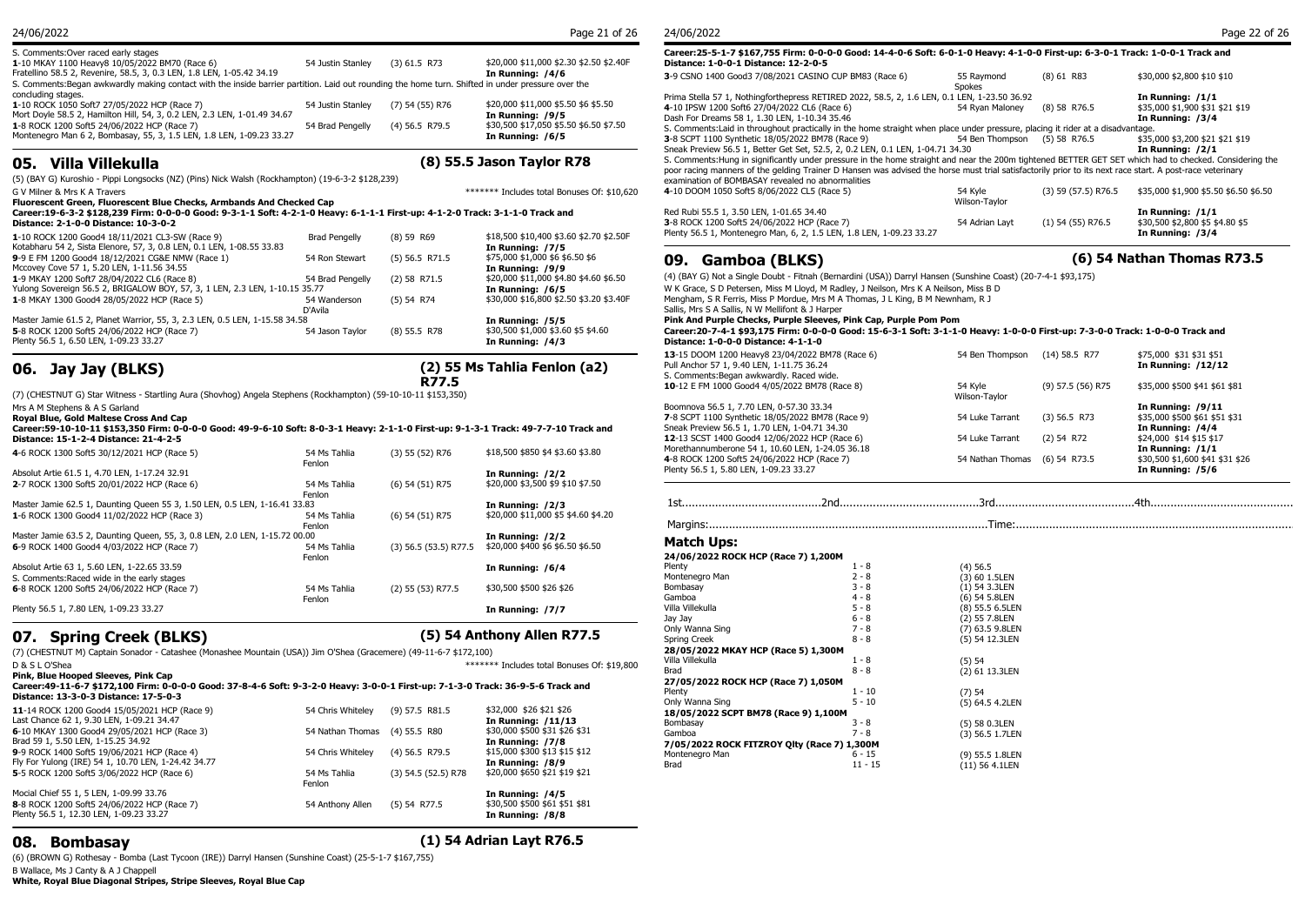## **8 04:45PM LJ HOOKER ROCKHAMPTON Class 2 Handicap 1200M**

Prizemoney: 1st: \$11000 2nd: \$3500 3rd: \$1900 4th: \$950 5th: \$650

A 1% deduction for Equine Welfare will be applied to all prizemoney prior to distribution.

### **01. Hilflager (5) 58 Ryan Wiggins R59**

(4) (CHESTNUT G) Starspangledbanner - Posh Chic (Stratum) Ricky Vale (Rockhampton) (22-2-8-1 \$56,210) P Cheimardinov & M White

**Blue, Yellow Horseshoe, Armbands And Quartered Cap Career:22-2-8-1 \$56,210 Firm: 0-0-0-0 Good: 12-0-4-0 Soft: 7-2-3-1 Heavy: 1-0-1-0 First-up: 6-0-2-1 Track: 7-2-2-0 Track and** 

| Distance: 1-0-1-0 Distance: 2-0-1-0                                                                                          |                  |                       |                                                         | Light Blue, Red Di                         |
|------------------------------------------------------------------------------------------------------------------------------|------------------|-----------------------|---------------------------------------------------------|--------------------------------------------|
| 6-7 ROCK 1050 Good4 5/11/2021 CL3 (Race 7)<br>Aerial Combat 54 1, 4.10 LEN, 0-59.79 33.75                                    | 54 Robbie Fradd  | $(6)$ 57 R60          | \$18,500 \$350 \$3.50 \$4.40 \$4.40<br>In Running: /1/2 | Career: 6-2-1-0 \$3<br>1-0-0-0 Distance:   |
| 5-11 ROCK 1050 Good4 18/11/2021 BM55 (Race 5)<br>Chesto's Dream 56 1, 3.10 LEN, 1-00.12 32.97                                | 54 Ms Wendy Peel | (8) 61 (59) R59       | \$18,500 \$550 \$6 \$5.50 \$8.50<br>In Running: /4/5    | 4-12 IPSW 1200 Sof<br>Thatfeelsbetter 58.5 |
| 4-8 ROCK 1300 Good3 13/12/2021 CL3 (Race 5)<br>Starsonic 55 1, 2.20 LEN, 1-15.36 34.03                                       | 54 Les Tillev    | $(2)$ 56 R58          | \$18,500 \$850 \$8 \$7.50 \$9<br>In Running: /5/3       | 2-8 YEPP 1200 Good<br>Better Than Bams RI  |
| 3-10 MKAY 1100 Soft7 28/04/2022 CL3 (Race 4)<br>Man O' Ross 56 1, Kasinova Kid, 56.5, 2, 0.8 LEN, 1.7 LEN, 1-03.91 34.35     | 54 Rvan Wiggins  | $(3)$ 55.5 (56) R57   | \$20,000 \$1,900 \$4.40 \$4.60 \$5<br>In Running: /7/7  | 1-6 MKAY 1100 Goo                          |
| 2-10 ROCK 1100 Soft7 27/05/2022 CL3 (Race 6)<br>Learning Curve 54 1, Time For Victory 59 3, 1.30 LEN, 0.5 LEN, 1-05.27 35.09 | 54 Rvan Wiggins  | $(8)$ 56 $(56.5)$ R58 | \$20,000 \$3,500 \$6.50 \$7 \$7.50<br>In Running: /6/8  | Super Voque 57 2, B<br>1-11 TOWN 1200 Go   |

## **02. Starhattan (BLKS) (3) 57.5 Cody Collis (a3) R63**

(3) (CHESTNUT F) Star Witness - Manhattan Light (Manhattan Rain) Trevor Williams (Emerald) (13-3-2-2 \$44,095)

Mrs M J Edwards **Cerise, Purple Sleeves, Silver Cap**

#### **Career:13-3-2-2 \$44,095 Firm: 0-0-0-0 Good: 7-1-2-0 Soft: 5-2-0-2 Heavy: 1-0-0-0 First-up: 2-1-0-1 Track: 5-2-1-0 Track and Distance: 3-1-1-0 Distance: 6-1-1-1**

|                                                                                                                   |                    |                       |                                        | $(3)$ (DAII) DISSIGNIE                           |  |  |
|-------------------------------------------------------------------------------------------------------------------|--------------------|-----------------------|----------------------------------------|--------------------------------------------------|--|--|
| 1-7 HOME 1000 Good3 9/04/2022 CLB (Race 5)                                                                        | 55 Scott Sheargold | $(1)$ 60 R56          | \$8,500 \$6,000 \$1.80F                | Miss A P Tavlor                                  |  |  |
| Legal Chance 58.5 2, Chatilly, 56, 3, 2.3 LEN, 2.0 LEN, 0-57.04 00.00                                             |                    |                       | In Running: /4/2                       | <b>Black, Red Band, Red</b>                      |  |  |
| 1-10 ROCK 1050 Soft5 21/04/2022 CL1 (Race 8)                                                                      | 54 Ms Montana      | $(2)$ 56.5 (53.5) R59 | \$20,000 \$11,000 \$3.70 \$3.30 \$3.60 | Career: 13-2-3-3 \$40                            |  |  |
|                                                                                                                   | Philpot            |                       |                                        | 5-1-1-1 Distance: 7-2                            |  |  |
| Zarnado 57 2, Hinvictus, 56, 3, 3 LEN, 0.5 LEN, 1-00.09 33.68                                                     |                    |                       | In Running: /9/5                       | 8-10 ROCK 1200 Good4                             |  |  |
| S. Comments: Jumped away awkwardly                                                                                |                    |                       |                                        | Villa Villekulla 59 1, 4.4                       |  |  |
| 6-11 ROCK 1200 Soft6 19/05/2022 BM55 (Race 8)                                                                     | 55 Mrs Hannah      | $(2)$ 60.5 R63        | \$20,000 \$400 \$4.40 \$5 \$5F         | 4-8 ROCK 1050 Soft5 1                            |  |  |
|                                                                                                                   | Richardson         |                       |                                        |                                                  |  |  |
| Toy Blaze 55 1, 2.40 LEN, 1-11.64 34.39                                                                           |                    |                       | <b>In Running: /10/9</b>               | Patrolling 57.5 1, 3.20 L                        |  |  |
| S. Comments: Held up for clear racing room for the majority of the home straight                                  |                    |                       |                                        | 3-10 ROCK 1300 Soft5                             |  |  |
| 2-10 MKAY 1300 Good4 28/05/2022 CL3-SW (Race 1)                                                                   | Nathan Thomas      | $(7)$ 55 R63          | \$17,000 \$3,100 \$5 \$5.50 \$6.50     |                                                  |  |  |
| Age Of Innocence 55 1, Sabor 57.5 3, 0.40 LEN, 1.8 LEN, 1-17.01 35.26                                             |                    |                       | In Running: /7/8                       | Bold And Lucy 53 1, Wi                           |  |  |
| S. Comments: Raced wide in the early stages of the event. Over raced in the early and middle stages of the event. |                    |                       |                                        |                                                  |  |  |
| 1-9 ROCK 1200 Soft5 24/06/2022 CL2 (Race 8)                                                                       | 54 Cody Collis     | $(3)$ 57.5 (54.5) R63 | \$20,000 \$11,000 \$5.50 \$4.20 \$4.80 | 6-8 ROCK 1100 Good4<br>Isis Carmella 58.5 1, 3.7 |  |  |
| Mississippi Prince 55 2, Wine Talks, 56.5, 3, 0.2 LEN, 0.8 LEN, 1-10.23 35.58                                     |                    |                       | In Running: /7/5                       | 8-9 ROCK 1200 Soft5 2                            |  |  |
|                                                                                                                   |                    |                       |                                        |                                                  |  |  |

## **03. Rutto (BLKS) (1) 56.5 Adrian Layt R56**

(4) (BAY G) Direct Charge - Coast City (Carnegie (IRE)) Darryl Gardiner (Bundaberg) (11-2-0-1 \$27,725)  $\mathcal{O}_1$ . The contract District District District District District District District District District District District District District District District District District District District District District District

**Gold, Black Stripes, Hooped Sleeves, Black Cap**

#### **Career:11-2-0-1 \$27,725 Firm: 0-0-0-0 Good: 5-0-0-0 Soft: 1-1-0-0 Heavy: 5-1-0-1 First-up: 4-0-0-0 Track: 1-0-0-0 Track and Distance: 1-0-0-0 Distance: 3-1-0-0**

| 1-0-0-0 DISTANCE: 3-1-0-0                                          |                 |                       |                          | Royal Blue,          |
|--------------------------------------------------------------------|-----------------|-----------------------|--------------------------|----------------------|
| 8-11 BBRG 1090 Good 11/12/2021 0 - 55 (Race 2)                     | 55 Mrs Hannah   | $(4)$ 58 R50          | \$8,500 \$10             | Career: 9-2-2        |
|                                                                    | Richardson      |                       |                          | $1 - 0 - 0 - 0$ Dist |
| Wild Element 57 1, 7.60 LEN, 1-04.38 00.00                         |                 |                       | In Running: //           | 1-11 ROCK 10         |
| 7-7 GYMP 850 Good 9/04/2022 BM50 (Race 1)                          | 55 Ms Rebecca   | (2) 59 (57) R48       | \$8,500 \$6.50           |                      |
|                                                                    | Wilson          |                       |                          | Taken By The         |
| I Am Fearless 64 1, 10.80 LEN, 0-51.05 36.61                       |                 |                       | In Running: //           | 2-6 ROCK 130         |
| 7-9 THAN 1300 Good3 30/04/2022 BM45 (Race 3)                       | 55.5 Ms Rebecca | $(6)$ 60.5 (58.5) R46 | \$8,500 \$12             |                      |
|                                                                    | Wilson          |                       |                          | JUNGLE BEAT          |
| Phoenix Flyer 56.5 1, 3.70 LEN, 1-16.30 00.00                      |                 |                       | In Running: /2/1         | <b>1-6 ROCK 10!</b>  |
| 1-8 GAYN 1200 Soft5 11/06/2022 BM60 (Race 5)                       | 55 Ben Moffat   | (8) 55 (58) R45       | \$9,000 \$6,200 \$18     |                      |
| Muwarrad 57.5 2, Tontein, 58.5, 3, 0.2 LEN, 0.2 LEN, 1-12.99 00.00 |                 |                       | In Running: //           | Boom Time B          |
| 7-9 ROCK 1200 Soft5 24/06/2022 CL2 (Race 8)                        | 54 Adrian Lavt  | $(1)$ 56.5 R56        | \$20,000 \$400 \$26 \$31 | <b>8-8 ROCK 120</b>  |
| Starhattan 54.5 1, 3.20 LEN, 1-10.23 35.58                         |                 |                       | In Running: /4/4         | Bold Halo 51         |
|                                                                    |                 |                       |                          | .                    |

## **04. Wine Talks (7) 56.5 Ryan Wiggins R57**

(3) (CHESTNUT G) Star Witness - Quaff (Choisir) Ricky Vale (Rockhampton) (8-2-1-1 \$31,500)

L P Goody

### **Gold, Four Red Diamonds, Royal Blue Sleeves, Quartered Cap**

**Career:8-2-1-1 \$31,500 Firm: 0-0-0-0 Good: 4-1-0-1 Soft: 3-1-1-0 Heavy: 1-0-0-0 First-up: 2-1-0-0 Track: 4-1-1-1 Track and Distance: 2-0-0-1 Distance: 2-0-0-1**

| 2-0-0-1 Distance: 2-0-0-1                                            |                 |                |                                         | <b>08. Mississ</b>    |
|----------------------------------------------------------------------|-----------------|----------------|-----------------------------------------|-----------------------|
| 1-9 MKAY 1100 Soft5 15/03/2022 0 - 55 (Race 8)                       | 54 Rvan Wiggins | (8) 57.5 R53   | \$20,000 \$11,000 \$1.95 \$1.60 \$1.80F |                       |
| Tilly's Secret 56 2, Karbors, 57, 3, 0.8 LEN, 0.1 LEN, 1-04.55 00.00 |                 |                | In Running: /5/4                        | (3) (BROWN G) Foxwed  |
| 6-13 ROCK 1200 Good4 8/04/2022 0 - 58 (Race 8)                       | 54 Rvan Wiggins | $(7)$ 57.5 R57 | \$20,000 \$400 \$2.60 \$2.25 \$2.25F    | Mrs V M Gray, M Dooha |
| Mr Storm (NZ) 56 1, 2.60 LEN, 1-09.94 34.27                          |                 |                | In Running: /10/9                       | Black, Grey Fern, Re  |
|                                                                      |                 |                |                                         |                       |

### 24/06/2022 Page 23 of 26

| 24/06/2022                                                                    |                 |                | Page 24 of 26                       |
|-------------------------------------------------------------------------------|-----------------|----------------|-------------------------------------|
| 2-10 ROCK 1300 Soft5 21/04/2022 CL2 (Race 7)                                  | 54 Rvan Wiggins | $(8)$ 56.5 R57 | \$20,000 \$3,500 \$6 \$6.50 \$6.50  |
| Bold And Lucy 53 1, Address Unknown 53.5 3, 3.30 LEN, 0.1 LEN, 1-15.94 34.49  |                 |                | In Running: /6/3                    |
| S. Comments: Slow to begin                                                    |                 |                |                                     |
| 3-10 TOWN 1400 Good4 20/05/2022 0 - 58 (Race 5)                               | 54 Ryan Wiggins | $(4)$ 58 R57   | \$20,000 \$1,900 \$2.50 \$2.15 \$2F |
| Nebaraz 57 1, Salsa Dreaming, 58.5, 2, 0.8 LEN, 0.2 LEN, 1-23.08 34.92        |                 |                | In Running: /4/3                    |
| 3-9 ROCK 1200 Soft5 24/06/2022 CL2 (Race 8)                                   | 54 Rvan Wiggins | $(7)$ 56.5 R57 | \$20,000 \$1,900 \$5 \$6 \$7        |
| Starhattan 54.5 1, Mississippi Prince, 55, 2, 0.2 LEN, 0.8 LEN, 1-10.23 35.58 |                 |                | In Running: /9/8                    |

## **05. Cacao (BLKS) (2) 56 Nathan Day R56**

(3) (BAY G) Golden Archer - Twilight Delight (Money or the Gun) Clinton Taylor (Rockhampton) (6-2-1-0 \$34,225)

| J G Howard & S A Nobbs<br><b>Light Blue, Red Diamonds</b>                                                                                                          |                   |                | ******* Includes total Bonuses Of: \$9.500               |
|--------------------------------------------------------------------------------------------------------------------------------------------------------------------|-------------------|----------------|----------------------------------------------------------|
| Career:6-2-1-0 \$34,225 Firm: 0-0-0-0 Good: 4-2-1-0 Soft: 2-0-0-0 Heavy: 0-0-0-0 First-up: 3-1-0-0 Track: 2-0-0-0 Track and Distance:<br>1-0-0-0 Distance: 4-1-1-0 |                   |                |                                                          |
| 4-12 IPSW 1200 Soft5 29/09/2021 3Y MDN (Race 5)<br>Thatfeelsbetter 58.5 1, 3.60 LEN, 1-11.26 35.83                                                                 | 54.5 Rvan Wiggins | $(3)$ 57.5     | \$37,000 \$1,900 \$16 \$19 \$19<br>In Running: /1/1      |
| 2-8 YEPP 1200 Good3 30/10/2021 3Y MDN (Race 3)<br>Better Than Bams RETIRED 2022 54 1, Alita 57 3, 1.30 LEN, 1.5 LEN, 1-10.90 00.00                                 | 56 Justin Stanley | (5) 58.5       | \$9,500 \$1,750 (\$1,000), \$1.60F<br>In Running: //     |
| 1-6 MKAY 1100 Good4 28/05/2022 3Y MDN (Race 3)                                                                                                                     | 56 Nathan Dav     | (4)58          | \$19,000 \$10,500 (\$8,500), \$2.20<br>\$2.25 \$2.10     |
| Super Voque 57 2, Big Rocket, 58, 3, 1.5 LEN, 8.0 LEN, 1-04.27 35.18                                                                                               |                   |                | In Running: /1/1                                         |
| 1-11 TOWN 1200 Good4 11/06/2022 BM58 (Race 4)                                                                                                                      | 54 Nathan Dav     | $(6)$ 55.5 R52 | \$17,000 \$9,450 \$2.05 \$2.70 \$2.45F                   |
| Shepherd Of Fire 59.5 2, Cunnamulla, 59.5, 3, 0.1 LEN, 4.0 LEN, 1-09.97 34.42                                                                                      |                   |                | In Running: /1/1                                         |
| 4-9 ROCK 1200 Soft5 24/06/2022 CL2 (Race 8)<br>Starhattan 54.5 1, 1.20 LEN, 1-10.23 35.58                                                                          | 54 Nathan Dav     | $(2)$ 56 R56   | \$20,000 \$950 \$2.90 \$2.90 \$3.10F<br>In Running: /2/2 |
|                                                                                                                                                                    |                   |                |                                                          |

### **06. Address Unknown**

### **(9) 55.5 Ms Tahlia Fenlon (a2) R59**

(3) (BAY F) Dissident - Returntosender (Elusive City (USA)) Jared Wehlow (Rockhampton) (13-2-3-3 \$40,225) Miss A P Taylor

**Black, Red Band, Red Armbands, Black Cap**

(2) 56.5 (53.5) R59 \$20,000 \$11,000 \$3.70 \$3.30 \$3.60 **Career:13-2-3-3 \$40,225 Firm: 0-0-0-0 Good: 8-1-3-1 Soft: 5-1-0-2 Heavy: 0-0-0-0 First-up: 3-0-0-1 Track: 9-1-2-2 Track and Distance: 5-1-1-1 Distance: 7-2-1-1**

| Starhattan 54.5 1, 5.20 LEN, 1-10.23 35.58                               | Fenlon             |                       | In Running: /3/3                 |
|--------------------------------------------------------------------------|--------------------|-----------------------|----------------------------------|
| 8-9 ROCK 1200 Soft5 24/06/2022 CL2 (Race 8)                              | 54 Ms Tahlia       | $(9)$ 55.5 (53.5) R59 | \$20,000 \$400 \$3.70 \$4.60 \$4 |
| Isis Carmella 58.5 1, 3.70 LEN, 1-02.50 34.07                            |                    |                       | In Running: /3/4                 |
| 6-8 ROCK 1100 Good4 18/06/2022 3Y HCP (Race 2)                           | 54 Ms Melea Castle | (4) 54 (51) R59       | \$17,000 \$300 \$8.50 \$9 \$10   |
| Bold And Lucy 53 1, Wine Talks, 56.5, 2, 3.3 LEN, 0.1 LEN, 1-15.94 34.49 | Fenlon             |                       | In Running: $/1/1$               |
| 3-10 ROCK 1300 Soft5 21/04/2022 CL2 (Race 7)                             | 54 Ms Tahlia       | $(5)$ 55.5 (53.5) R59 | \$20,000 \$1,900 \$8.50 \$9 \$10 |
|                                                                          |                    |                       | In Running: /2/3                 |
| Patrolling 57.5 1, 3.20 LEN, 1-00.01 00.00                               | Tomlinson          |                       |                                  |
| 4-8 ROCK 1050 Soft5 1/04/2022 CL3-SW (Race 5)                            | Sheriden           | $(3)$ 54.5 $(53)$ R60 | \$20,000 \$950 \$9 \$18 \$18     |
| Villa Villekulla 59 1, 4.40 LEN, 1-08.55 33.83                           |                    |                       | In Running: $/1/2$               |
| 8-10 ROCK 1200 Good4 18/11/2021 CL3-SW (Race 9)                          | Nathan Thomas      | $(6)$ 54 R60          | \$18,500 \$350 \$7 \$9 \$10      |
|                                                                          |                    |                       |                                  |

## **07. Sundara (BLKS) (9) 55.5 Anthony Allen R59**

(3) (BAY F) Outreach - Cetina (Ready's Image (USA)) Adrian Coome (Rockhampton) (9-2-2-1 \$68,195) \*\*\*\*\*\*\* Includes total Bonuses Of: \$35,700 **Royal Blue, Lime Green Checks, White Sleeves And Cap Career:9-2-2-1 \$68,195 Firm: 0-0-0-0 Good: 5-1-1-1 Soft: 2-1-0-0 Heavy: 2-0-1-0 First-up: 2-1-0-0 Track: 4-2-1-0 Track and Distance: 1-0-0-0 Distance: 3-0-0-0 1**-11 ROCK 1050 Good4 4/12/2021 3Y MDN (Race 3) 54 Carl Spry (11) 57 \$17,000 \$9,450 (\$12,750), \$3.20 \$4.80 \$5.50 Taken By Theft 54 2, Craig And Hoff, 59, 3, 1.3 LEN, 0.5 LEN, 1-00.97 33.36 **In Running: /11/8 2**-6 ROCK 1300 Good3 13/12/2021 3Y CL2 (Race 2) 54 Carl Spry (4) 56.5 R55 \$18,500 \$3,275 (\$3,450), \$3.60 \$4.60 \$5 JUNGLE BEAT 59 1, Magnetic Drive 56.5 3, 1 LEN, 0.8 LEN, 1-15.68 33.67 **In Running: /6/5 1**-6 ROCK 1050 Soft5 1/04/2022 3Y CL1 (Race 1) 54 Justin Stanley (6) 57.5 R55 \$20,000 \$11,000 (\$12,750), \$4.20 \$6 \$6.50<br>**In Running: /2/1** Boom Time Baby 54.5 2, Electric Spirit, 54, 3, 1.8 LEN, 0.2 LEN, 1-00.09 00.00<br>
8-8 ROCK 1200 Soft5 21/04/2022 3Y HCP (Race 6) 54 00.00 b 54 Justin Stanley (5) 54 (55) R59 \$20,000 \$400 \$4.20 \$4.40 \$4.80 **8**-8 ROCK 1200 Soft5 21/04/2022 3Y HCP (Race 6) Bold Halo 51 1, 7.90 LEN, 1-09.96 34.00<br>S. Comments:Rider J Stanley advised his mount had hung inwards throughout. A post-race veterinary examination revealed the filly to have recovered well S. Comments:Rider J Stanley advised his mount had hung inwards throughout. A post-race veterinary examination rev with no abnormalities found **4**-6 MKAY 1200 Heavy8 10/05/2022 3Y HCP (Race 4) 54 Ms Tiffani (4) 54 (55) R59 Brooker \$20,000 \$950 \$5.50 \$6 \$5.50

Fire King 56.5 1, 2.10 LEN, 1-11.36 00.00 **In Running: /6/6** S. Comments:Slow to begin.

## **08. Mississippi Prince (BLKS) (4) 55 Justin Stanley R54**

(3) (BROWN G) Foxwedge - Urban Legend (New Approach (IRE)) Kerrod Smyth (Rockhampton) (3-1-0-0 \$21,600) Mrs V M Gray, M Doohan & Mrs S Doohan, Miss S Gray & S R Gray \*\*\*\*\*\*\* Includes total Bonuses Of: \$8,500 **Black, Grey Fern, Red Striped Sleeves, White Striped Cap**